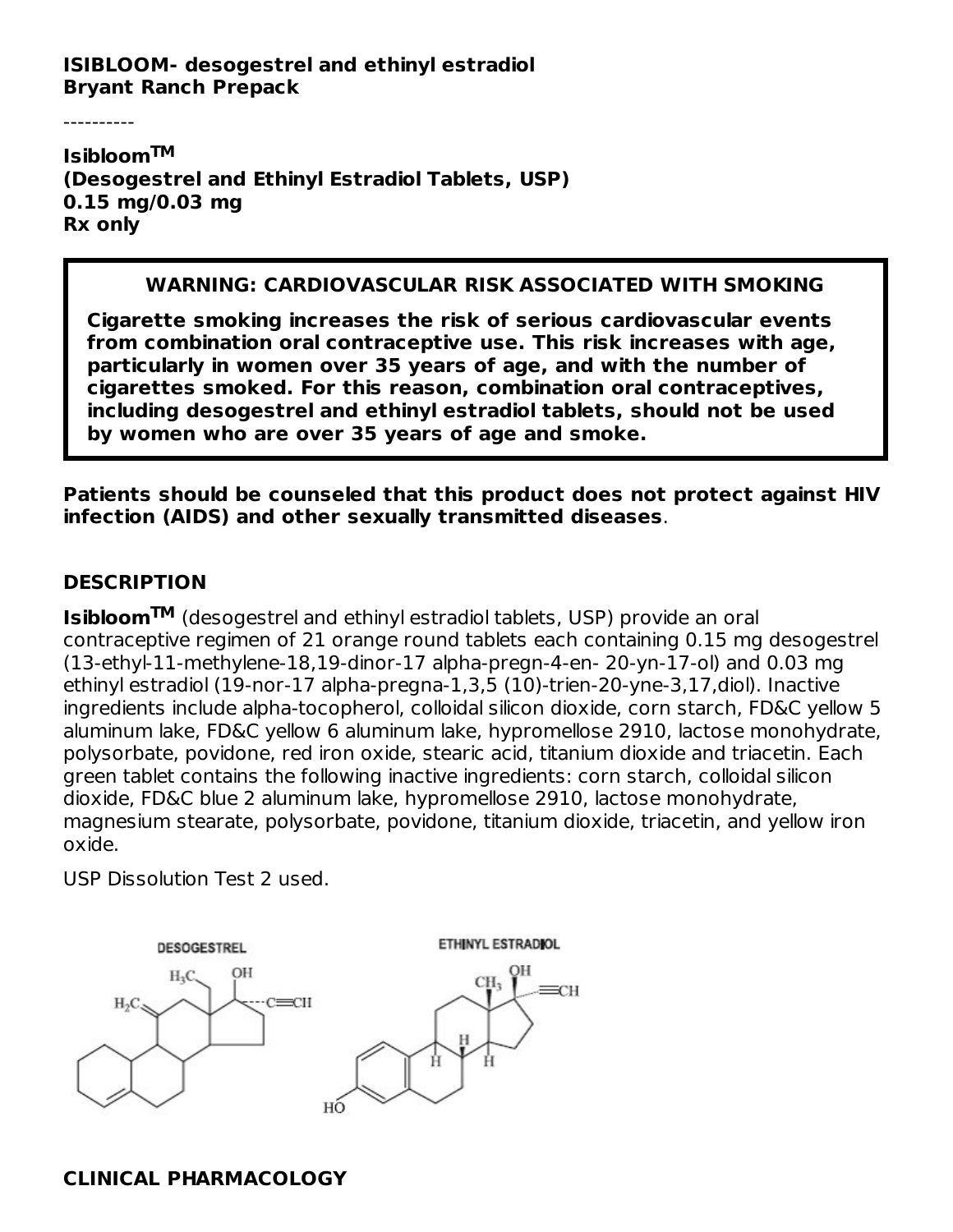### **Pharmacodynamics**

Combined oral contraceptives act by suppression of gonadotropins. Although the primary mechanism of this action is inhibition of ovulation, other alterations include changes in the cervical mucus, which increase the difficulty of sperm entry into the uterus, and changes in the endometrium which reduce the likelihood of implantation.

Receptor binding studies, as well as studies in animals, have shown that 3-ketodesogestrel, the biologically active metabolite of desogestrel, combines high progestational activity with minimal intrinsic androgenicity.<sup>91,92</sup> The relevance of this latter finding in humans is unknown.

## **Pharmacokinetics**

Desogestrel is rapidly and almost completely absorbed and converted into 3-ketodesogestrel, its biologically active metabolite. Following oral administration, the relative bioavailability of desogestrel, as measured by serum levels of 3-keto-desogestrel, is approximately 84%.

In the third cycle of use after a single dose of desogestrel and ethinyl estradiol tablets, maximum concentrations of 3-keto-desogestrel of 2,805  $\pm$  1,203 pg/mL (mean  $\pm$  SD) are reached at  $1.4\pm0.8$  hours. The area under the curve (AUC  $_{0\text{-}\infty}$ ) is 33,858  $\pm$   $11,043$ pg/mL∙hr after a single dose. At steady state, attained from at least day 19 onwards, maximum concentrations of 5,840  $\pm$  1,667 pg/mL are reached at 1.4  $\pm$  0.9 hours. The minimum plasma levels of 3-keto-desogestrel at steady state are  $1,400 \pm 560$  pg/mL. The AUC $_{\rm 0\text{-}24}$  at steady state is 52,299  $\pm$  17,878 pg/mL•hr. The mean AUC $_{\rm 0\text{-}x}$  for 3-ketodesogestrel at single dose is significantly lower than the mean  $\mathsf{AUC}_{0\text{-}24}$  at steady state. This indicates that the kinetics of 3-keto-desogestrel are non-linear due to an increase in binding of 3-keto-desogestrel to sex hormone-binding globulin in the cycle, attributed to increased sex hormone-binding globulin levels which are induced by the daily administration of ethinyl estradiol. Sex hormone-binding globulin levels increased significantly in the third treatment cycle from day 1 (150  $\pm$  64 nmol/L) to day 21 (230  $\pm$ 59 nmol/L).

The elimination half-life for 3-keto-desogestrel is approximately 38  $\pm$  20 hours at steady state. In addition to 3-keto-desogestrel, other phase I metabolites are 3α-OHdesogestrel, 3β-OH-desogestrel, and 3α-OH-5α-H-desogestrel. These other metabolites are not known to have any pharmacologic effects, and are further converted in part by conjugation (phase II metabolism) into polar metabolites, mainly sulfates and glucuronides.

Ethinyl estradiol is rapidly and almost completely absorbed. In the third cycle of use after a single dose of desogestrel and ethinyl estradiol tablets, the relative bioavailability is approximately 83%.

In the third cycle of use after a single dose of desogestrel and ethinyl estradiol tablets, maximum concentrations of ethinyl estradiol of 95  $\pm$  34 pg/mL are reached at 1.5  $\pm$  0.8 hours. The AUC $_{\rm 0\text{-}\infty}$  is 1,471 $\pm$  268 pg/mL∙hr after a single dose. At steady state, attained from at least day 19 onwards, maximum ethinyl estradiol concentrations of  $141 \pm 48$ pg/mL are reached at about  $1.4 \pm 0.7$  hours. The minimum serum levels of ethinyl estradiol at steady state are 24  $\pm$  8.3 pg/mL. The AUC $_{0\text{-}24}$ , at steady state is 1,117  $\pm$ 302 pg/mL•hr. The mean AUC $_{0\text{-}\infty}$  for ethinyl estradiol following a single dose during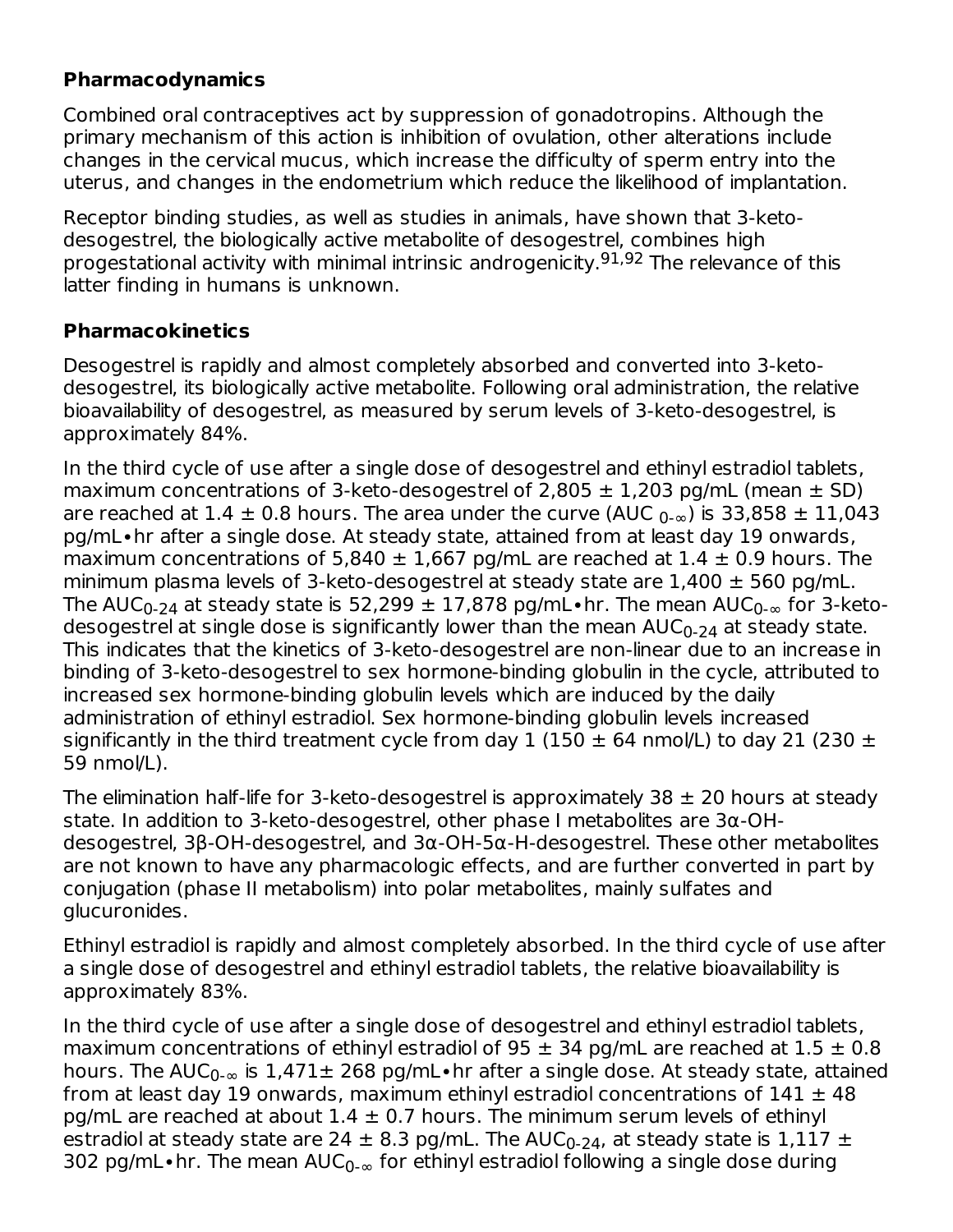treatment cycle 3 does not significantly differ from the mean  $\mathsf{AUC}_{0\text{-}24}$  at steady state. This finding indicates linear kinetics for ethinyl estradiol.

The elimination half-life is 26  $\pm$  6.8 hours at steady state. Ethinyl estradiol is subject to a significant degree of presystemic conjugation (phase II metabolism). Ethinyl estradiol escaping gut wall conjugation undergoes phase I metabolism and hepatic conjugation (phase II metabolism). Major phase I metabolites are 2-OH-ethinyl estradiol and 2 methoxy-ethinyl estradiol. Sulfate and glucuronide conjugates of both ethinyl estradiol and phase I metabolites, which are excreted in bile, can undergo enterohepatic circulation.

### **INDICATIONS AND USAGE**

**Isibloom™** (desogestrel and ethinyl estradiol tablets) are indicated for the prevention of pregnancy in women who elect to use oral contraceptives as a method of contraception.

Oral contraceptives are highly effective. **Table 1** lists the typical accidental pregnancy rates for users of combined oral contraceptives and other methods of contraception. The efficacy of these contraceptive methods, except sterilization, the IUD, and the Norplant System depends upon the reliability with which they are used. Correct and consistent use of these methods can result in lower failure rates.

In a clinical trial with desogestrel and ethinyl estradiol tablets, 1,195 subjects completed 11,656 cycles and a total of 10 pregnancies were reported. This represents an overall user-efficacy (typical user-efficacy) pregnancy rate of 1.12 per 100 women-years. This rate includes patients who did not take the drug correctly.

#### **TABLE 1: PERCENTAGE OF WOMEN EXPERIENCING AN UNINTENDED PREGNANCY DURING THE FIRST YEAR OF TYPICAL USE AND THE FIRST YEAR OF PERFECT USE OF CONTRACEPTION AND THE PERCENTAGE CONTINUING USE AT THE END OF THE FIRST YEAR. UNITED STATES.**

|                          |                            | % of Women Experiencing an<br>Unintended Pregnancy within the<br><b>First Year of Use</b> |     |  |  |
|--------------------------|----------------------------|-------------------------------------------------------------------------------------------|-----|--|--|
| <b>Method</b><br>(1)     | <b>Typical Useb</b><br>(2) | Perfect Use <sup>c</sup><br>(3)                                                           | (4) |  |  |
| Chancef                  | 85                         | 85                                                                                        |     |  |  |
| Spermicides <sup>9</sup> | 26                         | 6                                                                                         | 40  |  |  |
| Periodic abstinence      | 25                         |                                                                                           | 63  |  |  |
| Calendar                 |                            | 9                                                                                         |     |  |  |
| <b>Ovulation Method</b>  |                            | 3                                                                                         |     |  |  |
| Sympto-Thermalh          |                            | $\overline{2}$                                                                            |     |  |  |
| Post-Ovulation           |                            |                                                                                           |     |  |  |
| Withdrawal               | 19                         | 4                                                                                         |     |  |  |
| Capi                     |                            |                                                                                           |     |  |  |
| Parous Women             | 40                         | 26                                                                                        | 42  |  |  |
| Nulliparous Women        | 20                         | 9                                                                                         | 56  |  |  |
| Sponge                   |                            |                                                                                           |     |  |  |
| Parous Women             | 40                         | 20                                                                                        | 42  |  |  |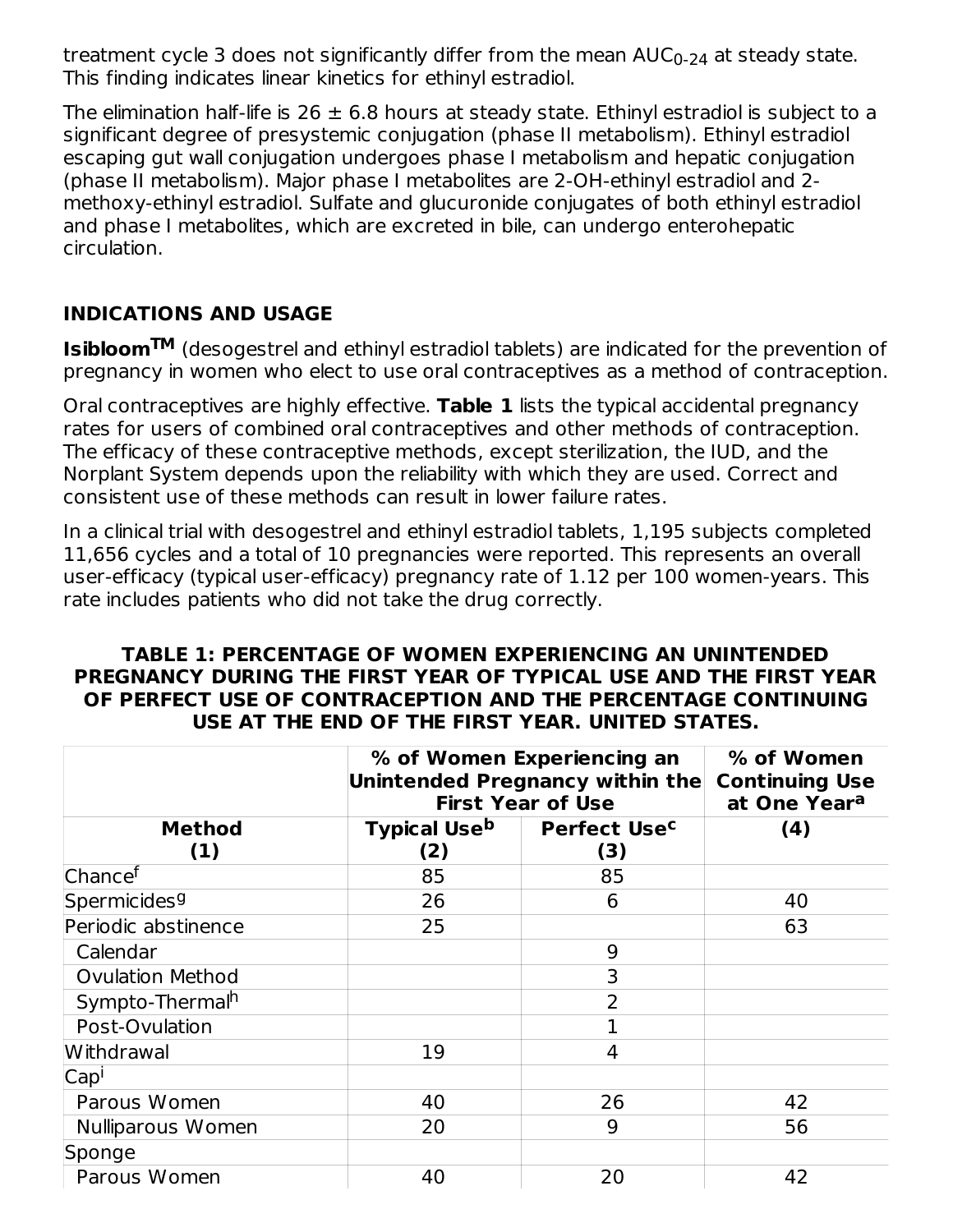| Nulliparous Women                                                                                                                                               | 20             | 9    | 56  |  |  |
|-----------------------------------------------------------------------------------------------------------------------------------------------------------------|----------------|------|-----|--|--|
| Diaphragm <sup>i</sup>                                                                                                                                          | 20             | 6    | 56  |  |  |
| Condom <sup>j</sup>                                                                                                                                             |                |      |     |  |  |
| Female (Reality <sup>®</sup> )                                                                                                                                  | 21             | 5    | 56  |  |  |
| Male                                                                                                                                                            | 14             | 3    | 61  |  |  |
| Pill                                                                                                                                                            | 5              |      | 71  |  |  |
| Progestin Only                                                                                                                                                  |                | 0.5  |     |  |  |
| Combined                                                                                                                                                        |                | 0.1  |     |  |  |
| <b>IUD</b>                                                                                                                                                      |                |      |     |  |  |
| Progesterone T                                                                                                                                                  | $\overline{2}$ | 1.5  | 81  |  |  |
| Copper T380A                                                                                                                                                    | 0.8            | 0.6  | 78  |  |  |
| $L$ Ng 20                                                                                                                                                       | 0.1            | 0.1  | 81  |  |  |
| Depo-Provera                                                                                                                                                    | 0.3            | 0.3  | 70  |  |  |
| Norplant <sup>®</sup> and Norplant-2 <sup>®</sup>                                                                                                               | 0.05           | 0.05 | 88  |  |  |
| <b>Female Sterilization</b>                                                                                                                                     | 0.5            | 0.5  | 100 |  |  |
| <b>Male Sterilization</b>                                                                                                                                       | 0.15           | 0.10 | 100 |  |  |
| Emergency Contraceptive Pills: Treatment initiated within 72 hours after unprotected<br>intercourse reduces the risk of pregnancy by at least 75%. <sup>d</sup> |                |      |     |  |  |

Lactation Amenorrhea Method: LAM is a highly effective, temporary method of contraception. e

Source: Trussel J. Contraceptive efficacy. In Hatcher RA, Trussell J, Stewart F, Cates W, Stewart GK, Kowel D, Guest F, Contraceptive Technology: Seventeenth Revised Edition. New York, NY; Irvington Publishers, 1998.

<sup>a</sup>Among couples attempting to avoid pregnancy, the percentage who continue to use a method for one year.

<sup>b</sup>Among *typical* couples who initiate use of a method (not necessarily for the first time), the percentage who experience an accidental pregnancy during the first year if they do not stop use for any other reason.

<sup>c</sup>Among couples who initiate use of a method (not necessarily for the first time) and who use it perfectly (both consistently and correctly), the percentage who experience an accidental pregnancy during the first year if they do not stop use for any other reason.

<sup>d</sup>The treatment schedule is one dose within 72 hours after unprotected intercourse, and a second dose 12 hours after the first dose. The FDA has declared the following brands of oral contraceptives to be safe and effective for emergency contraception: Ovral® (1 dose is 2 white pills), Alesse® (1 dose is 5 pink pills), Nordette® or Levlen® (1 dose is 4 yellow pills).

eHowever, to maintain effective protection against pregnancy, another method of contraception must be used as soon as menstruation resumes, the frequency of duration of breastfeeds is reduced, bottle feeds are introduced, or the baby reaches 6 months of age.

The percents becoming pregnant in columns (2) and (3) are based on data from fpopulations where contraception is not used and from women who cease using contraception in order to become pregnant. Among such populations, about 89% become pregnant within one year. This estimate was lowered slightly (to 85%) to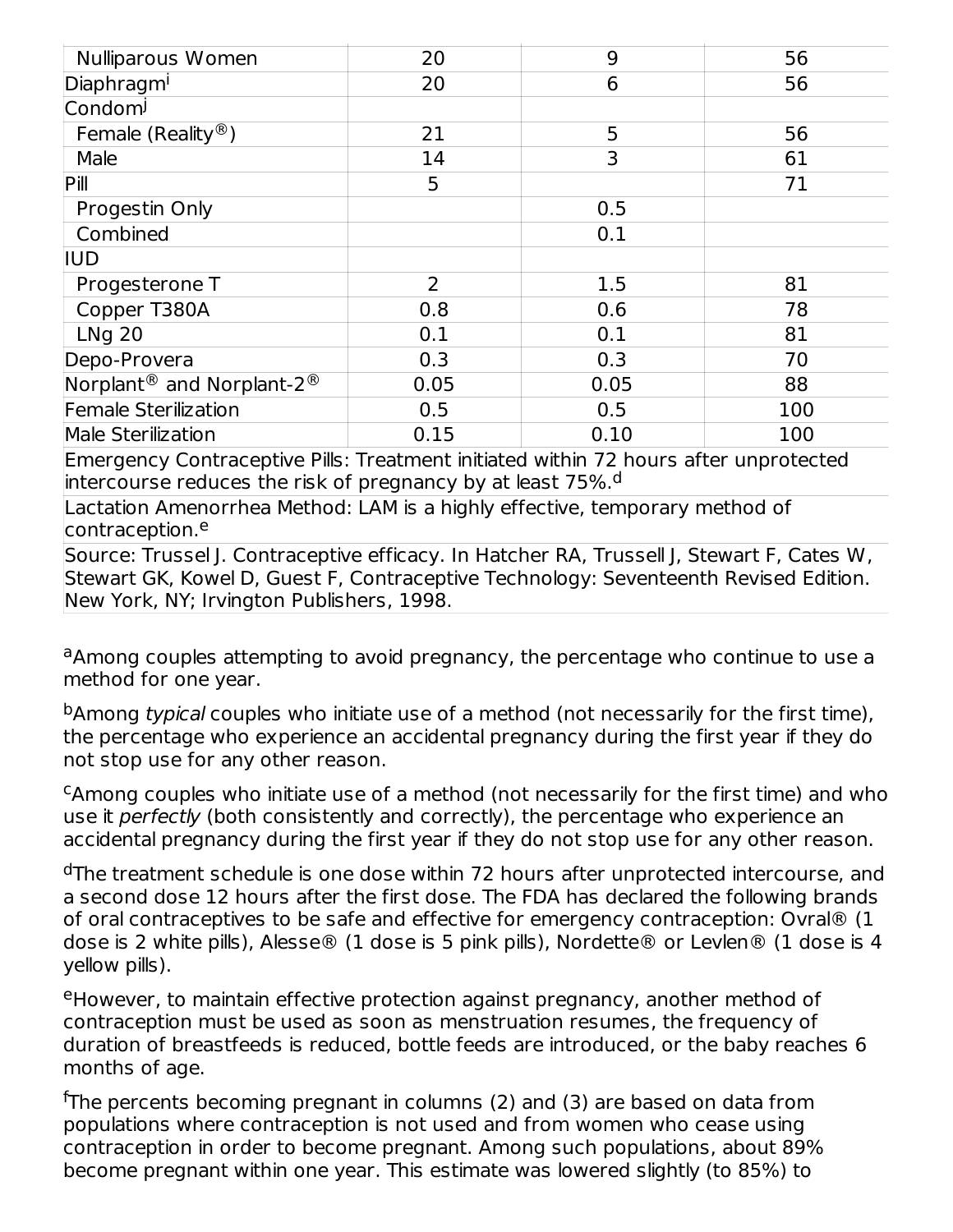represent the percent who would become pregnant within one year among women now relying on reversible methods of contraception if they abandoned contraception altogether.

<sup>g</sup>Foams, creams, gels, vaginal suppositories, and vaginal film.

hCervical mucus (ovulation) method supplemented by calendar in the pre-ovulatory and basal body temperature in the post-ovulatory phases.

With spermicidal cream or jelly.

<sup>j</sup>Without spermicides.

#### **Desogestrel and ethinyl estradiol tablets have not been studied for and are not indicated for use in emergency contraception.**

# **CONTRAINDICATIONS**

Isibloom is contraindicated in females who are known to have or develop the following conditions:

- Thrombophlebitis or thromboembolic disorders
- A past history of deep vein thrombophlebitis or thromboembolic disorders
- Known thrombophilic conditions
- Cerebral vascular or coronary artery disease (current or history)
- Valvular heart disease with complications
- Persistent blood pressure values of  $\geq 160$  mm Hg systolic or  $\geq 100$  mg Hg diastolic 102
- Diabetes with vascular involvement
- Headaches with focal neurological symptoms
- Major surgery with prolonged immobilization
- Current diagnosis of, or history of, breast cancer, which may be hormone sensitive
- Carcinoma of the endometrium or other known or suspected estrogen-dependent neoplasia
- Undiagnosed abnormal genital bleeding
- Cholestatic jaundice of pregnancy or jaundice with prior pill use
- Acute or chronic hepatocellular disease with abnormal liver function
- Hepatic adenomas or carcinomas
- Known or suspected pregnancy
- Hypersensitivity to any component of this product
- Are receiving Hepatitis C drug combinations containing ombitasvir/paritaprevir/ritonavir, with or without dasabuvir, due to the potential for ALT elevations (see Warnings, **RISK OF LIVER ENZYME ELEVATIONS WITH CONCOMITANT HEPATITIS C TREATMENT).**

# **WARNINGS**

**Cigarette smoking increases the risk of serious cardiovascular events from combination oral contraceptive use. This risk increases with age, particularly in women over 35 years of age, and with the number of cigarettes smoked. For this reason, combination oral contraceptives, including desogestrel and**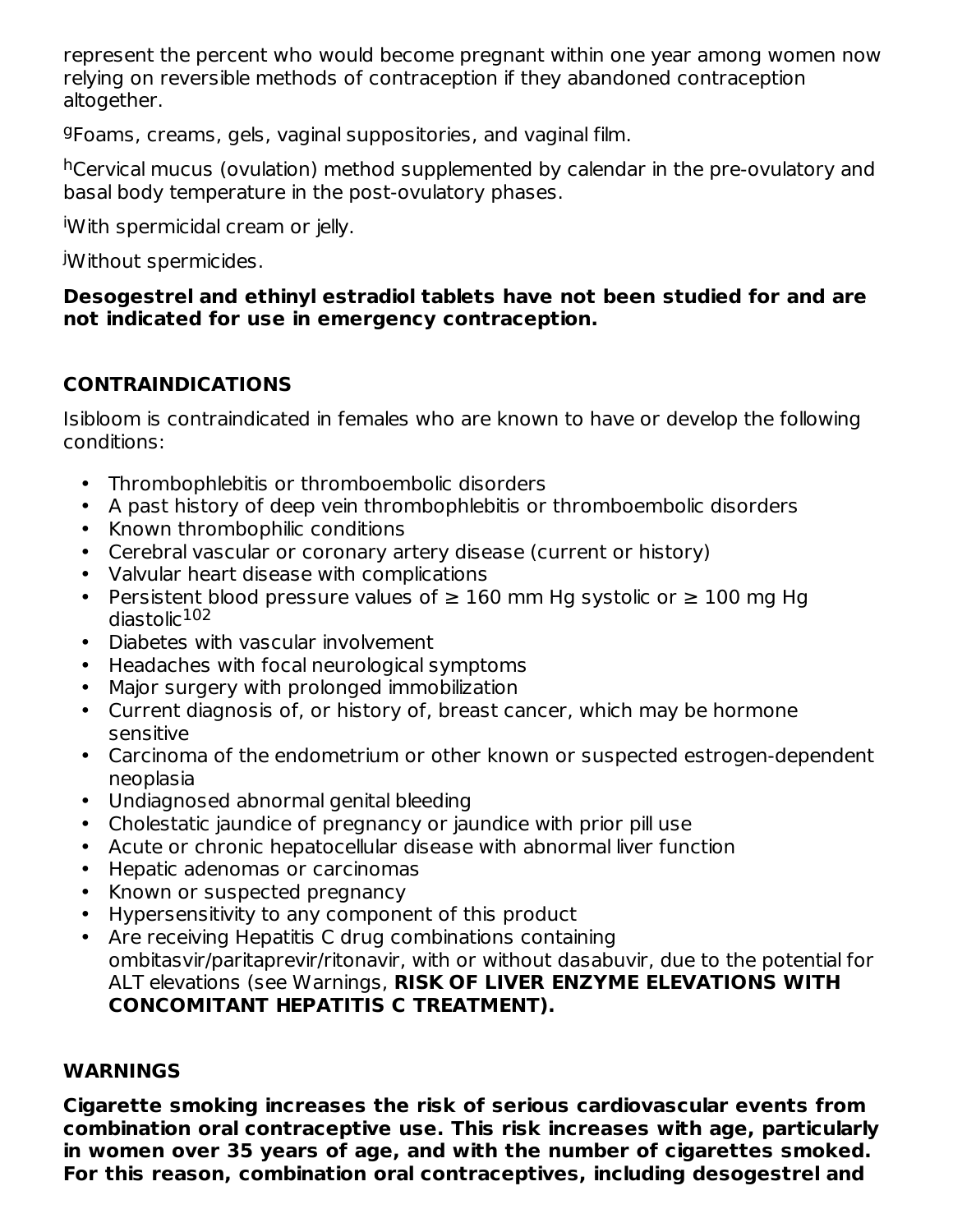#### **ethinyl estradiol tablets, should not be used by women who are over 35 years of age and smoke.**

The use of oral contraceptives is associated with increased risks of several serious conditions including myocardial infarction, thromboembolism, stroke, hepatic neoplasia, and gallbladder disease, although the risk of serious morbidity or mortality is very small in healthy women without underlying risk factors. The risk of morbidity and mortality increases significantly in the presence of other underlying risk factors such as hypertension, hyperlipidemias, obesity and diabetes.

Practitioners prescribing oral contraceptives should be familiar with the following information relating to these risks.

The information contained in this package insert is principally based on studies carried out in patients who used oral contraceptives with formulations of higher doses of estrogens and progestogens than those in common use today. The effect of long term use of the oral contraceptives with formulations of lower doses of both estrogens and progestogens remains to be determined.

Throughout this labeling, epidemiological studies reported are of two types: retrospective or case control studies and prospective or cohort studies. Case control studies provide a measure of the relative risk of a disease, namely, a ratio of the incidence of a disease among oral contraceptive users to that among nonusers. The relative risk does not provide information on the actual clinical occurrence of a disease. Cohort studies provide a measure of attributable risk, which is the difference in the incidence of disease between oral contraceptive users and nonusers. The attributable risk does provide information about the actual occurrence of a disease in the population (Adapted from refs. 2 and 3 with the author's permission). For further information, the reader is referred to a text on epidemiological methods.

### **1. Thromboembolic Disorder and Other Vascular Problems**

#### a. Thromboembolism

An increased risk of thromboembolic and thrombotic disease associated with the use of oral contraceptives is well established. Case control studies have found the relative risk of users compared to non-users to be 3 for the first episode of superficial venous thrombosis, 4 to 11 for deep vein thrombosis or pulmonary embolism, and 1.5 to 6 for women with predisposing conditions for venous thromboembolic disease. 2,3,19-24 Cohort studies have shown the relative risk to be somewhat lower, about 3 for new cases and about 4.5 for new cases requiring hospitalization.<sup>25</sup> The risk of thromboembolic disease associated with oral contraceptives gradually disappears after combined oral contraceptive (COC) use is stopped.<sup>2</sup> VTE risk is highest in the first year of use and when restarting hormonal contraception after a break of four weeks or longer.

Several epidemiologic studies indicate that third generation oral contraceptives, including those containing desogestrel, are associated with a higher risk of venous thromboembolism than certain second generation oral contraceptives. In general, these studies indicate an approximate 2-fold increased risk, which corresponds to an additional 1-2 cases of venous thromboembolism per 10,000 women-years of use. However, data from additional studies have not shown this 2-fold increase in risk.

A two- to four-fold increase in relative risk of post-operative thromboembolic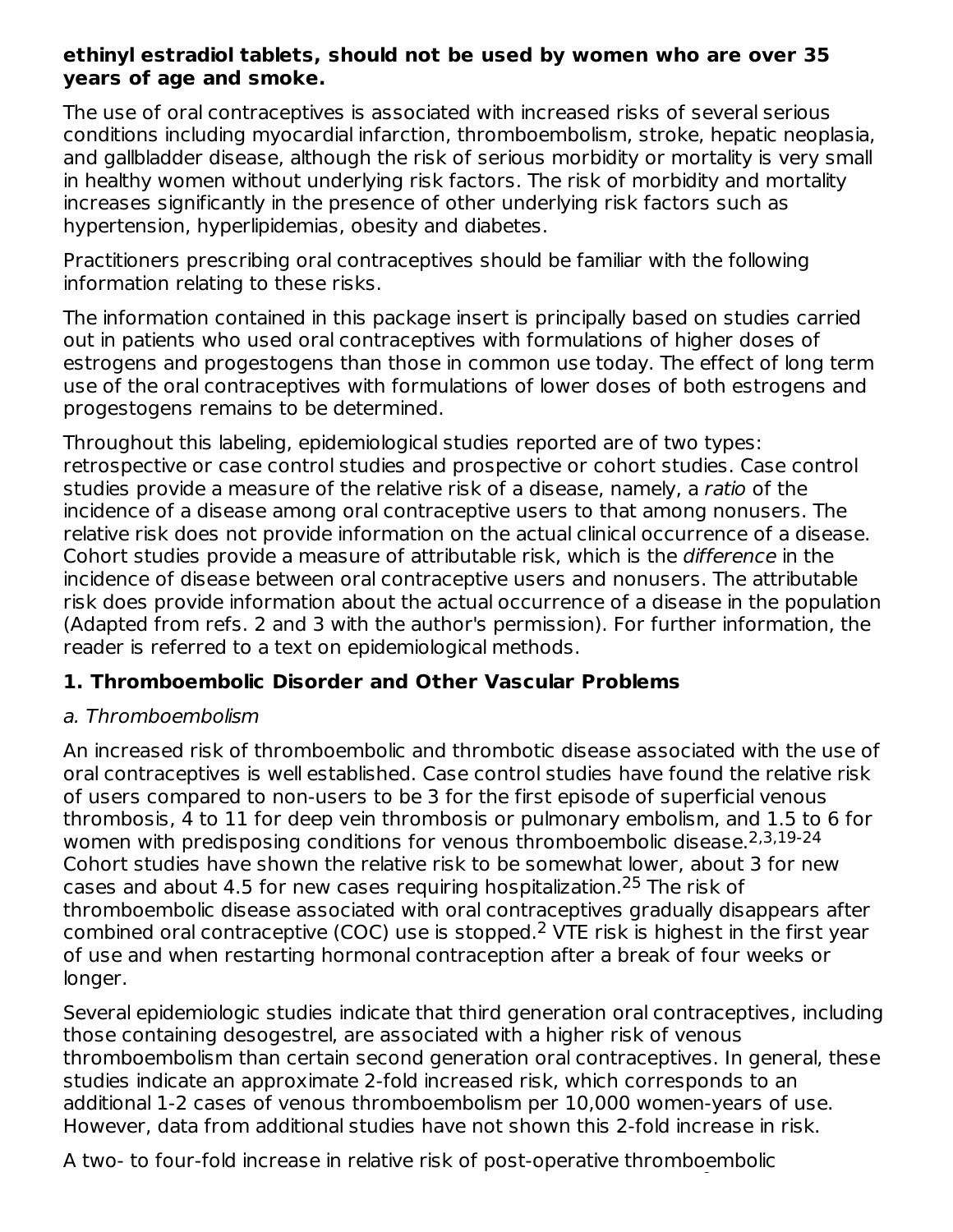complications has been reported with the use of oral contraceptives.<sup>9</sup> The relative risk of venous thrombosis in women who have predisposing conditions is twice that of women without such medical conditions.<sup>26</sup> If feasible, oral contraceptives should be discontinued at least four weeks prior to and for two weeks after elective surgery of a type associated with an increase in risk of thromboembolism and during and following prolonged immobilization. Since the immediate postpartum period is also associated with an increased risk of thromboembolism, oral contraceptives should be started no earlier than four weeks after delivery in women who elect not to breastfeed.

#### b. Myocardial Infarction

An increased risk of myocardial infarction has been attributed to oral contraceptive use. This risk is primarily in smokers or women with other underlying risk factors for coronary artery disease such as hypertension, hypercholesterolemia, morbid obesity, and diabetes. The relative risk of heart attack for current oral contraceptive users has been estimated to be two to six. $4$ -10 The risk is very low in women under the age of 30.

Smoking in combination with oral contraceptive use has been shown to contribute substantially to the incidence of myocardial infarctions in women in their mid-thirties or older with smoking accounting for the majority of excess cases. $^\mathrm{11}$  Mortality rates associated with circulatory disease have been shown to increase substantially in smokers, especially in those 35 years of age and older and in nonsmokers over the age of 40 among women who use oral contraceptives. (See **Figure 1)**

#### **Figure 1. Circulatory Disease Mortality Rates per 100,000 Women-Years by Age, Smoking Status and Oral Contraceptive Use**



(Adapted from P.M. Layde and V. Beral, ref. #12.)

Oral contraceptives may compound the effects of well-known risk factors, such as hypertension, diabetes, hyperlipidemias, age and obesity.<sup>13</sup> In particular, some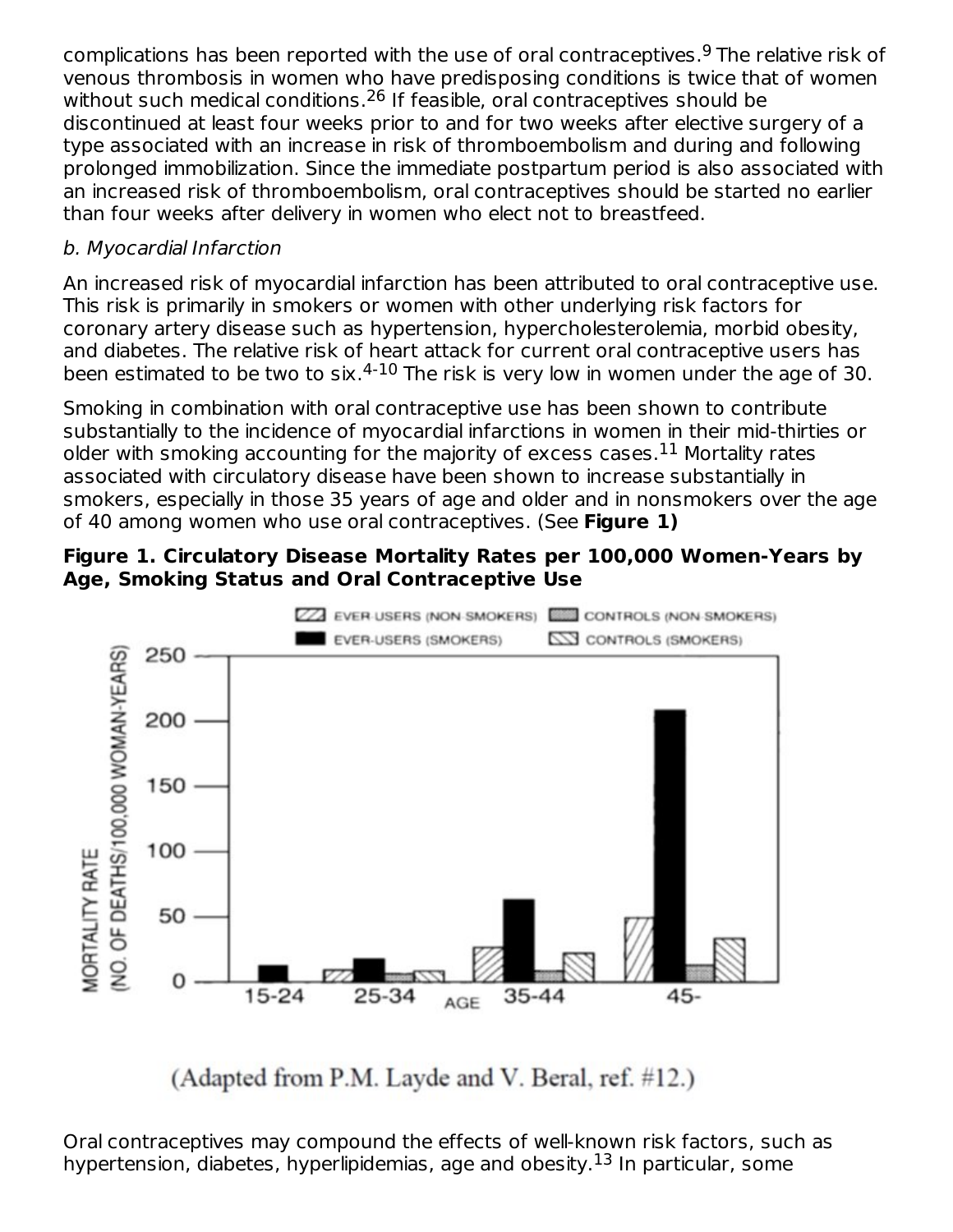progestogens are known to decrease HDL cholesterol and cause glucose intolerance, while estrogens may create a state of hyperinsulinism. $^{14\text{-}18}$  Oral contraceptives have been shown to increase blood pressure among users (see **section 9 in WARNINGS**). Similar effects on risk factors have been associated with an increased risk of heart disease. Oral contraceptives must be used with caution in women with cardiovascular disease risk factors.

There is some evidence that the risk of myocardial infarction associated with oral contraceptives is lower when the progestogen has minimal androgenic activity than when the activity is greater. Receptor binding and animal studies have shown that desogestrel or its active metabolite has minimal androgenic activity (see **CLINICAL PHARMACOLOGY**), although these findings have not been confirmed in adequate and well-controlled clinical trials.

#### c. Cerebrovascular Diseases

Oral contraceptives have been shown to increase both the relative and attributable risks of cerebrovascular events (thrombotic and hemorrhagic strokes), although, in general, the risk is greatest among older (>35 years), hypertensive women who also smoke. Hypertension was found to be a risk factor for both users and nonusers, for both types of strokes, and smoking interacted to increase the risk of stroke.<sup>27-29</sup>

In a large study, the relative risk of thrombotic strokes has been shown to range from 3 for normotensive users to 14 for users with severe hypertension.<sup>30</sup> The relative risk of hemorrhagic stroke is reported to be 1.2 for non-smokers who used oral contraceptives, 2.6 for smokers who did not use oral contraceptives, 7.6 for smokers who used oral contraceptives, 1.8 for normotensive users and 25.7 for users with severe hypertension. $^{30}$  The attributable risk is also greater in older women. $^3$ 

# d. Dose-Related Risk of Vascular Disease from Oral Contraceptives

A positive association has been observed between the amount of estrogen and progestogen in oral contraceptives and the risk of vascular disease.<sup>31-33</sup> A decline in serum high density lipoproteins (HDL) has been reported with many progestational agents.<sup>14-16</sup> A decline in serum high density lipoproteins has been associated with an increased incidence of ischemic heart disease. Because estrogens increase HDL cholesterol, the net effect of an oral contraceptive depends on a balance achieved between doses of estrogen and progestogen and the nature and absolute amount of progestogens used in the contraceptives. The amount of both hormones should be considered in the choice of an oral contraceptive.

Minimizing exposure to estrogen and progestogen is in keeping with good principles of therapeutics. For any particular estrogen/progestogen combination, the dosage regimen prescribed should be one which contains the least amount of estrogen and progestogen that is compatible with a low failure rate and the needs of the individual patient. New acceptors of oral contraceptive agents should be started on preparations containing the lowest estrogen content which is judged appropriate for the individual patient.

### e. Persistence of Risk of Vascular Disease

There are two studies which have shown persistence of risk of vascular disease for ever-users of oral contraceptives. In a study in the United States, the risk of developing myocardial infarction after discontinuing oral contraceptives persists for at least 9 years for women 40 to 49 years old who had used oral contraceptives for five or more years,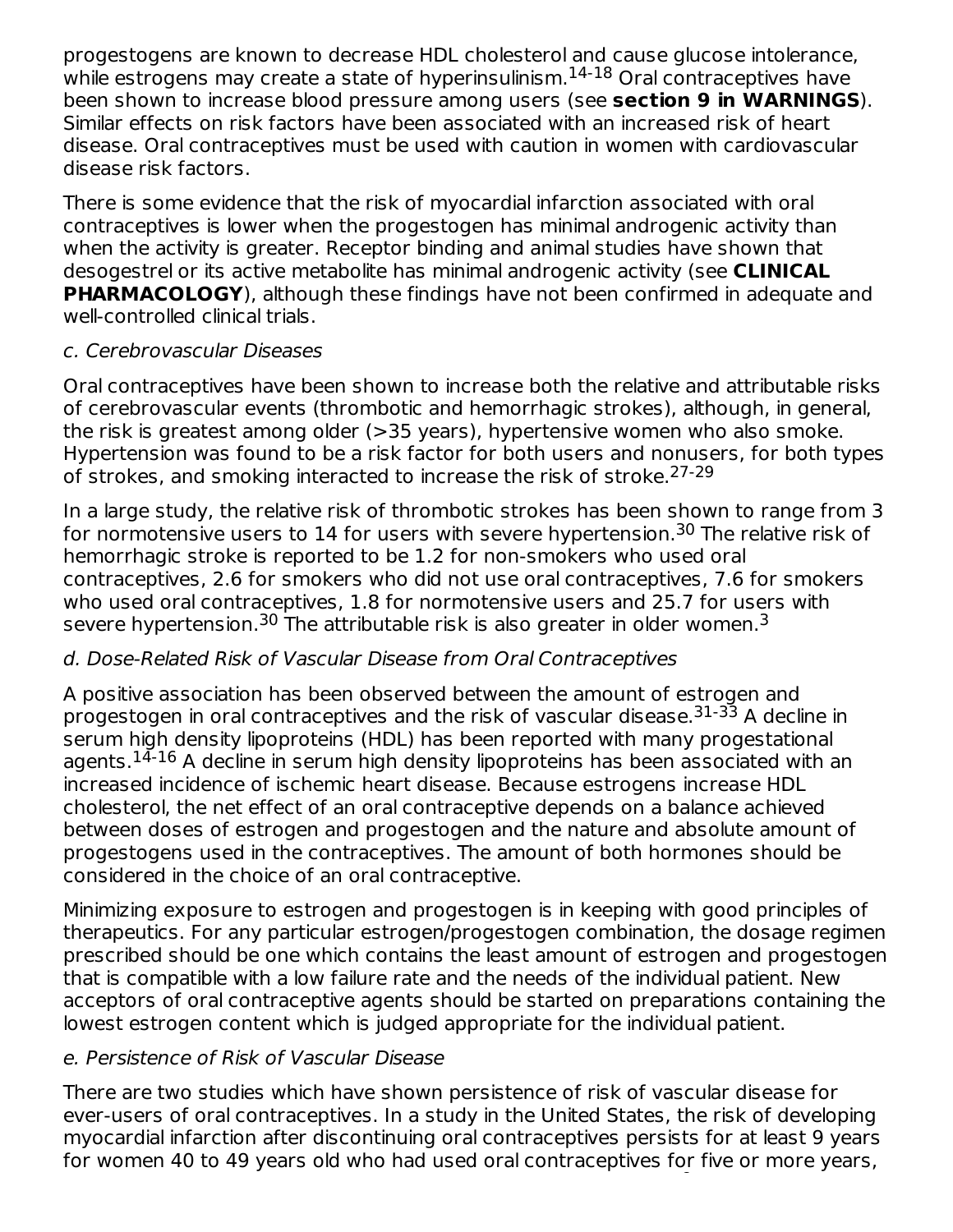but this increased risk was not demonstrated in other age groups.<sup>8</sup> In another study in Great Britain, the risk of developing cerebrovascular disease persisted for at least 6 years after discontinuation of oral contraceptives, although excess risk was very small.<sup>34</sup> However, both studies were performed with oral contraceptive formulations containing 0.050 mg or higher of estrogens.

## **2. Estimates of Mortality from Contraceptive Use**

One study gathered data from a variety of sources which have estimated the mortality rate associated with different methods of contraception at different ages (**Table 2).** These estimates include the combined risk of death associated with contraceptive methods plus the risk attributable to pregnancy in the event of method failure. Each method of contraception has its specific benefits and risks. The study concluded that with the exception of oral contraceptive users 35 and older who smoke and 40 and older who do not smoke, mortality associated with all methods of birth control is low and below that associated with childbirth.

The observation of an increase in risk of mortality with age for oral contraceptive users is based on data gathered in the 1970's.<sup>35</sup> Current clinical recommendation involves the use of lower estrogen dose formulations and a careful consideration of risk factors. In 1989, the Fertility and Maternal Health Drugs Advisory Committee was asked to review the use of oral contraceptives in women 40 years of age and over. The Committee concluded that although cardiovascular disease risk may be increased with oral contraceptive use after age 40 in healthy non-smoking women (even with the newer low-dose formulations), there are also greater potential health risks associated with pregnancy in older women and with the alternative surgical and medical procedures which may be necessary if such women do not have access to effective and acceptable means of contraception. The Committee recommended that the benefits of low-dose oral contraceptive use by healthy non-smoking women over 40 may outweigh the possible risks.

Of course, older women, as all women who take oral contraceptives, should take an oral contraceptive which contains the least amount of estrogen and progestogen that is compatible with a low failure rate and individual patient needs.

#### **TABLE 2: ANNUAL NUMBER OF BIRTH-RELATED OR METHOD-RELATED DEATHS ASSOCIATED WITH CONTROL OF FERTILITY PER 100,000 NONSTERILE WOMEN, BY FERTILITY CONTROL METHOD ACCORDING TO AGE**

| Method of control and<br>outcome                | 15-19          | $20 - 24$ | $25 - 29$ | $30 - 34$ | 35-39 | $40 - 44$ |
|-------------------------------------------------|----------------|-----------|-----------|-----------|-------|-----------|
| No fertility control methods <sup>a</sup>       | $\overline{7}$ | 7.4       | 9.1       | 14.8      | 25.7  | 28.2      |
| Oral contraceptives non-<br>smoker <sup>b</sup> | 0.3            | 0.5       | 0.9       | 1.9       | 13.8  | 31.6      |
| Oral contraceptives smoker <sup>b</sup>         | 2.2            | 3.4       | 6.6       | 13.5      | 51.1  | 117.2     |
| IUD <sup>b</sup>                                | 0.8            | 0.8       | 1         | 1         | 1.4   | 1.4       |
| Condom <sup>a</sup>                             | 1.1            | 1.6       | 0.7       | 0.2       | 0.3   | 0.4       |
| Diaphragm/ spermicide <sup>a</sup>              | 1.9            | 1.2       | 1.2       | 1.3       | 2.2   | 2.8       |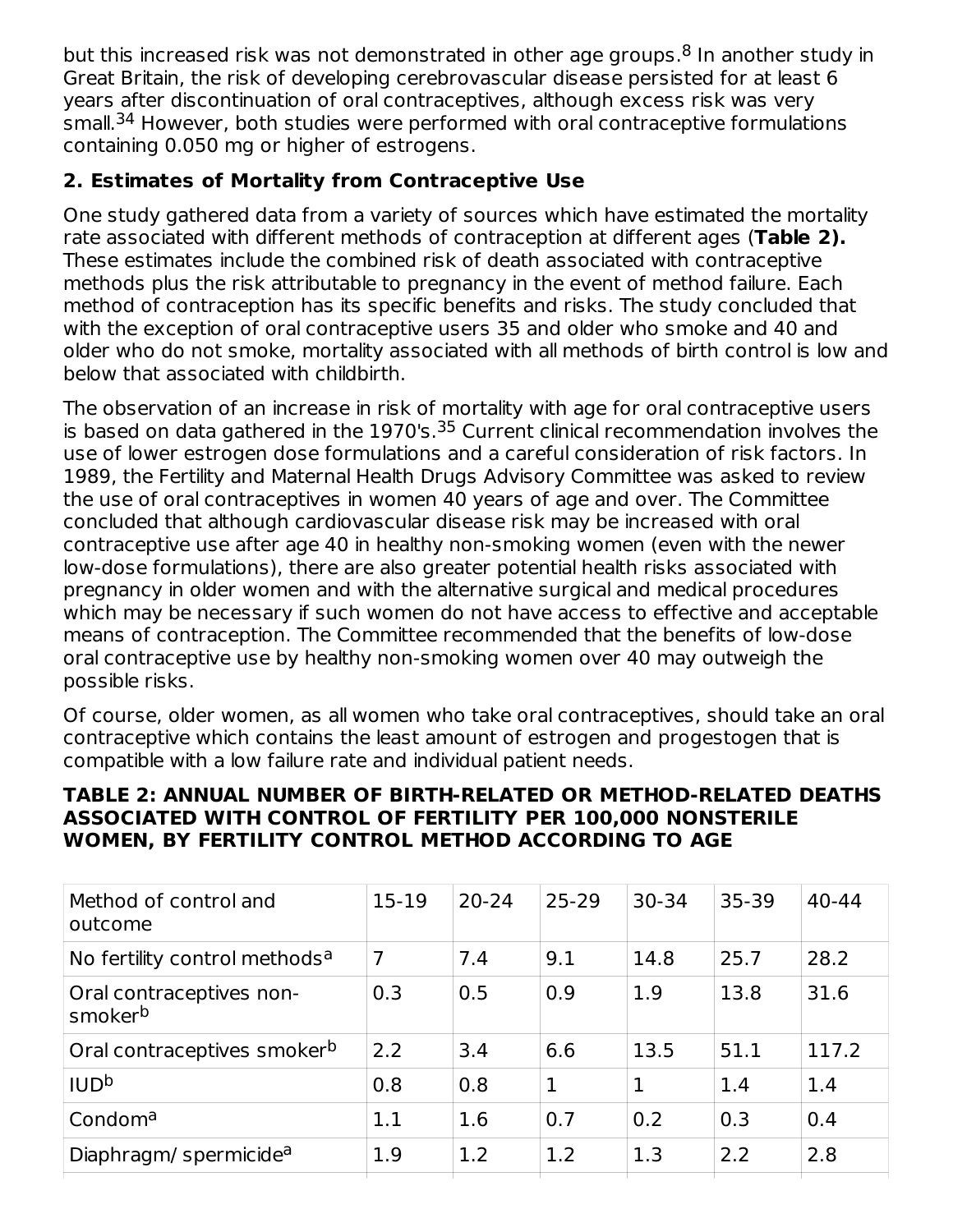| Periodic abstinence <sup>a</sup> |  |  | $1.6$ $1.6$ $1.7$ |  | 2.9 |  |
|----------------------------------|--|--|-------------------|--|-----|--|
| Adapted from H.W. Ory, ref. #35. |  |  |                   |  |     |  |

- a) Deaths are birth-related
- b) Deaths are method-related

### 3. **Malignant Neoplasms**

#### Breast Cancer

Isibloom™ is contraindicated in females who currently have or have had breast cancer because breast cancer may be hormonally sensitive[see **CONTRAINDICATIONS**].

Epidemiology studies have not found a consistent association between use of combined oral contraceptives (COCs) and breast cancer risk.

Studies do not show an association between ever (current or past) use of COCs and risk of breast cancer. However, some studies report a small increase in the risk of breast cancer among current or recent users (<6 months since last use) and current users with longer duration of COC use [see Postmarketing Experience].

### Cervical Cancer

Some studies suggest that oral contraceptive use has been associated with an increase in the risk of cervical intraepithelial neoplasia in some populations of women. 45-48 However, there continues to be controversy about the extent to which such findings may be due to differences in sexual behavior and other factors.

# **4. Hepatic Neoplasia**

Benign hepatic adenomas are associated with oral contraceptive use, although the incidence of benign tumors is rare in the United States. Indirect calculations have estimated the attributable risk to be in the range of 3.3 cases/100,000 for users, a risk that increases after four or more years of use especially with oral contraceptives of higher dose.<sup>49</sup> Rupture of benign, hepatic adenomas may cause death through intraabdominal hemorrhage. 50,51

Studies from Britain have shown an increased risk of developing hepatocellular carcinoma in long-term (>8 years) oral contraceptive users. However, these cancers are extremely rare in the U.S. and the attributable risk (the excess incidence) of liver cancers in oral contraceptive users approaches less than one per million users.

### **5. RISK OF LIVER ENZYME ELEVATIONS WITH CONCOMITANT HEPATITIS C TREATMENT**

During clinical trials with the Hepatitis C combination drug regimen that contains ombitasvir/paritaprevir/ritonavir, with or without dasabuvir, ALT elevations greater than 5 times the upper limit of normal (ULN), including some cases greater than 20 times the ULN, were significantly more frequent in women using ethinyl estradiol-containing medications such as COCs. Discontinue desogestrel and ethinyl estradiol prior to starting therapy with the combination drug regimen ombitasvir/paritaprevir/ritonavir, with or without dasabuvir [see **CONTRAINDICATIONS (4)].** Desogestrel and ethinyl estradiol can be restarted approximately 2 weeks following completion of treatment with the combination drug regimen.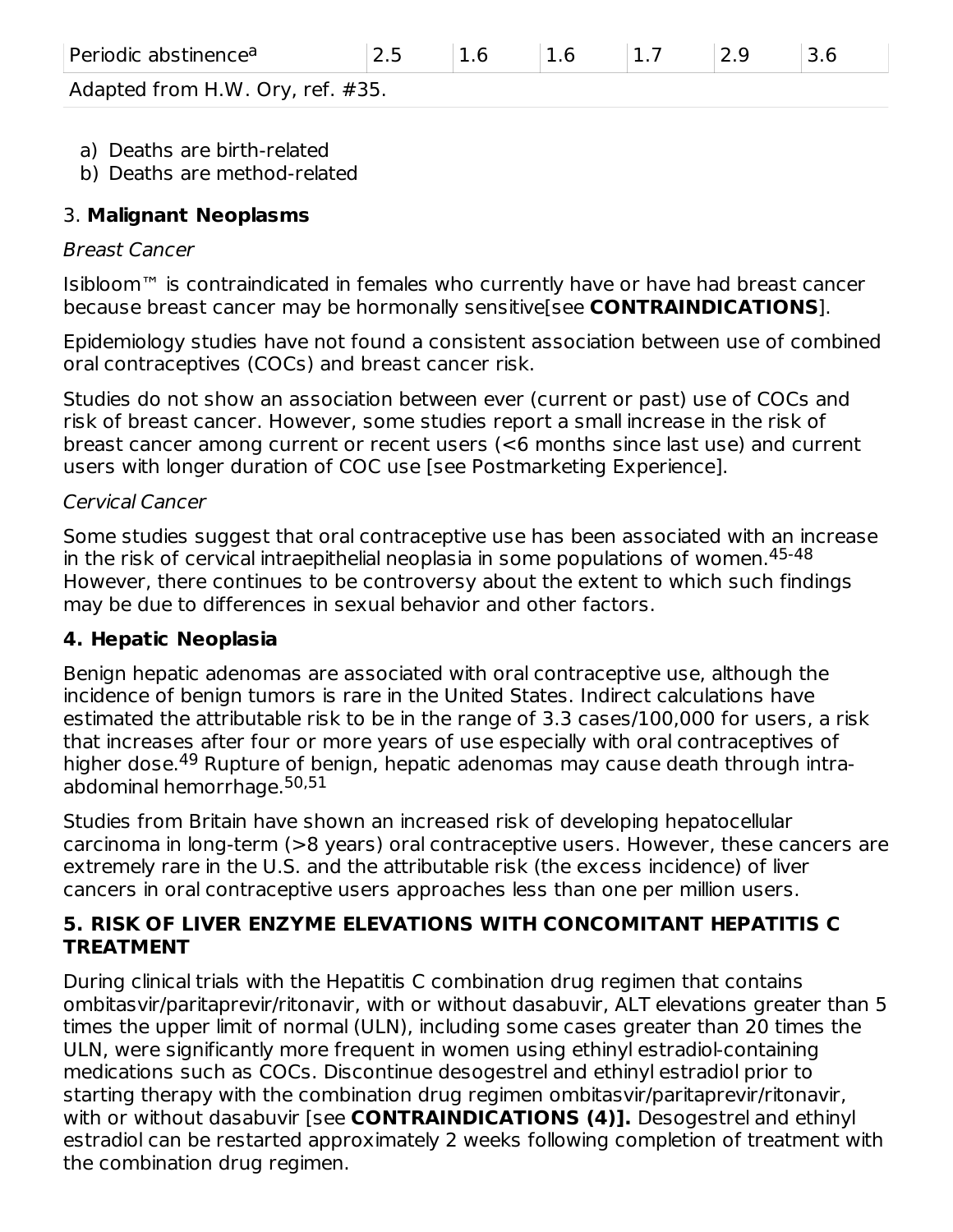## **6. Ocular Lesions**

There have been clinical case reports of retinal thrombosis associated with the use of oral contraceptives. Oral contraceptives should be discontinued if there is unexplained partial or complete loss of vision; onset of proptosis or diplopia; papilledema; or retinal vascular lesions. Appropriate diagnostic and therapeutic measures should be undertaken immediately.

## **7. Oral Contraceptive Use Before or During Early Pregnancy**

Extensive epidemiological studies have revealed no increased risk of birth defects in women who have used oral contraceptives prior to pregnancy.<sup>56-57</sup> The majority of recent studies also do not indicate a teratogenic effect, particularly in so far as cardiac anomalies and limb reduction defects are concerned,<sup>55,56,58,59</sup> when oral contraceptives are taken inadvertently during early pregnancy.

The administration of oral contraceptives to induce withdrawal bleeding should not be used as a test for pregnancy. Oral contraceptives should not be used during pregnancy to treat threatened or habitual abortion.

It is recommended that for any patient who has missed two consecutive periods, pregnancy should be ruled out. If the patient has not adhered to the prescribed schedule, the possibility of pregnancy should be considered at the time of the first missed period. Oral contraceptive use should be discontinued if pregnancy is confirmed.

### **8. Gallbladder Disease**

Earlier studies have reported an increased lifetime relative risk of gallbladder surgery in users of oral contraceptives and estrogens.<sup>60,61</sup> More recent studies, however, have shown that the relative risk of developing gallbladder disease among oral contraceptive users may be minimal.<sup>62-64</sup> The recent findings of minimal risk may be related to the use of oral contraceptive formulations containing lower hormonal doses of estrogens and progestogens.

# **9. Carbohydrate and Lipid Metabolic Effects**

Oral contraceptives have been shown to cause a decrease in glucose tolerance in a significant percentage of users.<sup>17</sup> This effect has been shown to be directly related to estrogen dose.<sup>65</sup> In general, progestogens increase insulin secretion and create insulin resistance, this effect varying with different progestational agents. 17,66 In the nondiabetic woman, oral contraceptives appear to have no effect on fasting blood glucose.<sup>67</sup> Because of these demonstrated effects, prediabetic and diabetic women should be carefully monitored while taking oral contraceptives.

A small proportion of women will have persistent hypertriglyceridemia while on the pill. As discussed earlier (see **WARNINGS 1.a.** and **1.d.),** changes in serum triglycerides and lipoprotein levels have been reported in oral contraceptive users.

# **10. Elevated Blood Pressure**

Women with significant hypertension should not be started on hormonal contraception.<sup>98</sup> An increase in blood pressure has been reported in women taking oral contraceptives<sup>68</sup> and this increase is more likely in older oral contraceptive users<sup>69</sup> and with extended duration of use. $^{61}$  Data from the Royal College of General Practitioners $^{12}$ and subsequent randomized trials have shown that the incidence of hypertension increases with increasing progestational activity and concentrations of progestogens.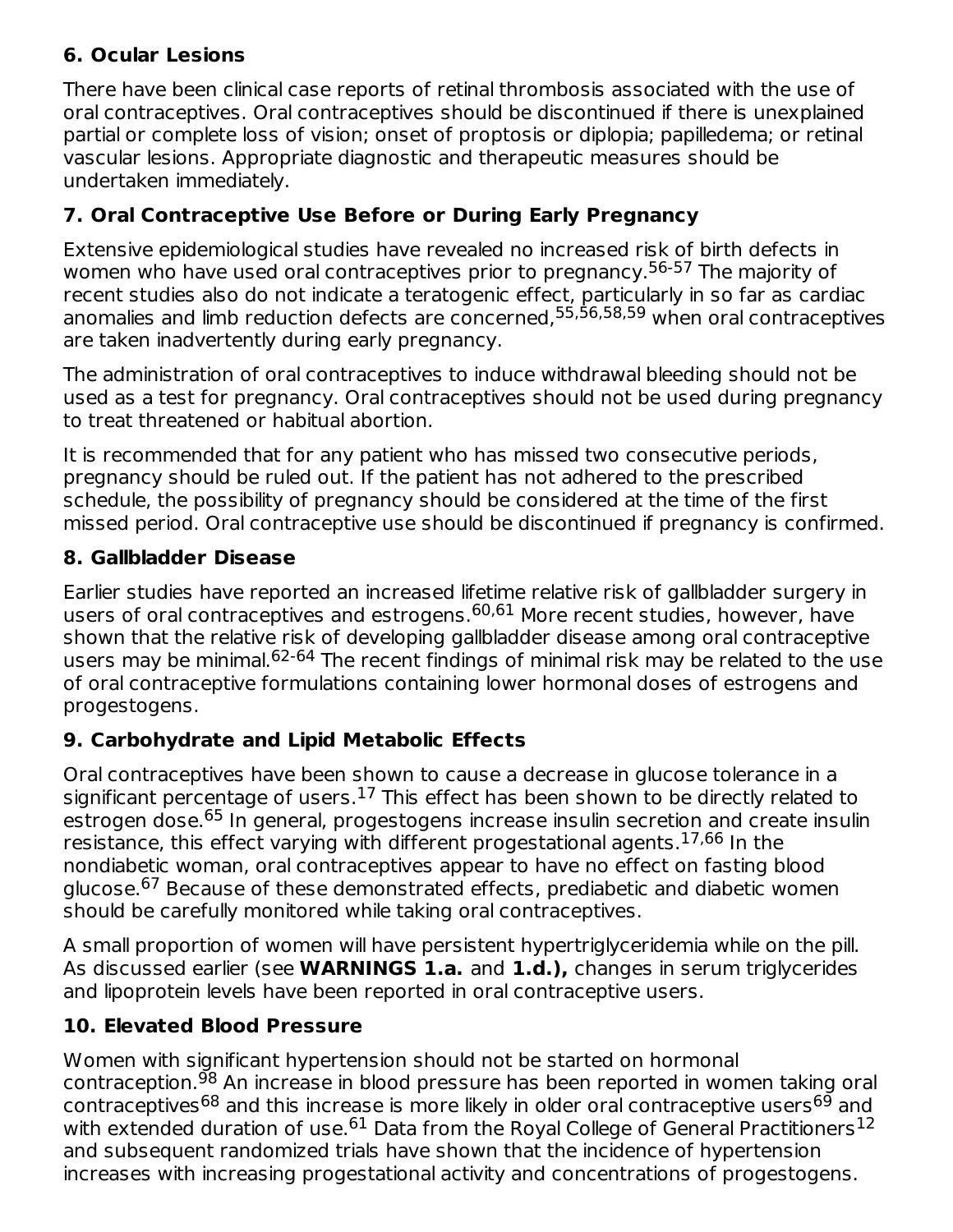Women with a history of hypertension or hypertension-related diseases, or renal disease<sup>70</sup> should be encouraged to use another method of contraception. If these women elect to use oral contraceptives, they should be monitored closely and if a clinically significant persistent elevation of blood pressure (BP) occurs ( $\geq 160$  mm Hg systolic or  $\geq 100$  mm Hg diastolic) and cannot be adequately controlled, oral contraceptives should be discontinued. In general, women who develop hypertension during hormonal contraceptive therapy should be switched to a non-hormonal contraceptive. If other contraceptive methods are not suitable, hormonal contraceptive therapy may continue combined with antihypertensive therapy. Regular monitoring of BP throughout hormonal contraceptive therapy is recommended. $^{102}$  For most women, elevated blood pressure will return to normal after stopping oral contraceptives, 69 and there is no difference in the occurrence of hypertension among former and never users. 68,70,71

# **11. Headache**

The onset or exacerbation of migraine or development of headache with a new pattern which is recurrent, persistent or severe requires discontinuation of oral contraceptives and evaluation of the cause.

# **12. Bleeding Irregularities**

Breakthrough bleeding and spotting are sometimes encountered in patients on oral contraceptives, especially during the first three months of use. Nonhormonal causes should be considered and adequate diagnostic measures taken to rule out malignancy or pregnancy in the event of breakthrough bleeding, as in the case of any abnormal vaginal bleeding. If pathology has been excluded, time or a change to another formulation may solve the problem. In the event of amenorrhea, pregnancy should be ruled out.

Some women may encounter post-pill amenorrhea or oligomenorrhea, especially when such a condition was pre-existent.

# **13. Ectopic Pregnancy**

Ectopic as well as intrauterine pregnancy may occur in contraceptive failures.

# **PRECAUTIONS**

### **1. General**

#### **Patients should be counseled that this product does not protect against HIV infection (AIDS) and other sexually transmitted diseases.**

This product contains FD&C Yellow No. 5 (tartrazine) which may cause allergic type reactions (including bronchial asthma) in certain susceptible persons. Although the overall incidence of FD&C Yellow No. 5 (tartrazine) sensitivity in the general population is low, it is frequently seen in patients who also have aspirin sensitivity.

# **2. Physical Examination and Follow-Up**

It is good medical practice for all women to have annual history and physical examinations, including women using oral contraceptives. The physical examination,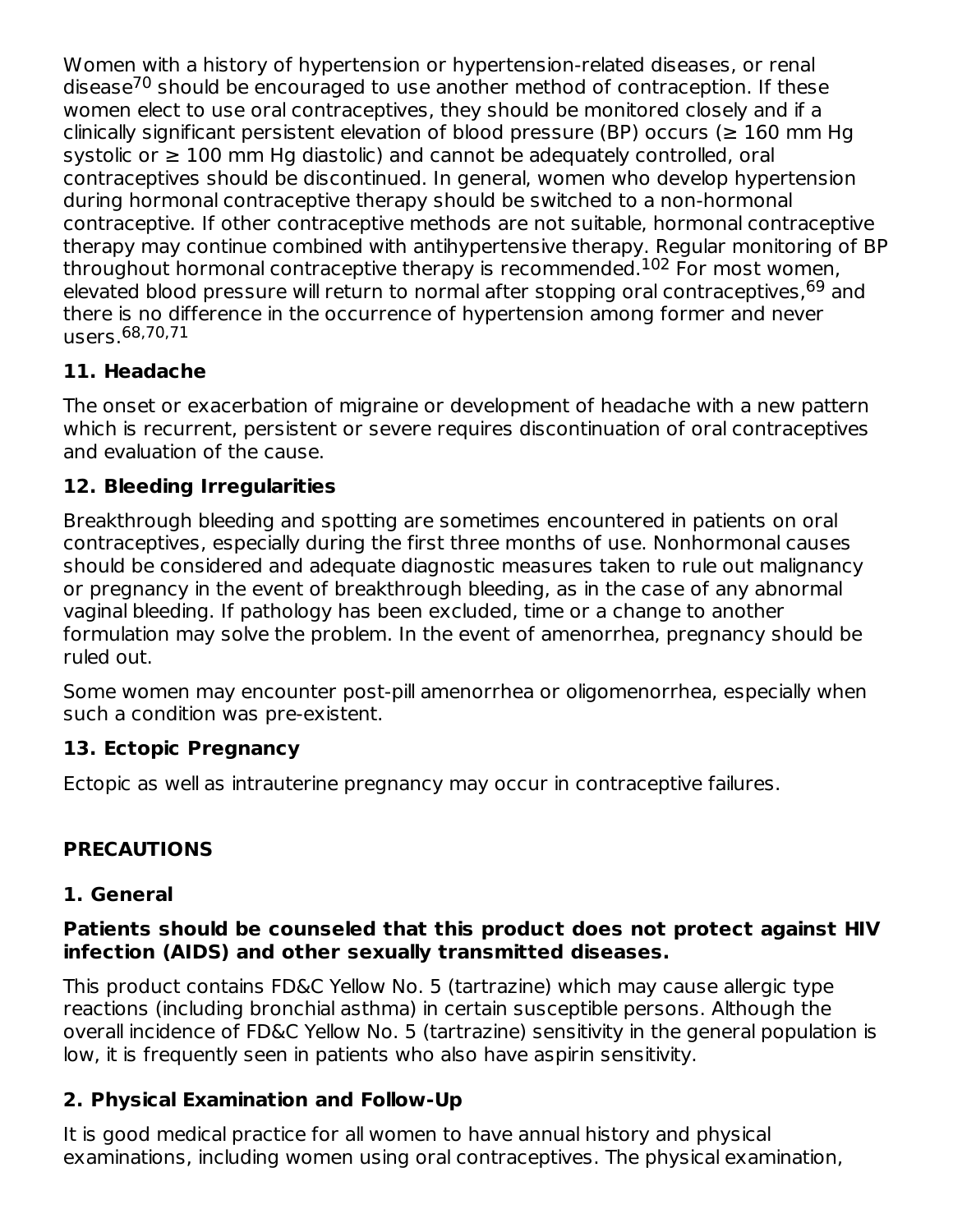however, may be deferred until after initiation of oral contraceptives if requested by the woman and judged appropriate by the clinician. The physical examination should include special reference to blood pressure, breasts, abdomen and pelvic organs, including cervical cytology, and relevant laboratory tests. In case of undiagnosed, persistent or recurrent abnormal vaginal bleeding, appropriate measures should be conducted to rule out malignancy. Women with a strong family history of breast cancer or who have breast nodules should be monitored with particular care.

## **3. Lipid Disorders**

Women who are being treated for hyperlipidemias should be followed closely if they elect to use oral contraceptives. Some progestogens may elevate LDL levels and may render the control of hyperlipidemias more difficult.

# **4. Liver Function**

If jaundice develops in any woman receiving oral contraceptives, the medication should be discontinued. Steroid hormones may be poorly metabolized in patients with impaired liver function.

## **5. Fluid Retention**

Oral contraceptives may cause some degree of fluid retention. They should be prescribed with caution, and only with careful monitoring, in patients with conditions which might be aggravated by fluid retention.

### **6. Emotional Disorders**

Women with a history of depression should be carefully observed and the drug discontinued if depression recurs to a serious degree.

# **7. Contact Lenses**

Contact lens wearers who develop visual changes or changes in lens tolerance should be assessed by an ophthalmologist.

# **8. Drug Interactions**

Consult the labeling of concurrently-used drugs to obtain further information about interactions with hormonal contraceptives or the potential for enzyme alterations.

# **Effects of Other Drugs on Combined Hormonal Contraceptives**

Substances decreasing the plasma concentrations of COCs and potentially diminishing the efficacy of COCs

Drugs or herbal products that induce certain enzymes, including cytochrome P450 3A4 (CYP3A4), may decrease the plasma concentrations of COCs and potentially diminish the effectiveness of CHCs or increase breakthrough bleeding. Some drugs or herbal products that may decrease the effectiveness of hormonal contraceptives include phenytoin, barbiturates, carbamazepine, bosentan, felbamate, griseofulvin, oxcarbazepine, rifampicin, topiramate, rifabutin, rufinamide, aprepitant, and products containing St. John's wort. Interactions between hormonal contraceptives and other drugs may lead to breakthrough bleeding and/or contraceptive failure. Counsel women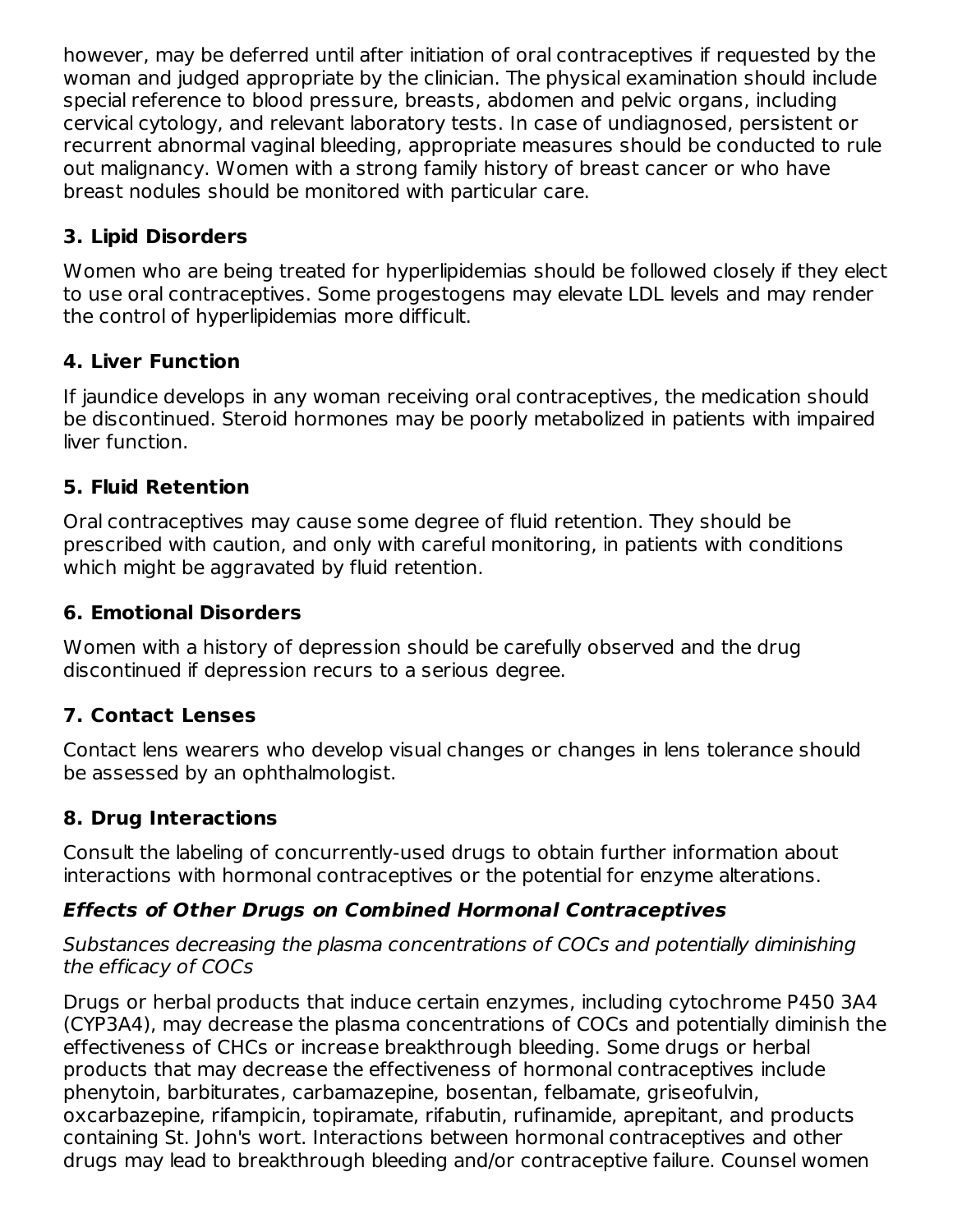to use an alternative method of contraception or a back-up method when enzyme inducers are used with CHCs, and to continue back-up contraception for 28 days after discontinuing the enzyme inducer to ensure contraceptive reliability.

# **Substances increasing the plasma concentrations of COCs**

Co-administration of atorvastatin or rosuvastatin and certain COCs containing EE increase AUC values for EE by approximately 20 to 25%. Ascorbic acid and acetaminophen may increase plasma EE concentrations, possibly by inhibition of conjugation. CYP3A4 inhibitors such as itraconazole, voriconazole, fluconazole, grapefruit juice, or ketoconazole may increase plasma hormone concentrations.

Human immunodeficiency virus (HIV)/ Hepatitis C virus (HCV) protease inhibitors and non-nucleoside reverse transcriptase inhibitors

Significant changes (increase or decrease) in the plasma concentrations of estrogen and/or progestin have been noted in some cases of co-administration with HIV protease inhibitors (decrease [e.g., nelfinavir, ritonavir, darunavir/ritonavir,

(fos)amprenavir/ritonavir, lopinavir/ritonavir, and tipranavir/ritonavir] or increase [e.g., indinavir and atazanavir/ritonavir]) /HCV protease inhibitors (decrease [e.g., boceprevir and telaprevir]) or with non-nucleoside reverse transcriptase inhibitors (decrease [e.g., nevirapine] or increase [e.g., etravirine]).

# **Concomitant Use with HCV Combination Therapy – Liver Enzyme Elevation**

Do not co-administer desogestrel and ethinyl estradiol with HCV drug combinations containing ombitasvir/paritaprevir/ritonavir, with or without dasabuvir, due to potential for ALT elevations (see Warnings, **RISK OF LIVER ENZYME ELEVATIONS WITH CONCOMITANT HEPATITIS C TREATMENT).**

# **Colesevelam**

Colesevelam, a bile acid sequestrant, given together with a combination oral hormonal contraceptive, has been shown to significantly decrease the AUC of EE. A drug interaction between the contraceptive and colesevelam was decreased when the two drug products were given 4 hours apart.

# **Effects of Combined Hormonal Contraceptives on Other Drugs**

COCs containing EE may inhibit the metabolism of other compounds (e.g., cyclosporine, prednisolone, theophylline, tizanidine, and voriconazole) and increase their plasma concentrations. COCs have been shown to decrease plasma concentrations of acetaminophen, clofibric acid, morphine, salicylic acid, temazepam and lamotrigine. Significant decrease in plasma concentration of lamotrigine has been shown, likely due to induction of lamotrigine glucuronidation. This may reduce seizure control; therefore, dosage adjustments of lamotrigine may be necessary.

Women on thyroid hormone replacement therapy may need increased doses of thyroid hormone because serum concentrations of thyroid-binding globulin increases with use of COCs.

# **9. Interactions with Laboratory Tests**

Certain endocrine and liver function tests and blood components may be affected by oral contraceptives:

a. Increased prothrombin and factors VII, VIII, IX, and X; decreased antithrombin 3;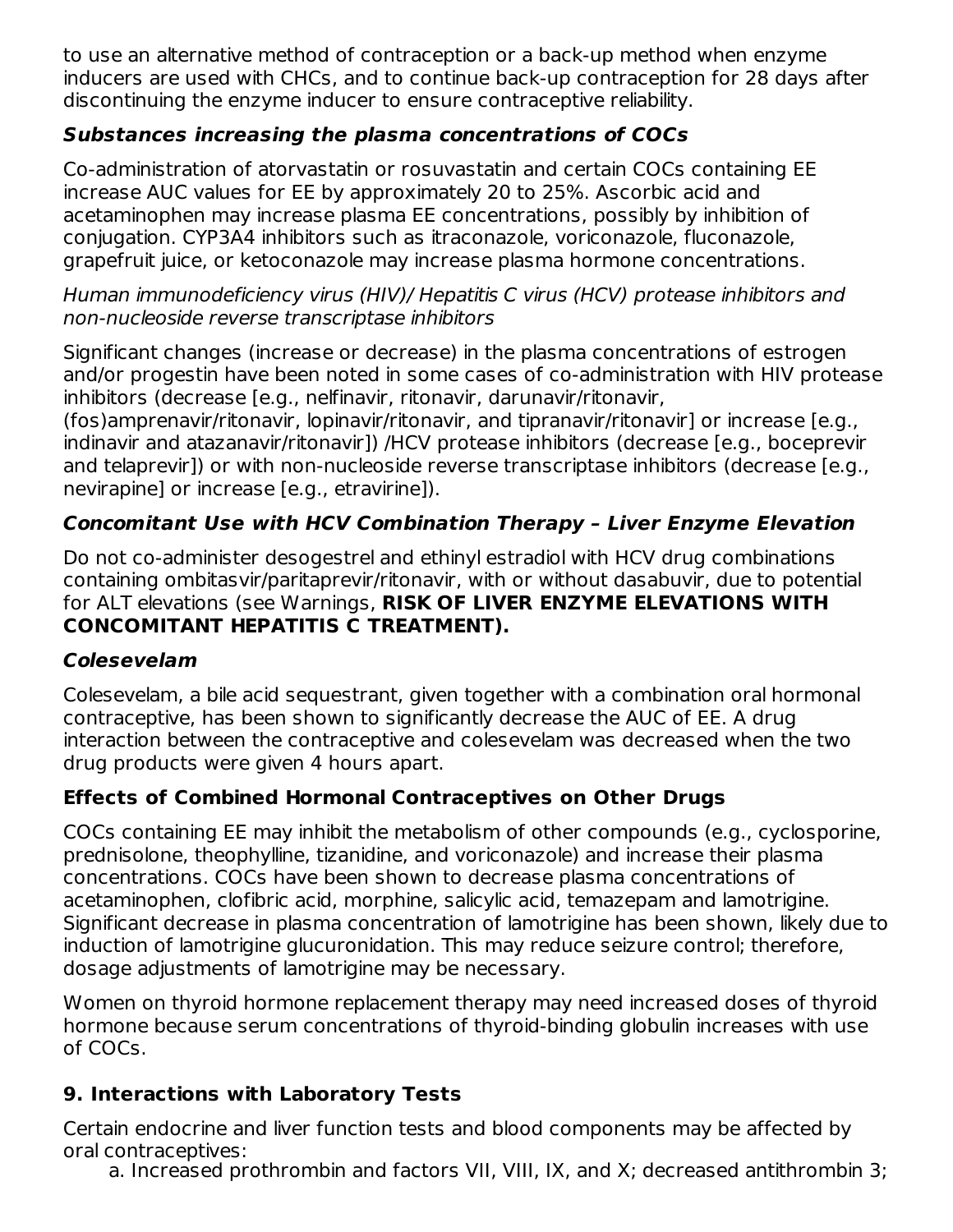ibn.cIrnecarseeadsendortehpyirnoeidphbriinndei-ningdgulcoebdulpinla(tTeBleGt)algegadreinggabtoilitiyn.creased circulating total thyroid hormone, as measured by protein-bound iodine (PBI), T4 by column or by radioimmunoassay. Free T3 resin uptake is decreased, reflecting the elevated TBG; ft.endetraphingeting that the insultation of total examples and result in elevated levels of total circulating sex steroids however, free or biologically active levels either decrease or ree. Traighwaner and property be increased and levels of various other lipids and lipoproteins man for the range of the text of the contractive therapy. This may be the fact the may be the fact the may be of clinical significance if a woman becomes pregnant shortly after discontinuing oral contraceptives.

#### **10. Carcinogenesis**

See **WARNINGS**.

### **11. Pregnancy**

Pregnancy Category X

### See **CONTRAINDICATIONS** and **WARNINGS**.

#### **12. Nursing Mothers**

Small amounts of oral contraceptive steroids have been identified in the milk of nursing mothers and a few adverse effects on the child have been reported, including jaundice and breast enlargement. In addition, oral contraceptives given in the postpartum period may interfere with lactation by decreasing the quantity and quality of breast milk. If possible, the nursing mother should be advised not to use oral contraceptives but to use other forms of contraception until she has completely weaned her child.

#### **13. Pediatric Use**

Safety and efficacy of desogestrel and ethinyl estradiol tablets have been established in women of reproductive age. Safety and efficacy are expected to be the same for postpubertal adolescents under the age of 16 and for users 16 years and older. Use of this product before menarche is not indicated.

#### **14. Geriatric Use**

This product has not been studied in women over 65 years of age and is not indicated in this population.

### **INFORMATION FOR THE PATIENT**

See Patient Labeling printed below

### **ADVERSE REACTIONS**

#### **Post Marketing Experience**

Five studies that compared breast cancer risk between ever-users (current or past use) of COCs and never-users of COCs reported no association between ever use of COCs and breast cancer risk, with effect estimates ranging from 0.90 - 1.12 (Figure 2).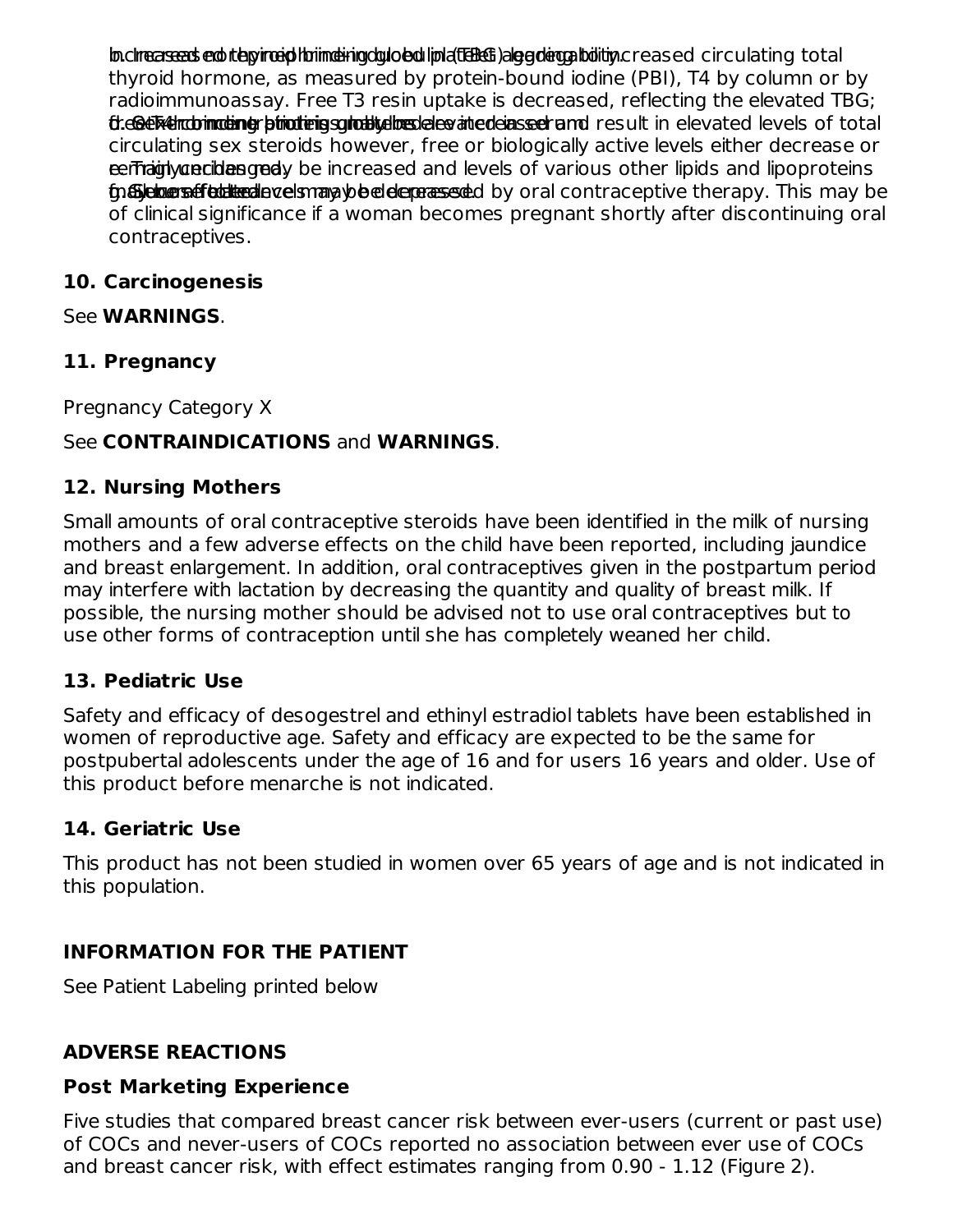Three studies compared breast cancer risk between current or recent COC users (<6 months since last use) and never users of COCs (Figure 2). One of these studies reported no association between breast cancer risk and COC use. The other two studies found an increased relative risk of 1.19 - 1.33 with current or recent use. Both of these studies found an increased risk of breast cancer with current use of longer duration, with relative risks ranging from 1.03 with less than one year of COC use to approximately 1.4 with more than 8-10 years of COC use.



#### **Figure 2: Risk of Breast Cancer with Combined Oral Contraceptive Use**

For your reference, below are the studies reviewed by FDA to inform the breast cancer risk:References:

1. Marchbanks PA, McDonald JA, Wilson HG, et al. Oral contraceptives and the risk of breast cancer. N Engl J Med. 2002;346(26):2025-2032.

2. Dumeaux V, Fournier A, Lund E, Clavel-Chapelon F. Previous oral contraceptive use and breast cancer risk according to hormone replacement therapy use among postmenopausal women. Cancer Causes Control. 2005;16(5):537-544.

3. Dorjgochoo T, Shu XO, Li HL, et al. Use of oral contraceptives, intrauterine devices and tubal sterilization and cancer risk in a large prospective study, from 1996 to 2006. Int J Cancer. 2009;124(10):2442- 2449.

4. Hunter DJ, Colditz GA, Hankinson SE, et al. Oral contraceptive use and breast cancer: a prospective study of young women. Cancer epidemiology, biomarkers & prevention : a publication of the American Association for Cancer Research, cosponsored by the American Society of Preventive Oncology. 2010;19(10):2496- 2502.

5. Vessey M, Yeates D. Oral contraceptive use and cancer. Final report from the Oxford-Family Planning Association contraceptive study. Contraception. 2013; 88(6): 678-683.

6. Morch LS, Skovlund CW, Hannaford PC, Iversen L, Fielding S, Lidegaard O. Contemporary Hormonal Contraception and the Risk of Breast Cancer. N Engl J Med. 2017;377(23):2228-2239.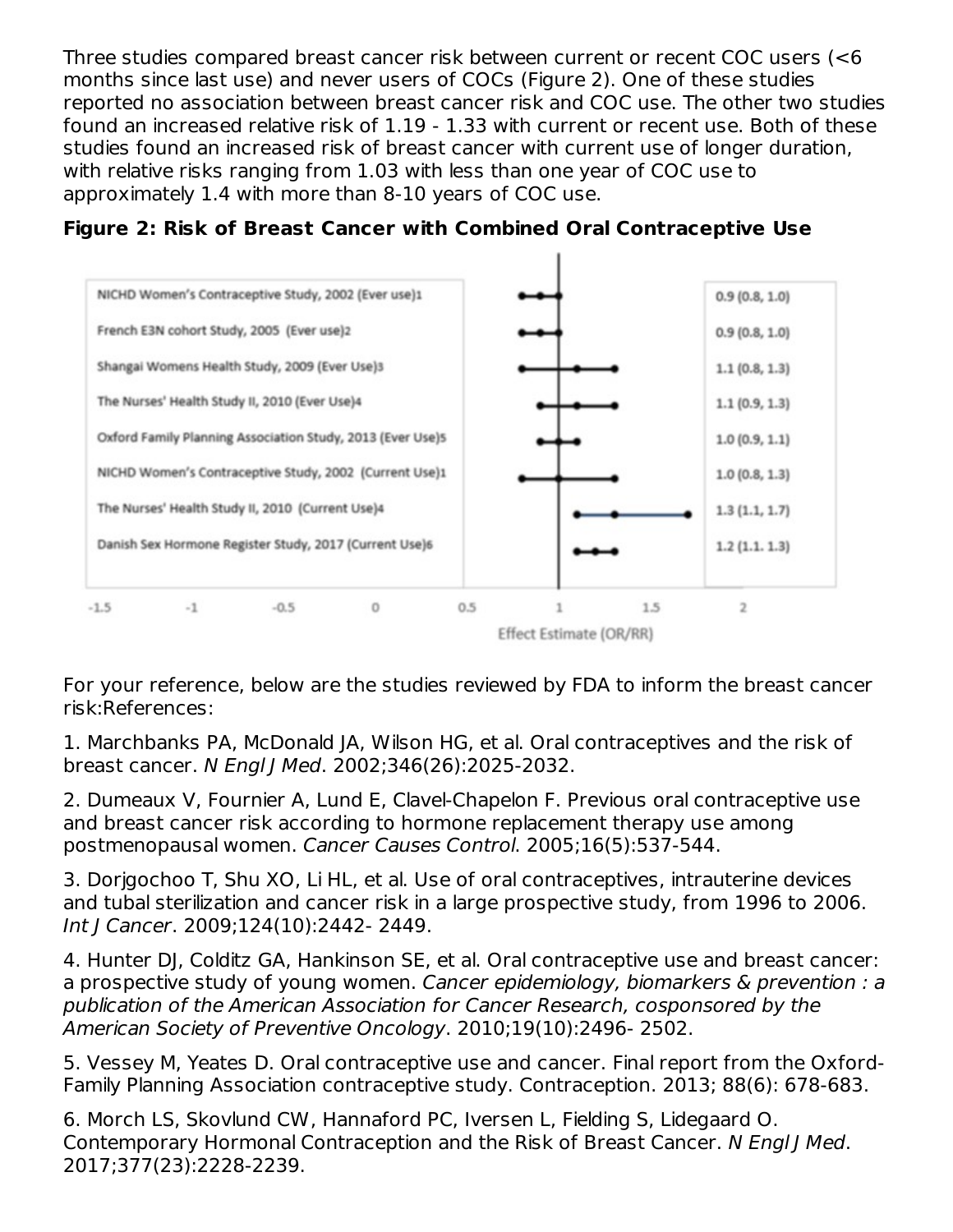An increased risk of the following serious adverse reactions has been associated with the use of oral contraceptives (see **WARNINGS**).

- Thrombophlebitis and venous thrombosis with or without embolism
- Arterial thromboembolism
- Pulmonary embolism
- Myocardial infarction
- Cerebral hemorrhage
- Cerebral thrombosis
- Hypertension
- Gallbladder disease
- Hepatic adenomas or benign liver tumors

There is evidence of an association between the following conditions and the use of oral contraceptives:

- Mesenteric thrombosis
- Retinal thrombosis

The following adverse reactions have been reported in patients receiving oral contraceptives and are believed to be drug-related:

- Nausea
- Vomiting
- Gastrointestinal symptoms (such as abdominal cramps and bloating)
- Breakthrough bleeding
- Spotting
- Change in menstrual flow
- Amenorrhea
- Temporary infertility after discontinuation of treatment
- Edema
- Melasma which may persist
- Breast changes: tenderness, enlargement, secretion
- Change in weight (increase or decrease)
- Change in cervical erosion and secretion
- Diminution in lactation when given immediately postpartum
- Cholestatic jaundice
- Migraine
- Allergic reaction, including rash, urticaria, and angioedema
- Mental depression
- Reduced tolerance to carbohydrates
- Vaginal candidiasis
- Change in corneal curvature (steepening)
- Intolerance to contact lenses

The following adverse reactions have been reported in users of oral contraceptives and a causal association has been neither confirmed nor refuted:

- Pre-menstrual syndrome
- Cataracts
- Changes in appetite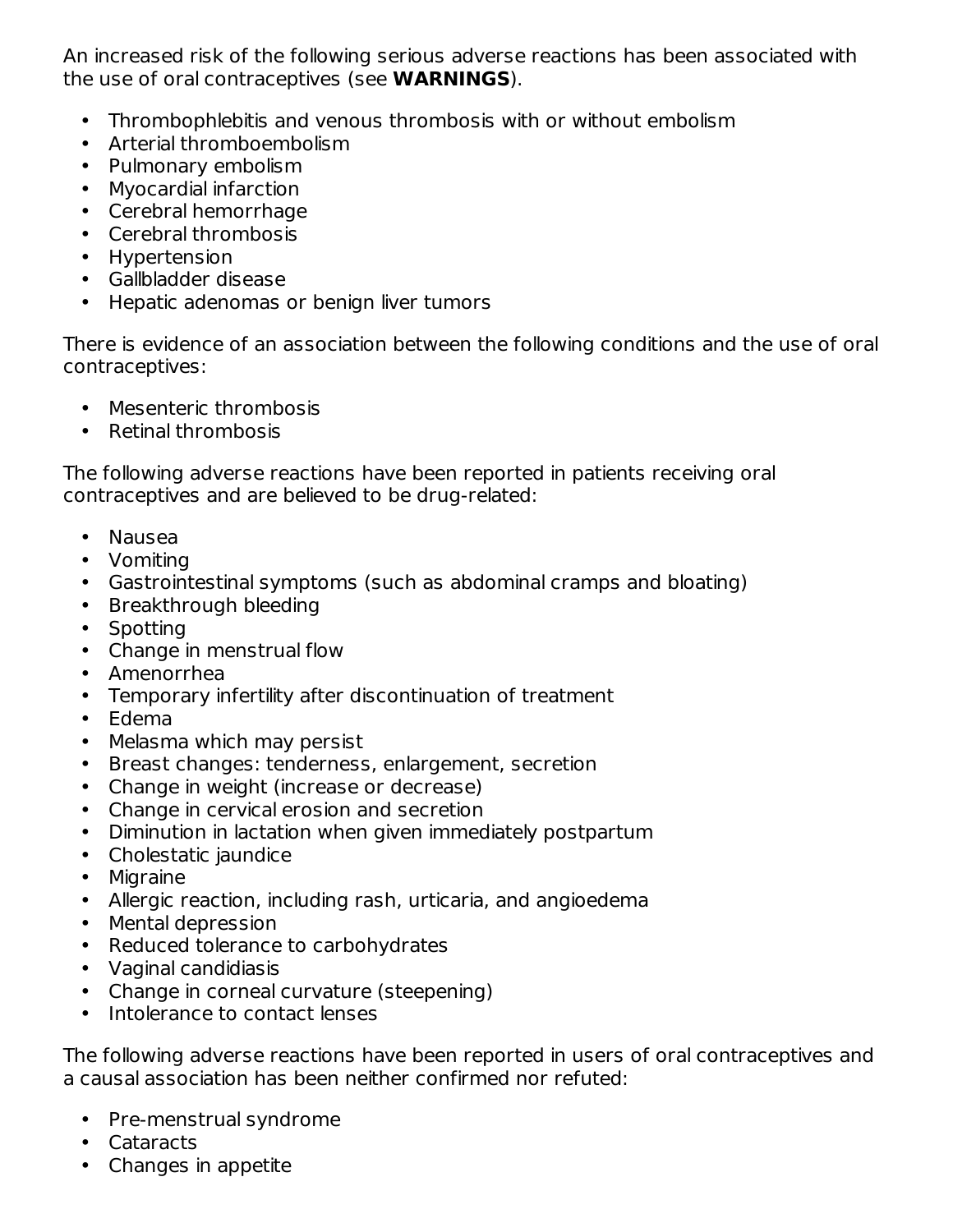- Cystitis-like syndrome
- Headache
- Nervousness
- Dizziness
- Hirsutism
- Loss of scalp hair
- Erythema multiforme
- Erythema nodosum
- Hemorrhagic eruption
- Vaginitis
- Porphyria
- Impaired renal function
- Hemolytic uremic syndrome
- Acne
- Changes in libido
- Colitis
- Budd-Chiari Syndrome

### **OVERDOSAGE**

Serious ill effects have not been reported following acute ingestion of large doses of oral contraceptives by young children. Overdosage may cause nausea, and withdrawal bleeding may occur in females.

### **NON-CONTRACEPTIVE HEALTH BENEFITS**

The following non-contraceptive health benefits related to the use of oral contraceptives are supported by epidemiological studies which largely utilized oral contraceptive formulations containing estrogen doses exceeding 0.035 mg of ethinyl estradiol or 0.05 mg of mestranol. 73-78

Effects on menses:

- increased menstrual cycle regularity
- decreased blood loss and decreased incidence of iron deficiency anemia
- decreased incidence of dysmenorrhea

Effects related to inhibition of ovulation:

- decreased incidence of functional ovarian cysts
- decreased incidence of ectopic pregnancies

Effects from long-term use:

- decreased incidence of fibroadenomas and fibrocystic disease of the breast
- decreased incidence of acute pelvic inflammatory disease
- decreased incidence of endometrial cancer
- decreased incidence of ovarian cancer

### **DOSAGE AND ADMINISTRATION**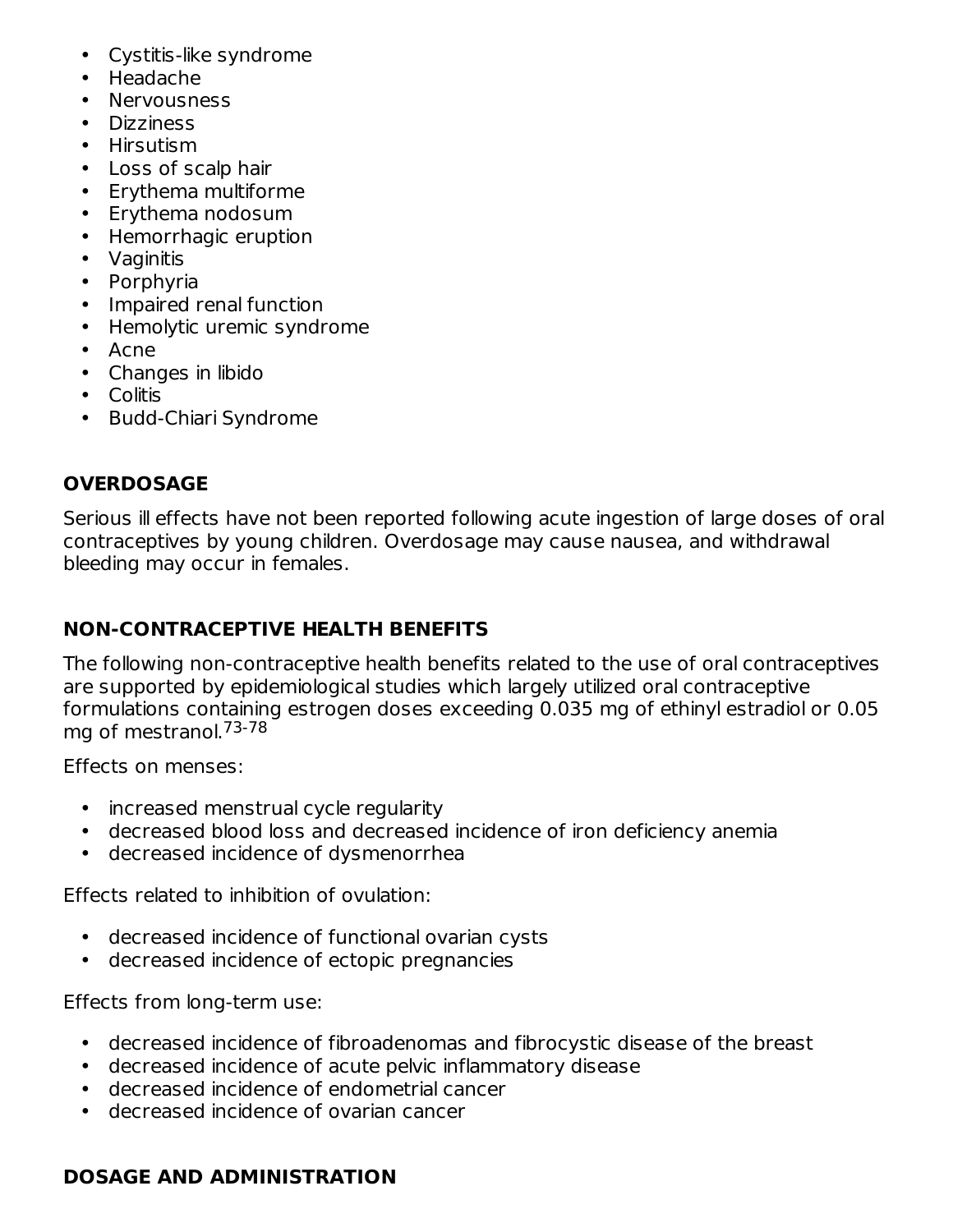To achieve maximum contraceptive effectiveness, **Isibloom<sup>TM</sup>** (desogestrel and ethinyl estradiol tablets, USP) must be taken exactly as directed and at intervals not exceeding 24 hours. **Isibloom<sup>TM</sup>** (desogestrel and ethinyl estradiol tablets, USP) may be initiated using either a Sunday start or a Day 1 start.

# **Day 1 Start**

The dosage of **Isibloom™** (desogestrel and ethinyl estradiol tablets, USP) for the initial cycle of therapy is one orange "active" tablet administered daily from the 1st day through the 21st day of the menstrual cycle, counting the first day of menstrual flow as "Day 1". Tablets are taken without interruption as follows: One orange "active" tablet daily for 21 days, then one green "reminder" tablet daily for 7 days. After 28 tablets have been taken, a new course is started and an orange "active" tablet is taken the next day.

The use of **Isibloom** (desogestrel and ethinyl estradiol tablets, USP) for contraception **TM** may be initiated 4 weeks postpartum in women who elect not to breastfeed. When the tablets are administered during the postpartum period, the increased risk of thromboembolic disease associated with the postpartum period must be considered. (See **CONTRAINDICATIONS** and **WARNINGS** concerning thromboembolic disease. See also **PRECAUTIONS: Nursing Mothers**.) If the patient starts on **Isibloom TM** (desogestrel and ethinyl estradiol tablets, USP) postpartum, and has not yet had a period, she should be instructed to use another method of contraception until an orange "active" tablet has been taken daily for 7 days. The possibility of ovulation and conception prior to initiation of medication should be considered. If the patient misses one (1) orange "active" tablet in Weeks 1, 2, or 3, the orange "active" tablet should be taken as soon as she remembers. If the patient misses two (2) orange "active" tablets in Week 1 or Week 2, the patient should take two (2) orange "active" tablets the day she remembers and two (2) orange "active" tablets the next day; and then continue taking one (1) orange "active" tablet a day until she finishes the pack. The patient should be instructed to use a back-up method of birth control such as a condom or spermicide if she has sex in the seven (7) days after missing pills. If the patient misses two (2) orange "active" tablets in the third week or misses three (3) or more orange "active" tablets in a row, the patient should throw out the rest of the pack and start a new pack that same day. The patient should be instructed to use a back-up method of birth control if she has sex in the seven (7) days after missing pills.

# **Sunday Start**

When taking **Isibloom™** (desogestrel and ethinyl estradiol tablets, USP) the first orange "active" tablet should be taken on the first Sunday after menstruation begins. If the period begins on Sunday, the first orange "active" tablet is taken on that day. If switching directly from another oral contraceptive, the first orange "active" tablet should be taken on the first Sunday after the last ACTIVE tablet of the previous product. Tablets are taken without interruption as follows: One orange "active" tablet daily for 21 days, then one green "reminder" tablet daily for 7 days. After 28 tablets have been taken, a new course is started and an orange "active" tablet is taken the next day (Sunday). When initiating a Sunday start regimen, another method of contraception should be used until after the first 7 consecutive days of administration.

The use of **Isibloom** (desogestrel and ethinyl estradiol tablets, USP) for contraception **TM**may be initiated 4 weeks postpartum. When the tablets are administered during the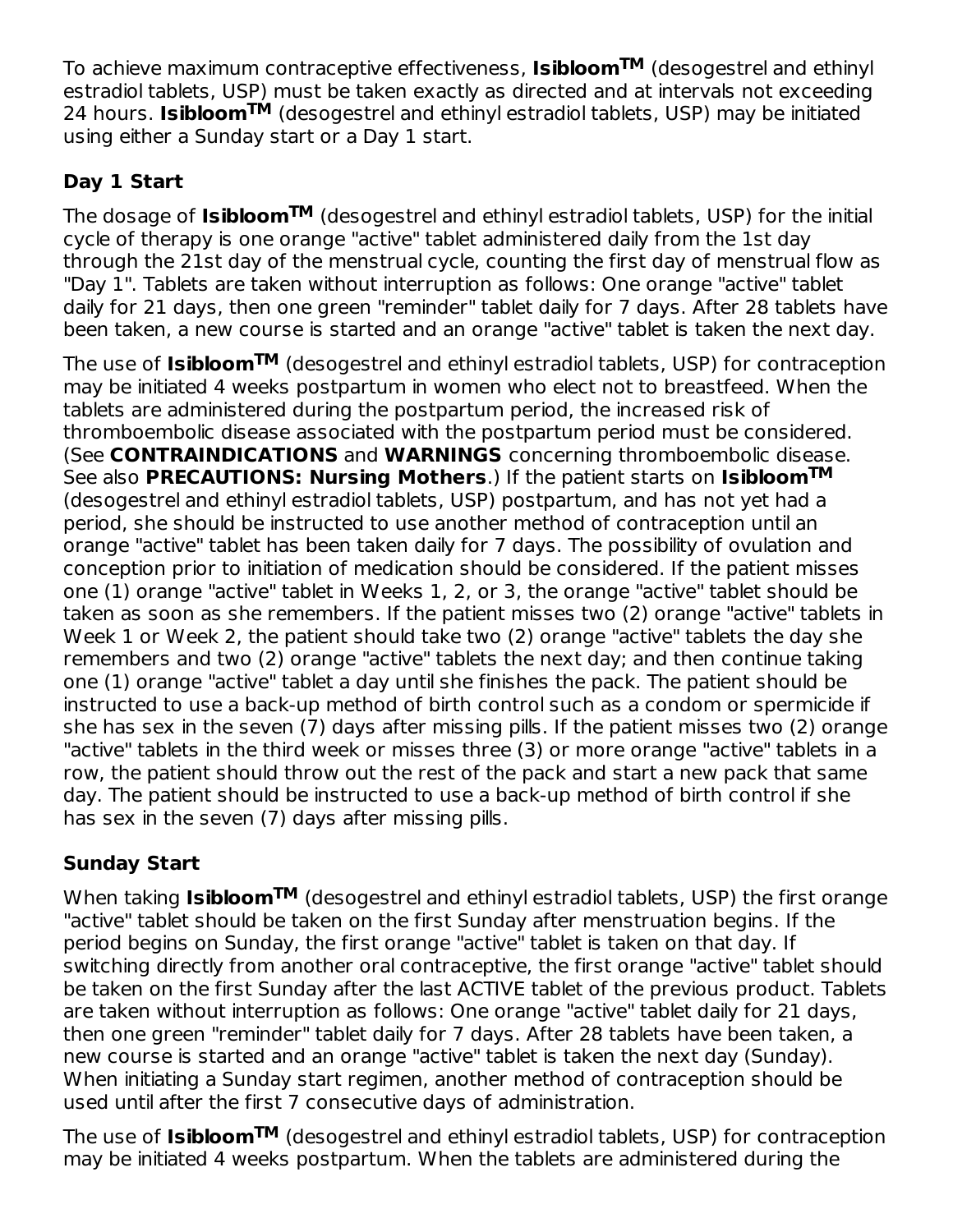postpartum period, the increased risk of thromboembolic disease associated with the postpartum period must be considered. (See **CONTRAINDICATIONS** and **WARNINGS** concerning thromboembolic disease. See also **PRECAUTIONS: Nursing Mothers**.) If the patient starts on **Isibloom™** (desogestrel and ethinyl estradiol tablets, USP) postpartum, and has not yet had a period, she should be instructed to use another method of contraception until an orange "active" tablet has been taken daily for 7 days. The possibility of ovulation and conception prior to initiation of medication should be considered. If the patient misses one (1) orange "active" tablet in Weeks 1, 2, or 3, the orange "active" tablet should be taken as soon as she remembers. If the patient misses two (2) orange "active" tablets in Week 1 or Week 2, the patient should take two (2) orange "active" tablets the day she remembers and two (2) orange "active" tablets the next day; and then continue taking one (1) orange "active" tablet a day until she finishes the pack. The patient should be instructed to use a back-up method of birth control such as a condom or spermicide if she has sex in the seven (7) days after missing pills. If the patient misses two (2) orange "active" tablets in the third week or misses three (3) or more orange "active" tablets in a row, the patient should continue taking one orange "active" tablet every day until Sunday. On Sunday the patient should throw out the rest of the pack and start a new pack that same day. The patient should be instructed to use a back-up method of birth control if she has sex in the seven (7) days after missing pills.

## **ADDITIONAL INSTRUCTIONS FOR ALL DOSING REGIMENS**

Breakthrough bleeding, spotting, and amenorrhea are frequent reasons for patients discontinuing oral contraceptives. In breakthrough bleeding, as in all cases of irregular bleeding from the vagina, nonfunctional causes should be borne in mind. In undiagnosed persistent or recurrent abnormal bleeding from the vagina, adequate diagnostic measures are indicated to rule out pregnancy or malignancy. If pathology has been excluded, time or a change to another formulation may solve the problem. Changing to an oral contraceptive with a higher estrogen content, while potentially useful in minimizing menstrual irregularity, should be done only if necessary since this may increase the risk of thromboembolic disease.

Use of oral contraceptives in the event of a missed menstrual period:

- 1. If the patient has not adhered to the prescribed schedule, the possibility of pregnancy should be considered at the time of the first missed period and oral contraceptive use should be discontinued if pregnancy is confirmed.
- 2. If the patient has adhered to the prescribed regimen and misses two consecutive periods, pregnancy should be ruled out.

### **HOW SUPPLIED**

**Isibloom™** (desogestrel and ethinyl estradiol tablets USP), 0.15 mg/0.03 mg are available as follows:

Each blister card contains 21 active tablets and 7 inactive tablets. The 21 active tablets are round, orange, film-coated, debossed with SZ on one side and D2 on the other side. The 7 inert tablets are round, green, film-coated, debossed with SZ on one side and J1 on the other.

NDC 63629-2333-1, one box containing 3 individual cartons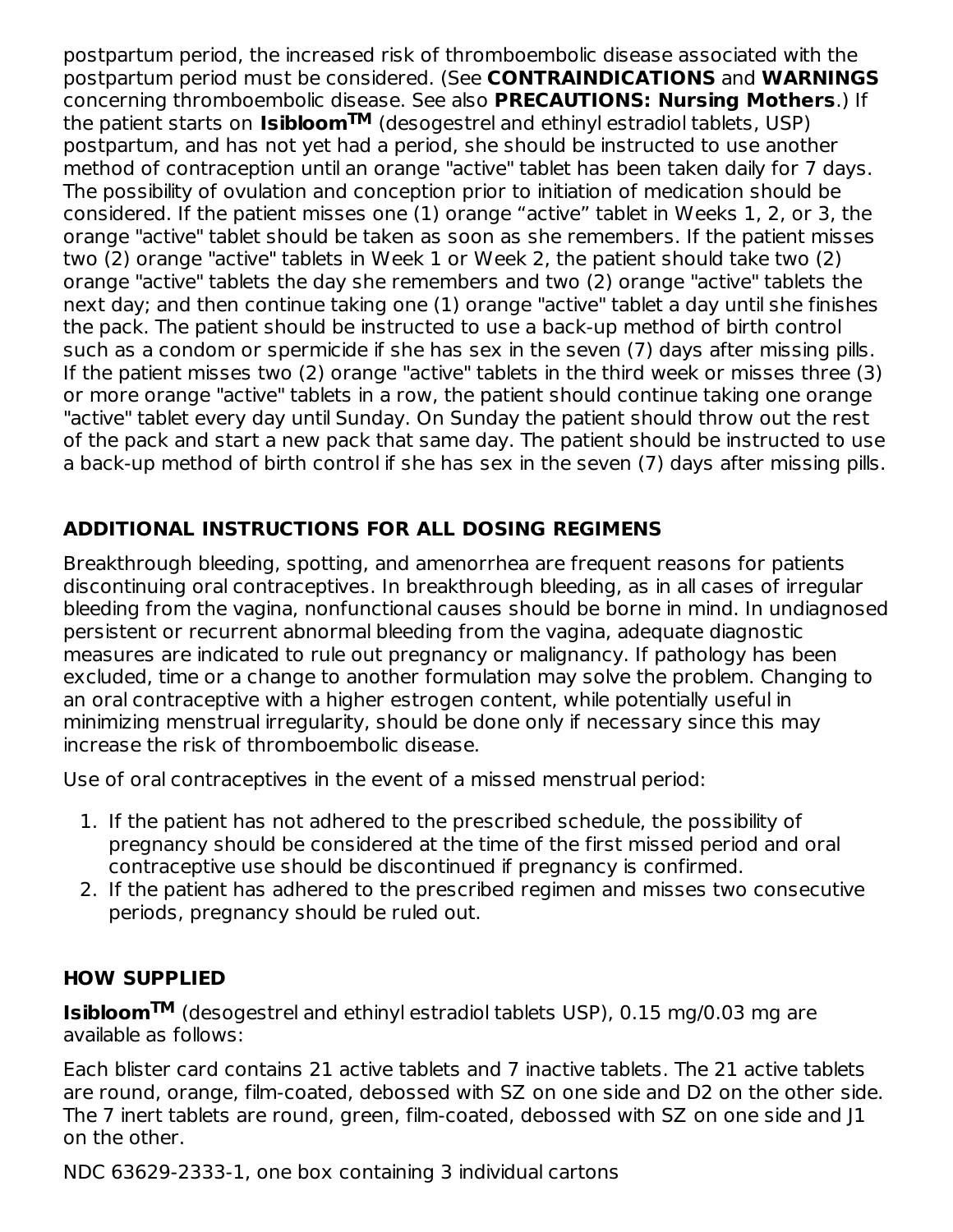**STORAGE:** Store at 20° to 25°C (68° to 77°F) [see USP Controlled Room Temperature].

### **REFERENCES**

- 1. Trussell J. Contraceptive efficacy. In Hatcher RA, Trussell J, Stewart F, Cates W, Stewart GK, Kowal D, Guest F. Contraceptive Technology: Seventeenth Revised Edition. New York NY: Irvington Publishers, 1998.
- 2. Stadel BV. Oral contraceptives and cardiovascular disease. (Pt.1). N Engl J Med 1981; 305: 612-618.
- 3. Stadel BV. Oral contraceptives and cardiovascular disease. (Pt. 2). N Engl J Med 1981; 305: 672-677.
- 4. Adam SA, Thorogood M. Oral contraception and myocardial infarction revisited: the effects of new preparations and prescribing patterns. Br J Obstet and Gynecol 1981; 88:838-845.
- 5. Mann JI, Inman WH. Oral contraceptives and death from myocardial infarction. Br Med | 1975; 2(5965):245-248.
- 6. Mann JI, Vessey MP, Thorogood M, Doll R. Myocardial infarction in young women with special reference to oral contraceptive practice. Br Med | 1975;2(5956):241-245.
- 7. Royal College of General Practitioners' Oral Contraception Study: Further analyses of mortality in oral contraceptive users. Lancet 1981;1:541-546.
- 8. Slone D, Shapiro S, Kaufman DW, Rosenberg L, Miettinen OS, Stolley PD. Risk of myocardial infarction in relation to current and discontinued use of oral contraceptives. N Engl J Med 1981; 305:420-424.
- 9. Vessey MP. Female hormones and vascular disease-an epidemiological overview. Br J Fam Plann 1980; 6 (Supplement):1-12.
- 10. Russell Briefel RG, Ezzati TM, Fulwood R, Perlman JA, Murphy RS. Cardiovascular risk status and oral contraceptive use, United States, 1976-80. Prevent Med 1986; 15:352-362.
- 11. Goldbaum GM, Kendrick JS, Hogelin GC, Gentry EM.The relative impact of smoking and oral contraceptive use on women in the United States. JAMA 1987; 258:1339- 1342.
- 12. Layde PM, Beral V. Further analyses of mortality in oral contraceptive users: Royal College of General Practitioners' Oral Contraception Study. (Table 5) Lancet 1981; 1:541-546.
- 13. Knopp RH. Arteriosclerosis risk: the roles of oral contraceptives and postmenopausal estrogens. J Reprod Med 1986; 31(9) (Supplement):913-921.
- 14. Krauss RM, Roy S, Mishell DR, Casagrande J, Pike MC. Effects of two low-dose oral contraceptives on serum lipids and lipoproteins: Differential changes in high density lipoproteins subclasses. Am J Obstet 1983; 145:446-452.
- 15. Wahl P, Walden C, Knopp R, Hoover J, Wallace R, Heiss G, Rifkind B. Effect of estrogen/progestin potency on lipid/lipoprotein cholesterol. N Engl J Med 1983; 308: 862-867.
- 16. Wynn V, Niththyananthan R. The effect of progestin in combined oral contraceptives on serum lipids with special reference to high density lipoproteins. Am J Obstet Gynecol 1982; 142:766-771.
- 17. Wynn V, Godsland I. Effects of oral contraceptives and carbohydrate metabolism. J Reprod Med 1986; 31 (9) (Supplement):892-897.
- 18. LaRosa JC. Atherosclerotic risk factors in cardiovascular disease. J Reprod Med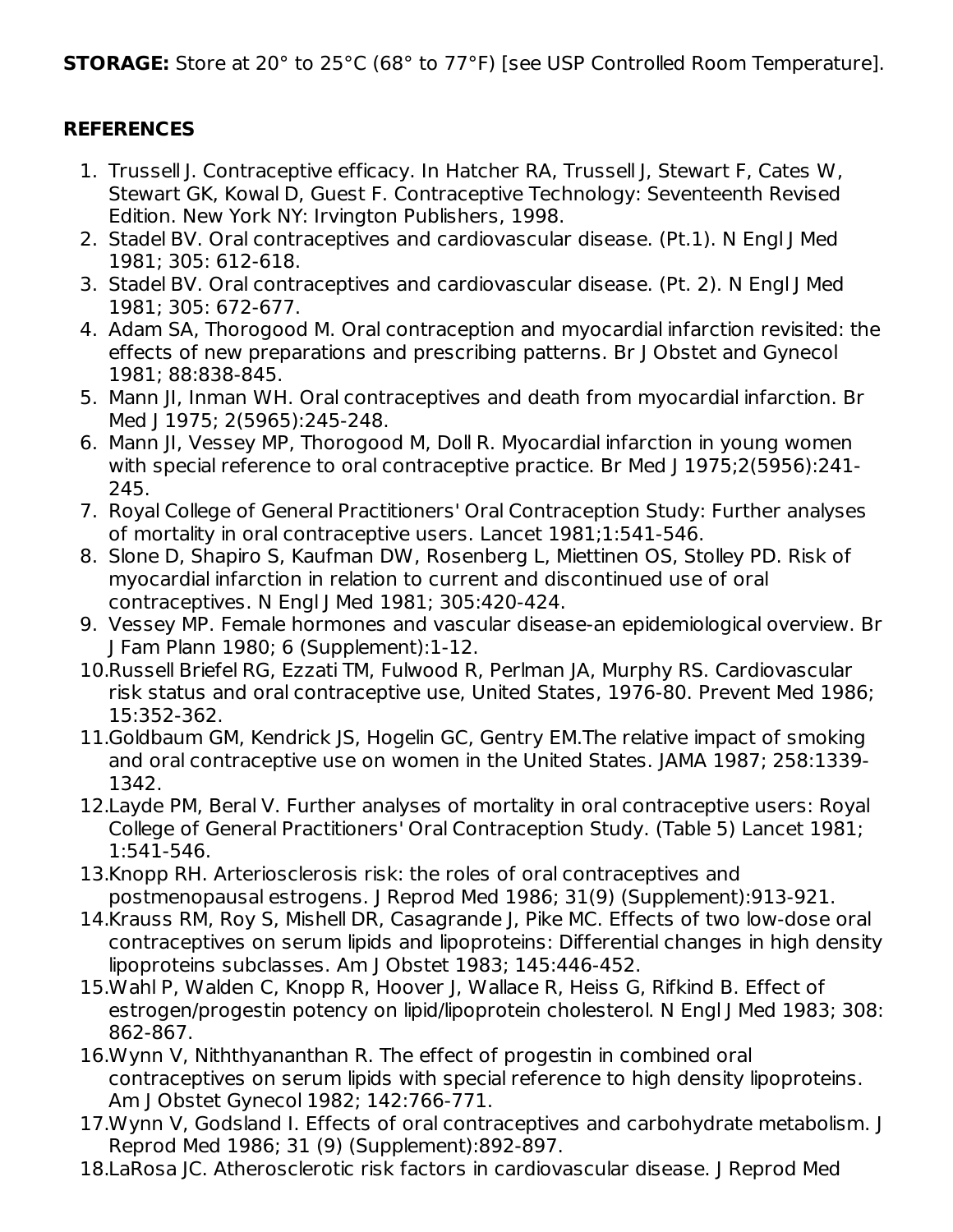1986;31 (9) (Supplement):906-912.

- 19. Inman WH, Vessey MP. Investigation of death from pulmonary, coronary, and cerebral thrombosis and embolism in women of child bearing age. Br Med J 1968; 2 (5599):193-199.
- 20. Maguire MG, Tonascia J, Sartwell PE, Stolley PD, Tockman MS. Increased risk of thrombosis due to oral contraceptives: a further report. Am J Epidemiol 1979; 110 (2):188-195.
- 21. Pettiti DB, Wingerd J, Pellegrin F, Ramacharan S. Risk of vascular disease in women: smoking, oral contraceptives, noncontraceptive estrogens, and other factors. JAMA 1979; 242:1150-1154.
- 22. Vessey MP, Doll R. Investigation of relation between use of oral contraceptives and thromboembolic disease. Br Med J 1968; 2 (5599):199-205.
- 23. Vessey MP, Doll R. Investigation of relation between use of oral contraceptives and thromboembolic disease. A further report. Br Med J 1969; 2 (5658):651-657.
- 24. Porter JB, Hunter JR, Danielson DA, Jick H, Stergachis A. Oral contraceptives and non-fatal vascular disease-recent experience. Obstet Gynecol 1982; 59 (3):299- 302.
- 25. Vessey M, Doll R, Peto R, Johnson B, Wiggins P. A long-term follow-up study of women using different methods of contraception: an interim report. J Biosocial Sci 1976; 8: 375-427.
- 26. Royal College of General Practitioners: Oral contraceptives, venous thrombosis, and varicose veins. J Royal Coll Gen Pract 1978; 28:393-399.
- 27. Collaborative Group for the Study of Stroke in Young Women: Oral contraception and increased risk of cerebral ischemia or thrombosis. N Engl J Med 1973; 288:871- 878.
- 28. Petitti DB, Wingerd J. Use of oral contraceptives, cigarette smoking, and risk of subarachnoid hemorrhage. Lancet 1978; 2:234-236.
- 29. Inman WH. Oral contraceptives and fatal subarachnoid hemorrhage. Br Med J 1979; 2 (6203):1468-70.
- 30. Collaborative Group for the study of Stroke in Young Women: Oral contraceptives and stroke in young women: associated risk factors. JAMA 1975; 231:718-722.
- 31. Inman WH, Vessey MP, Westerholm B, Engelund A. Thromboembolic disease and the steroidal content of oral contraceptives. A report to the Committee on Safety of Drugs. Br Med J 1970; 2:203-209.
- 32. Meade TW, Greenberg G, Thompson SG. Progestogens and cardiovascular reactions associated with oral contraceptives and a comparison of the safety of 50 and 35-mcg estrogen preparations. Br Med J 1980; 280 (6224):1157-1161.
- 33. Kay CR. Progestogens and arterial disease-evidence from the Royal College of General Practitioners' Study. Am J Obstet Gynecol 1982; 142:762-765.
- 34. Royal College of General Practitioners: Incidence of arterial disease among oral contraceptive users. J Royal Coll Gen Pract 1983; 33:75-82.
- 35. Ory HW. Mortality associated with fertility and fertility control: 1983. Family Planning Perspectives 1983; 15:50-56.
- 36. The Cancer and Steroid Hormone Study of the Centers for Disease Control and the National Institute of Child Health and Human Development: Oral contraceptive use and the risk of breast cancer. N Engl J Med 1986; 315:405-411.
- 37. Pike MC, Henderson BE, Krailo MD, Duke A, Roy S. Breast cancer risk in young women and use of oral contraceptives: possible modifying effect of formulation and age at use. Lancet 1983; 2:926-929.
- 38. Paul C, Skegg DG, Spears GFS, Kaldor JM. Oral contraceptives and breast cancer: A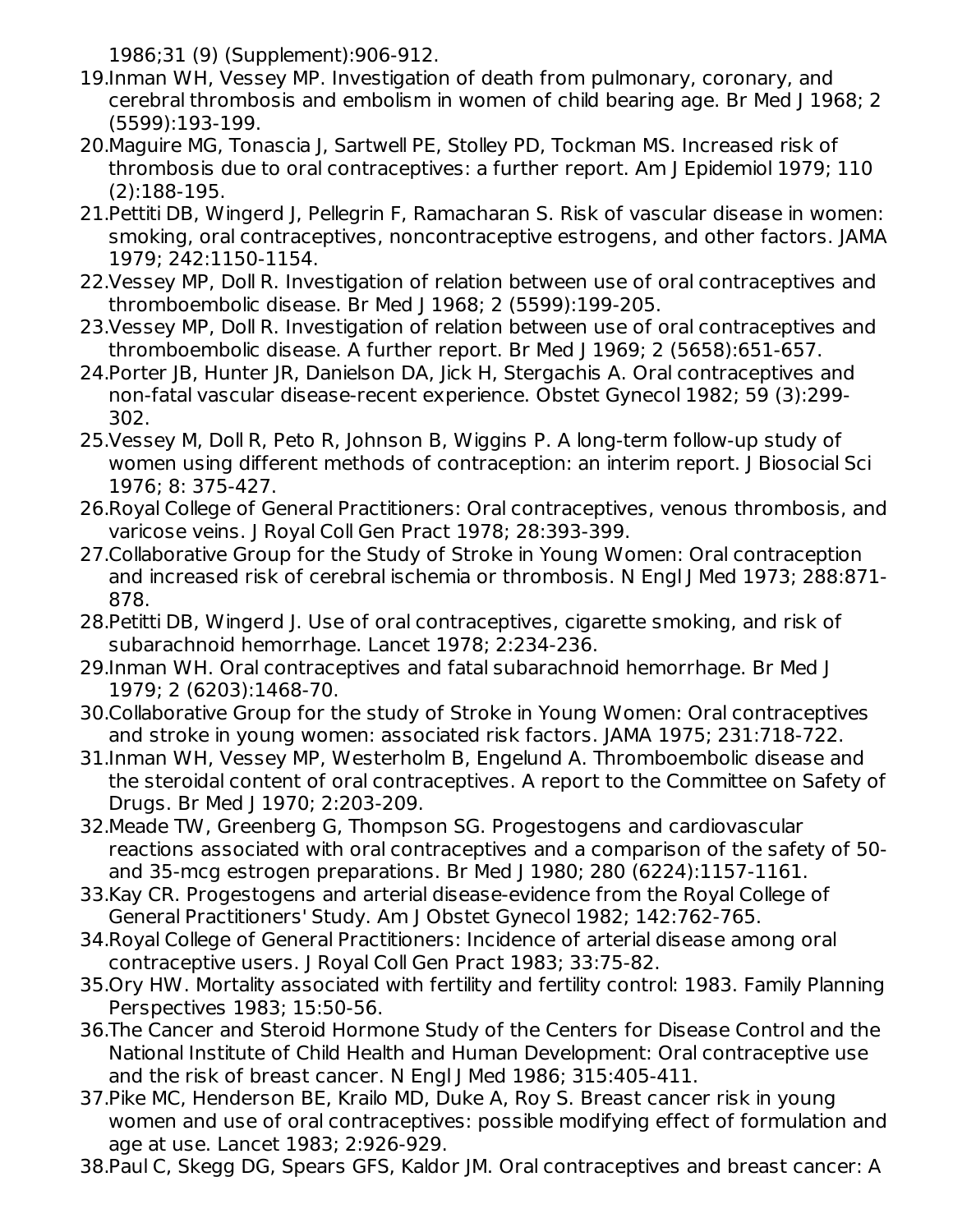national study. Br Med J 1986; 293: 723-725.

- 39. Miller DR, Rosenberg L, Kaufman DW, Schottenfeld D, Stolley PD, Shapiro S. Breast cancer risk in relation to early oral contraceptive use. Obstet Gynecol 1986; 68:863- 868.
- 40. Olsson H, Olsson ML, Moller TR, Ranstam J, Holm P. Oral contraceptive use and breast cancer in young women in Sweden (letter). Lancet 1985; 1(8431):748-749.
- 41. McPherson K, Vessey M, Neil A, Doll R, Jones L, Roberts M. Early contraceptive use and breast cancer: Results of another case control study. Br J Cancer 1987; 56:653-660.
- 42. Huggins GR, Zucker PF. Oral contraceptives and neoplasia: 1987 update. Fertil Steril 1987; 47:733-761.
- 43. McPherson K, Drife JO. The pill and breast cancer: why the uncertainty? Br Med J 1986; 293:709-710.
- 44. Shapiro S. Oral contraceptives time to take stock. N Engl J Med 1987; 315:450- 451.
- 45. Ory H, Naib Z, Conger SB, Hatcher RA, Tyler CW. Contraceptive choice and prevalence of cervical dysplasia and carcinoma in situ. Am J Obstet Gynecol 1976;124:573-577.
- 46. Vessey MP, Lawless M, McPherson K, Yeates D. Neoplasia of the cervix uteri and contraception: a possible adverse effect of the pill. Lancet 1983; 2:930.
- 47. Brinton LA, Huggins GR, Lehman HF, Malli K, Savitz DA, Trapido E, Rosenthal J, Hoover R. Long term use of oral contraceptives and risk of invasive cervical cancer. Int J Cancer 1986; 38:339-344.
- 48. WHO Collaborative Study of Neoplasia and Steroid Contraceptives: Invasive cervical cancer and combined oral contraceptives. Br Med | 1985; 290:961-965.
- 49. Rooks JB, Ory HW, Ishak KG, Strauss LT, Greenspan JR, Hill AP, Tyler CW. Epidemiology of hepatocellular adenoma: the role of oral contraceptive use. JAMA 1979; 242:644-648.
- 50. Bein NN, Goldsmith HS. Recurrent massive hemorrhage from benign hepatic tumors secondary to oral contraceptives. Br J Surg 1977; 64:433-435.
- 51. Klatskin G. Hepatic tumors: possible relationship to use of oral contraceptives. Gastroenterology 1977; 73:386-394.
- 52. Henderson BE, Preston-Martin S, Edmondson HA, Peters RL, Pike MC. Hepatocellular carcinoma and oral contraceptives. Br J Cancer 1983; 48:437-440.
- 53. Neuberger J, Forman D, Doll R, Williams R. Oral contraceptives and hepatocellular carcinoma. Br Med J 1986; 292:1355-1357.
- 54. Forman D, Vincent TJ, Doll R. Cancer of the liver and oral contraceptives. Br Med J 1986; 292:1357-1361.
- 55. Harlap S, Eldor J. Births following oral contraceptive failures. Obstet Gynecol 1980; 55:447-452.
- 56. Savolainen E, Saksela E, Saxen L. Teratogenic hazards of oral contraceptives analyzed in a national malformation register. Am J Obstet Gynecol 1981; 140:521- 524.
- 57. Janerich DT, Piper JM, Glebatis DM. Oral contraceptives and birth defects. Am J Epidemiol 1980; 112:73-79.
- 58. Ferencz C, Matanoski GM, Wilson PD, Rubin JD, Neill CA, Gutberlet R. Maternal hormone therapy and congenital heart disease. Teratology 1980; 21:225-239.
- 59. Rothman KJ, Fyler DC, Goldbatt A, Kreidberg MB. Exogenous hormones and other drug exposures of children with congenital heart disease. Am J Epidemiol 1979; 109:433-439.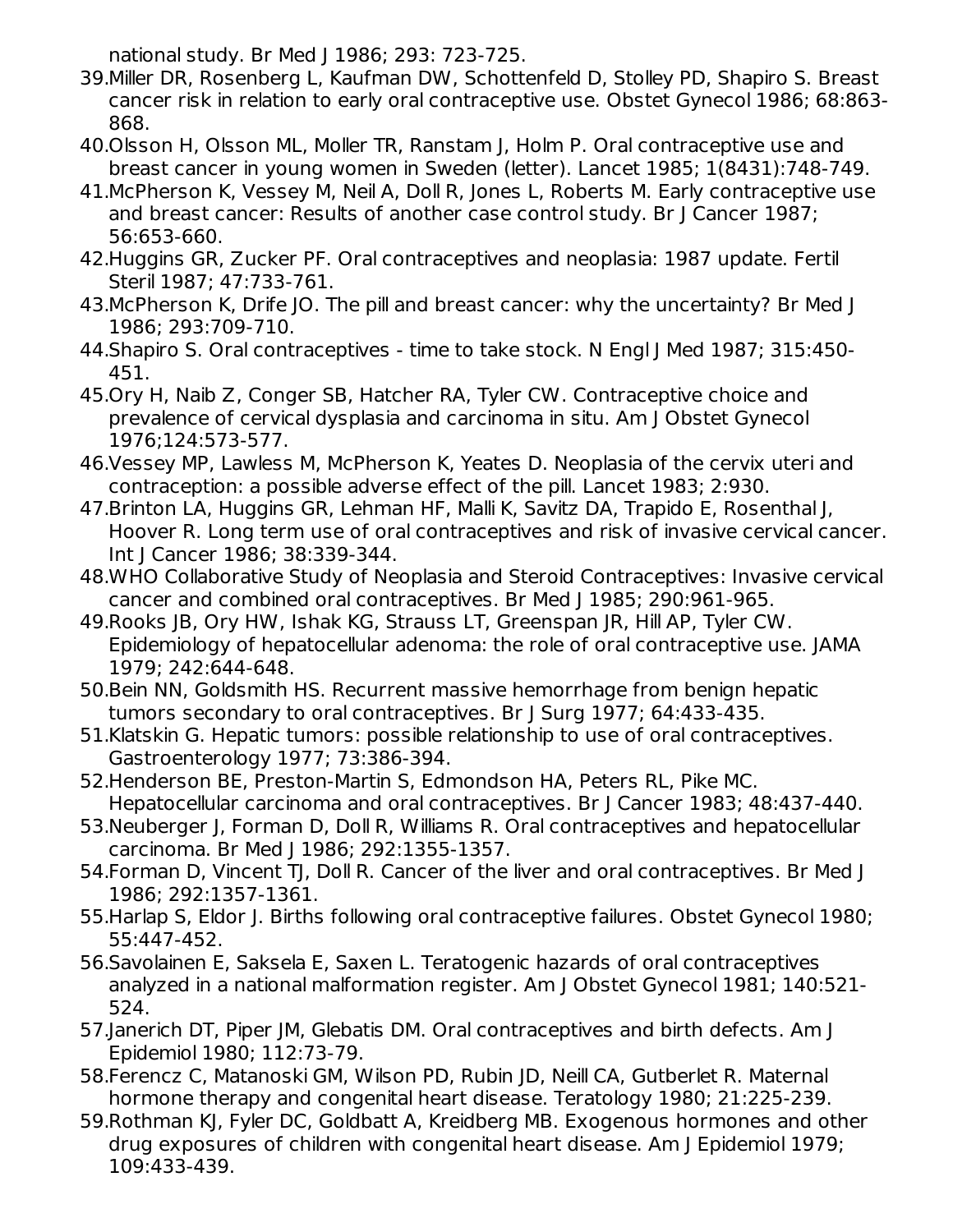- 60. Boston Collaborative Drug Surveillance Program: Oral contraceptives and venous thromboembolic disease, surgically confirmed gall-bladder disease, and breast tumors. Lancet 1973;1:1399-1404.
- 61. Royal College of General Practitioners: Oral contraceptives and health. New York, Pittman, 1974.
- 62. Layde PM, Vessey MP, Yeates D. Risk of gall bladder disease: a cohort study of young women attending family planning clinics. J Epidemiol Community Health 1982; 36:274-278.
- 63. Rome Group for the Epidemiology and Prevention of Cholelithiasis (GREPCO): Prevalence of gallstone disease in an Italian adult female population. Am J Epidemiol 1984; 119:796-805.
- 64. Strom BL, Tamragouri RT, Morse ML, Lazar EL, West SL, Stolley PD, Jones JK. Oral contraceptives and other risk factors for gall bladder disease. Clin Pharmacol Ther 1986; 39:335-341.
- 65. Wynn V, Adams PW, Godsland IF, Melrose J, Niththyananthan R, Oakley NW, Seedj A. Comparison of effects of different combined oral contraceptive formulations on carbohydrate and lipid metabolism. Lancet 1979; 1:1045-1049.
- 66. Wynn V. Effect of progesterone and progestins on carbohydrate metabolism. In Progesterone and Progestin. Edited by Bardin CW, Milgrom E, Mauvis Jarvis P. New York, Raven Press, 1983; pp. 395-410.
- 67. Perlman JA, Roussell-Briefel RG, Ezzati TM, Lieberknecht G. Oral glucose tolerance and the potency of oral contraceptive progestogens. J Chronic Dis 1985; 38:857- 864.
- 68. Royal College of General Practitioners' Oral Contraception Study: Effect on hypertension and benign breast disease of progestogen component in combined oral contraceptives. Lancet 1977; 1:624.
- 69. Fisch IR, Frank J. Oral contraceptives and blood pressure. JAMA 1977; 237:2499- 2503.
- 70. Laragh AJ. Oral contraceptive induced hypertension nine years later. Am J Obstet Gynecol 1976; 126:141-147.
- 71. Ramcharan S, Peritz E, Pellegrin FA, Williams WT. Incidence of hypertension in the Walnut Creek Contraceptive Drug Study cohort. In Pharmacology of Steroid Contraceptive Drugs. Garattini S, Berendes HW. Eds. New York, Raven Press, 1977; pp. 277-288. (Monographs of the Mario Negri Institute for Pharmacological Research, Milan).
- 72. Stockley I. Interactions with oral contraceptives. J Pharm 1976; 216:140-143.
- 73. The Cancer and Steroid Hormone Study of the Centers for Disease Control and the National Institute of Child Health and Human Development: Oral contraceptive use and the risk of ovarian cancer. JAMA 1983; 249:1596-1599.
- 74. The Cancer and Steroid Hormone Study of the Centers for Disease Control and the National Institute of Child Health and Human Development: Combination oral contraceptive use and the risk of endometrial cancer. JAMA 1987; 257:796-800.
- 75. Ory HW. Functional ovarian cysts and oral contraceptives: negative association confirmed surgically. JAMA 1974; 228: 68-69.
- 76. Ory HW, Cole P, Macmahon B, Hoover R. Oral contraceptives and reduced risk of benign breast disease. N Engl J Med 1976; 294:419-422.
- 77. Ory HW. The noncontraceptive health benefits from oral contraceptive use. Fam Plann Perspect 1982; 14:182-184.
- 78. Ory HW, Forrest JD, Lincoln R. Making Choices: Evaluating the health risks and benefits of birth control methods. New York, The Alan Guttmacher Institute, 1983;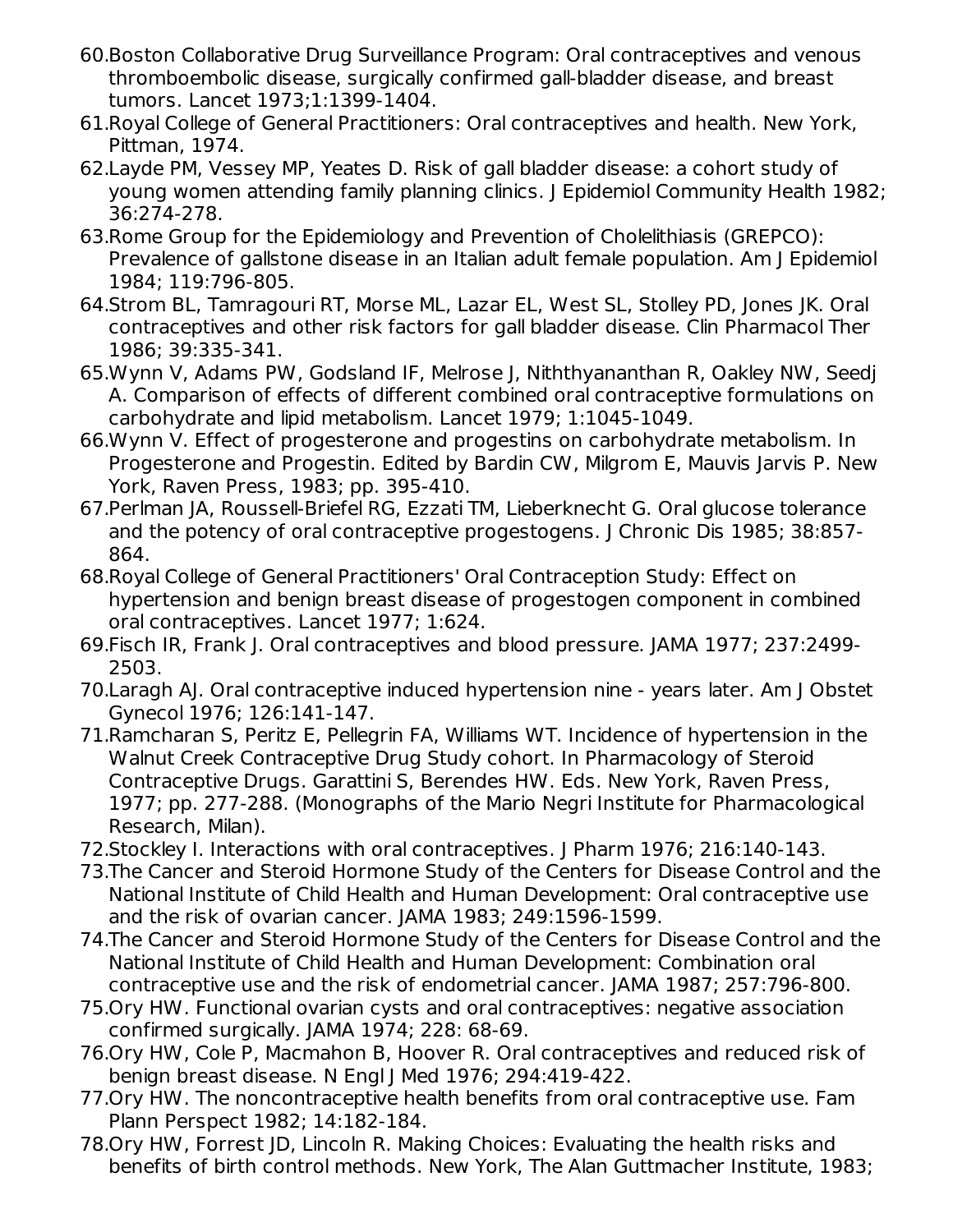p.1.

- 79. Schlesselman J, Stadel BV, Murray P, Lai S. Breast Cancer in relation to early use of oral contraceptives. JAMA 1988; 259:1828-1833.
- 80. Hennekens CH, Speizer FE, Lipnick RJ, Rosner B, Bain C, Belanger C, Stampfer MJ, Willett W, Peto R. A case-controlled study of oral contraceptive use and breast cancer. JNCI 1984;72:39-42.
- 81. LaVecchia C, Decarli A, Fasoli M, Franceschi S, Gentile A, Negri E, Parazzini F, Tognoni G. Oral contraceptives and cancers of the breast and of the female genital tract. Interim results from a case-control study. Br. J. Cancer 1986; 54:311-317.
- 82. Meirik O, Lund E, Adami H, Bergstrom R, Christoffersen T, Bergsjo P. Oral contraceptive use in breast cancer in young women. A Joint National Case-control study in Sweden and Norway. Lancet 1986; 11:650-654.
- 83. Kay CR, Hannaford PC. Breast cancer and the pill-A further report from the Royal College of General Practitioners' oral contraception study. Br. J. Cancer 1988; 58:675-680.
- 84. Stadel BV, Lai S, Schlesselman JJ, Murray P. Oral contraceptives and premenopausal breast cancer in nulliparous women. Contraception 1988; 38:287-299.
- 85. Miller DR, Rosenberg L, Kaufman DW, Stolley P, Warshauer ME, Shapiro S. Breast cancer before age 45 and oral contraceptive use: New Findings. Am. J. Epidemiol 1989; 129:269-280.
- 86. The UK National Case-Control Study Group, Oral contraceptive use and breast cancer risk in young women. Lancet 1989; 1:973-982.
- 87. Schlesselman JJ. Cancer of the breast and reproductive tract in relation to use of oral contraceptives. Contraception 1989; 40:1-38.
- 88. Vessey MP, McPherson K, Villard-Mackintosh L, Yeates D. Oral contraceptives and breast cancer: latest findings in a large cohort study. Br. J. Cancer 1989; 59:613- 617.
- 89. Jick SS, Walker AM, Stergachis A, Jick H. Oral contraceptives and breast cancer. Br. J. Cancer 1989; 59:618-621.
- 90. Godsland, I et al. The effects of different formulations of oral contraceptive agents on lipid and carbohydrate metabolism. N Engl J Med 1990; 323:1375-81.
- 91. Kloosterboer, HJ et al. Selectivity in progesterone and androgen receptor binding of progestogens used in oral contraception. Contraception 1988; 38:325-32.
- 92. Van der Vies, J and de Visser, J. Endocrinological studies with desogestrel. Arzneim Forsch/ Drug Res, 1983; 33(I),2:231-6.
- 93. Data on file, Organon Inc.
- 94. Fotherby, K. Oral contraceptives, lipids and cardiovascular diseases. Contraception 1985; Vol. 31; 4:367-94.
- 95. Lawrence, DM et al. Reduced sex hormone binding globulin and derived free testosterone levels in women with severe acne. Clinical Endocrinology 1981;15:87- 91.
- 96. Collaborative Group on Hormonal Factors in Breast Cancer. Breast cancer and hormonal contraceptives: collaborative reanalysis of individual data on 53 297 women with breast cancer and 100 239 women without breast cancer from 54 epidemiological studies. Lancet 1996; 347:1713-1727.
- 97. Palmer JR, Rosenberg L, Kaufman DW, Warshauer ME, Stolley P, Shapiro S. Oral Contraceptive Use and Liver Cancer. Am J Epidemiol 1989; 130:878-882.
- 98. Improving access to quality care in family planning: Medical eligibility criteria for contraceptive use. Geneva, WHO, Family and Reproductive Health, 1996.
- 99. Bork K, Fischer B, DeWald G. Recurrent episodes of skin angioedema and severe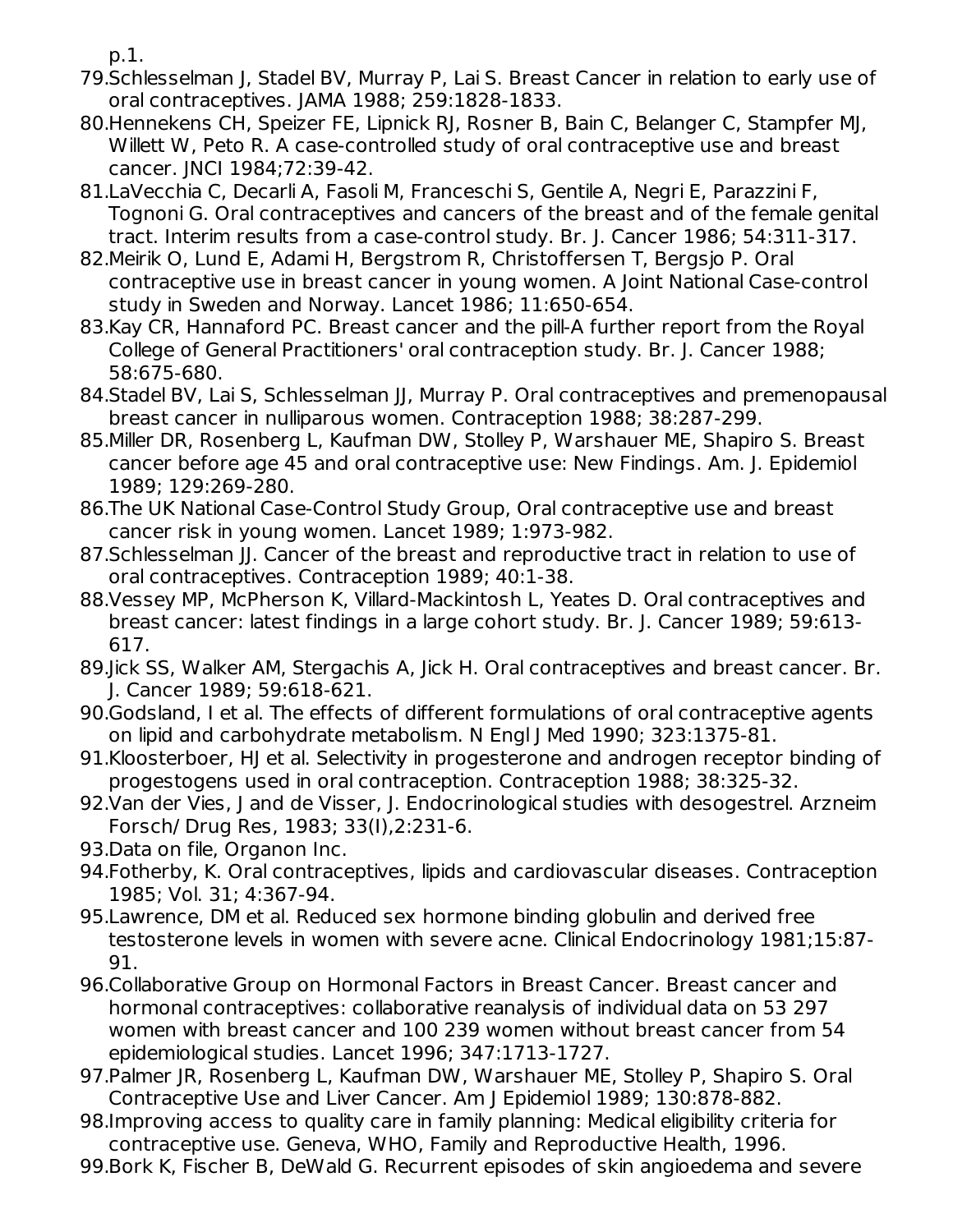attacks of abdominal pain induced by oral contraceptives or hormone replacement therapy. Am J Med 2003;114:294-298.

- 100 an Giersbergen PLM, Halabi A, Dingemanse J. Pharmacokinetic interaction between bosentan and the oral contraceptives norethisterone and ethinyl estradiol. Int J Clin Pharmacol Ther 2006;44(3):113-118.
- 10 Christensen J, Petrenaite V, Atterman J, et al. Oral contraceptives induce lamotrigine metabolism: evidence from a double-blind, placebo-controlled trial. Epilepsia 2007;48(3):484-489.
- 10 Chobanian et al. Seventh report of the joint national committee on prevention, detection, evaluation, and treatment of high blood pressure. Hypertension 2003;42;1206–1252.
- 10 Brown KS, Armstrong IC, Wang A, Walker JR, Noveck RJ, Swearingen D, Allison M, Kissling JC, Kisicki J, Salazar D. Effect of the bile acid sequestrant colesevelam on the pharmacokinetics of pioglitazone, repaglinide, estrogen estradiol, norethindrone, levothyroxine, and glyburide. J Clin Pharmacol 2010;50:554–565.

# **BRIEF SUMMARY PATIENT PACKAGE INSERT**

## **Isibloom (desogestrel and ethinyl estradiol tablets, USP) TM**

## **(DAY-soh-jest-rul and ETH-in-il es-tra-DIE-ole)**

### **Rx only**

#### **This product (like all oral contraceptives) is intended to prevent pregnancy. It does not protect against HIV infection (AIDS) and other sexually transmitted diseases.**

Oral contraceptives, also known as "birth control pills" or "the pill," are taken to prevent pregnancy, and when taken correctly without missing any pills, have a failure rate of approximately 1% per year. The typical failure rate is approximately 5% per year when women who miss pills are included. For most women, oral contraceptives are also free of serious or unpleasant side effects. However, forgetting to take pills considerably increases the chances of pregnancy.

For the majority of women, oral contraceptives can be taken safely. But there are some women who are at high risk of developing certain serious diseases that can be lifethreatening or may cause temporary or permanent disability. The risks associated with taking oral contraceptives increase significantly if you:

- smoke
- have high blood pressure, diabetes, high cholesterol
- have or have had clotting disorders, heart attack, stroke, angina pectoris, cancer of the breast or sex organs, jaundice or malignant or benign liver tumors.

Although cardiovascular disease risks may be increased with oral contraceptive use after age 40 in healthy, non-smoking women (even with the newer low-dose formulations), there are also greater potential health risks associated with pregnancy in older women.

You should not take the pill if you suspect you are pregnant or have unexplained vaginal bleeding.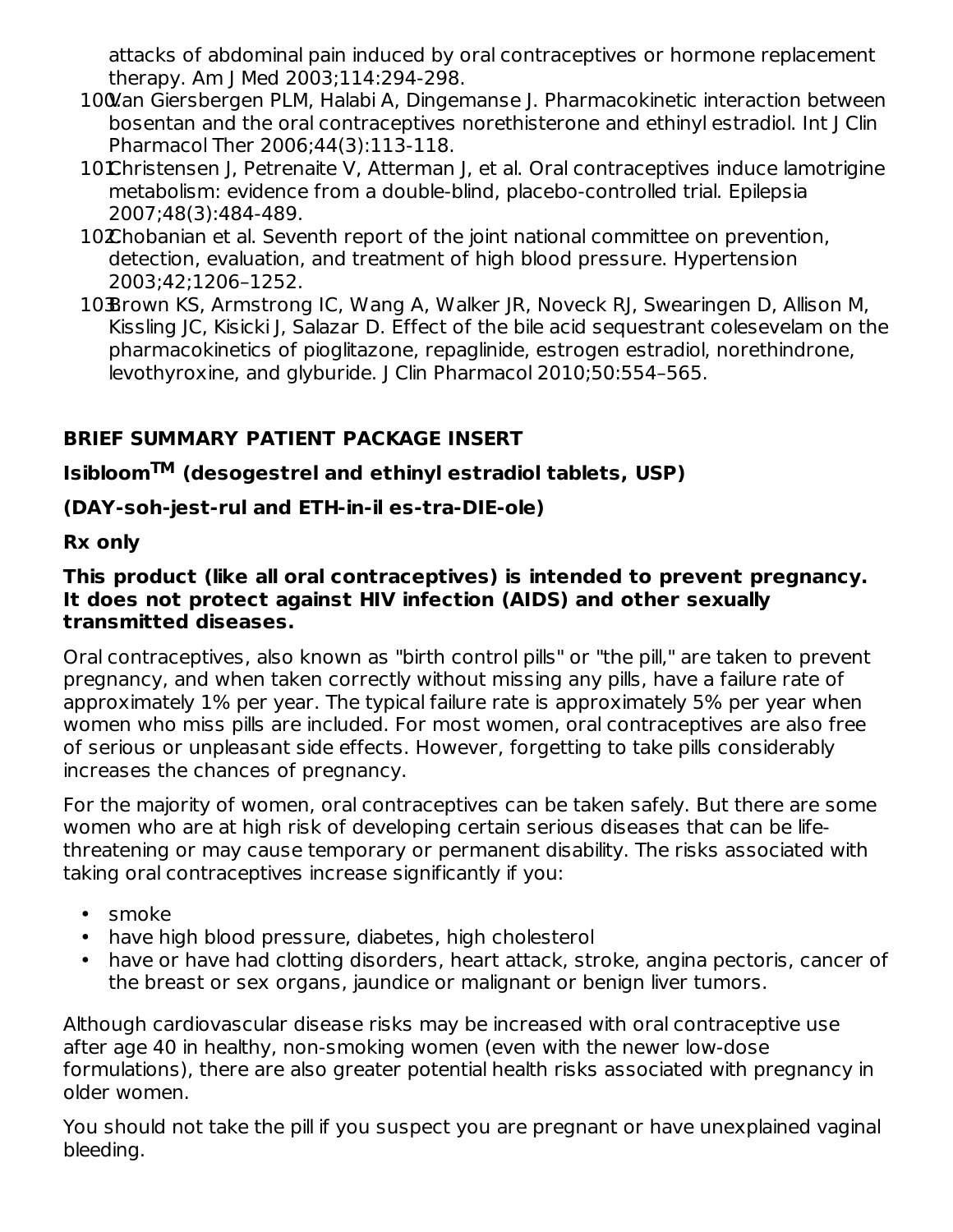**Do not use desogestrel and ethinyl estradiol tablets if you smoke cigarettes and are over 35 years old. Smoking increases your risk of serious cardiovascular side effects (heart and blood vessel problems) from combination oral contraceptives, including death from heart attack, blood clots or stroke. This risk increases with age and the number of cigarettes you smoke.**

Most side effects of the pill are not serious. The most common such effects are nausea, vomiting, bleeding between menstrual periods, weight gain, breast tenderness, headache, and difficulty wearing contact lenses. These side effects, especially nausea and vomiting, may subside within the first three months of use.

The serious side effects of the pill occur very infrequently, especially if you are in good health and are young. However, you should know that the following medical conditions have been associated with or made worse by the pill:

- 1. Blood clots in the legs (thrombophlebitis) or lungs (pulmonary embolism), stoppage or rupture of a blood vessel in the brain (stroke), blockage of blood vessels in the heart (heart attack or angina pectoris) or other organs of the body. As mentioned above, smoking increases the risk of heart attacks and strokes, and subsequent serious medical consequences.
- 2. In rare cases, oral contraceptives can cause benign but dangerous liver tumors. These benign liver tumors can rupture and cause fatal internal bleeding. In addition, some studies report an increased risk of developing liver cancer. However, liver cancers are rare.
- 3. High blood pressure, although blood pressure usually returns to normal when the pill is stopped.

The symptoms associated with these serious side effects are discussed in the detailed patient labeling given to you with your supply of pills. Notify your healthcare professional if you notice any unusual physical disturbances while taking the pill. In addition, drugs such as rifampin, bosentan as well as some seizure medicines and herbal preparations containing St. John's Wort (Hypericum perforatum) may decrease oral contraceptive effectiveness.

Oral contraceptives may interact with lamotrigine (LAMICTAL®), a seizure medicine used for epilepsy. This may increase the risk of seizures so your healthcare professional may need to adjust the dose of lamotrigine.

There may be slight increases in the risk of breast cancer among current users of hormonal birth control pills with longer duration of use of 8 years or more.

You should have regular breast examinations by a healthcare professional and examine your own breasts monthly. Tell your healthcare professional if you have a family history of breast cancer or if you have had breast nodules or an abnormal mammogram. Women who currently have or have had breast cancer should not use oral contraceptives because breast cancer is usually a hormone-sensitive tumor.

Some studies have found an increase in the incidence of cancer of the cervix in women who use oral contraceptives. However, this finding may be related to factors other than the use of oral contraceptives. There is insufficient evidence to rule out the possibility that the pill may cause such cancers.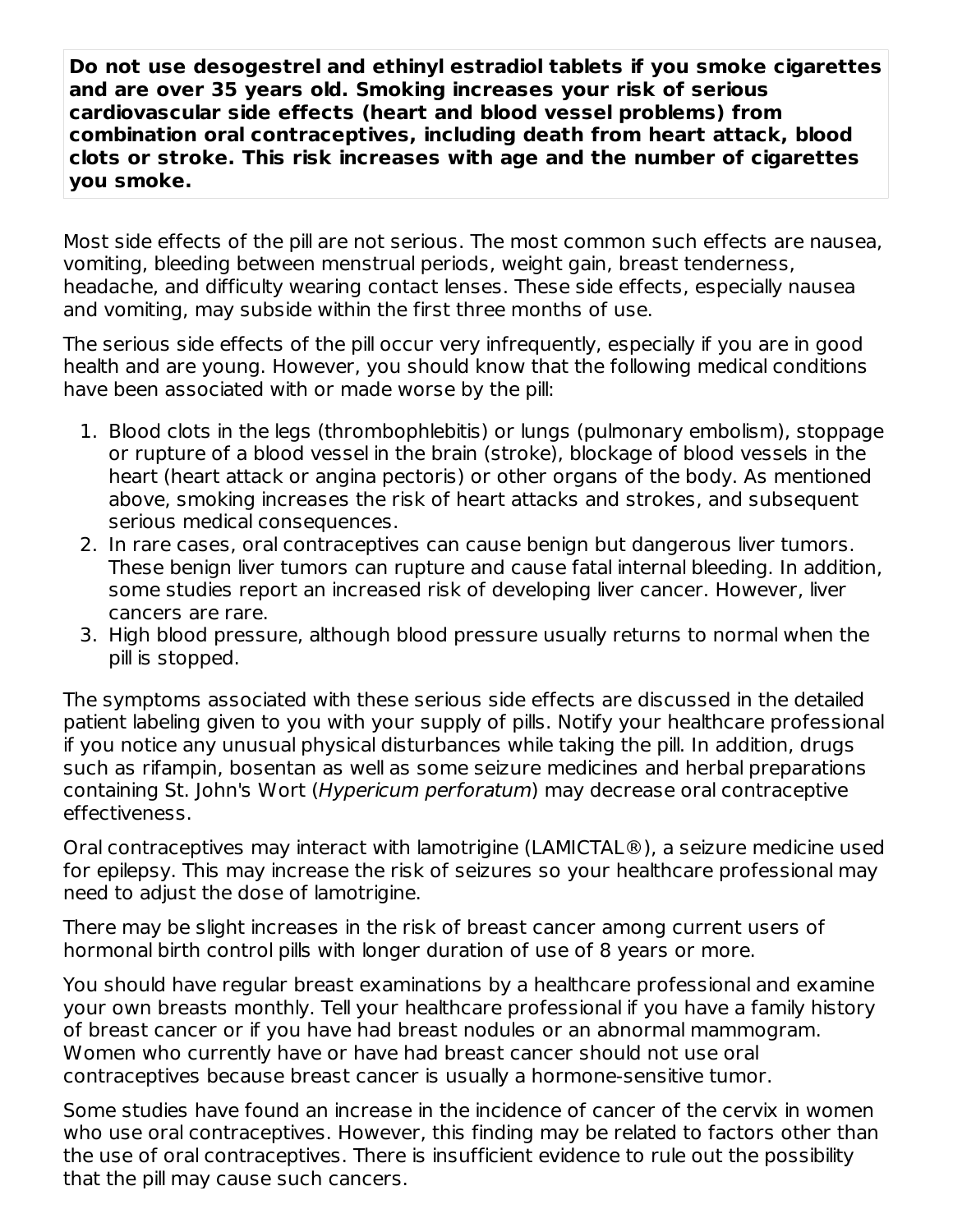Taking the pill provides some important non-contraceptive benefits. These include less painful menstruation, less menstrual blood loss and anemia, fewer pelvic infections, and fewer cancers of the ovary and the lining of the uterus.

Be sure to discuss any medical condition you may have with your healthcare professional. Your healthcare professional will take a medical and family history before prescribing oral contraceptives and will examine you. The physical examination may be delayed to another time if you request it and the healthcare professional believes that it is a good medical practice to postpone it. You should be reexamined at least once a year while taking oral contraceptives. The detailed patient information labeling gives you further information which you should read and discuss with your healthcare professional.

**This product (like all oral contraceptives) is intended to prevent pregnancy. It does not protect against transmission of HIV (AIDS) and other sexually transmitted diseases such as chlamydia, genital herpes, genital warts, gonorrhea, hepatitis B, and syphilis.**

### **HOW TO TAKE THE PILL**

### **IMPORTANT POINTS TO REMEMBER**

that the pill may cause such cancers.

## **BEFORE YOU START TAKING YOUR PILLS:**

- 1. BE SURE TO READ THESE DIRECTIONS: Before you start taking your pills. Anytime you are not sure what to do.
- 2. THE RIGHT WAY TO TAKE THE PILL IS TO TAKE ONE PILL EVERY DAY AT THE SAME TIME.

If you miss pills you could get pregnant. This includes starting the pack late. The more pills you miss, the more likely you are to get pregnant.

- 3. MANY WOMEN HAVE SPOTTING OR LIGHT BLEEDING, OR MAY FEEL SICK TO THEIR STOMACH DURING THE FIRST 1 to 3 PACKS OF PILLS. If you feel sick to your stomach, do not stop taking the pill. The problem will usually go away. If it doesn't go away, check with your healthcare professional.
- 4. MISSING PILLS CAN ALSO CAUSE SPOTTING OR LIGHT BLEEDING, even when you make up these missed pills. On the days you take 2 pills to make up for missed pills, you could also feel a little sick to your stomach.
- 5. IF YOU HAVE VOMITING OR DIARRHEA, or IF YOU TAKE SOME MEDICINES, your pills may not work as well. Use a back-up method (such as a condom or spermicide) until you check with your healthcare professional.
- 6. IF YOU HAVE TROUBLE REMEMBERING TO TAKE THE PILL, talk to your healthcare professional about how to make pill-taking easier or about using another method of birth control.
- 7. IF YOU HAVE ANY QUESTIONS OR ARE UNSURE ABOUT THE INFORMATION IN THIS LEAFLET, call your healthcare professional.

# **BEFORE YOU START TAKING YOUR PILLS**

1. DECIDE WHAT TIME OF DAY YOU WANT TO TAKE YOUR PILL.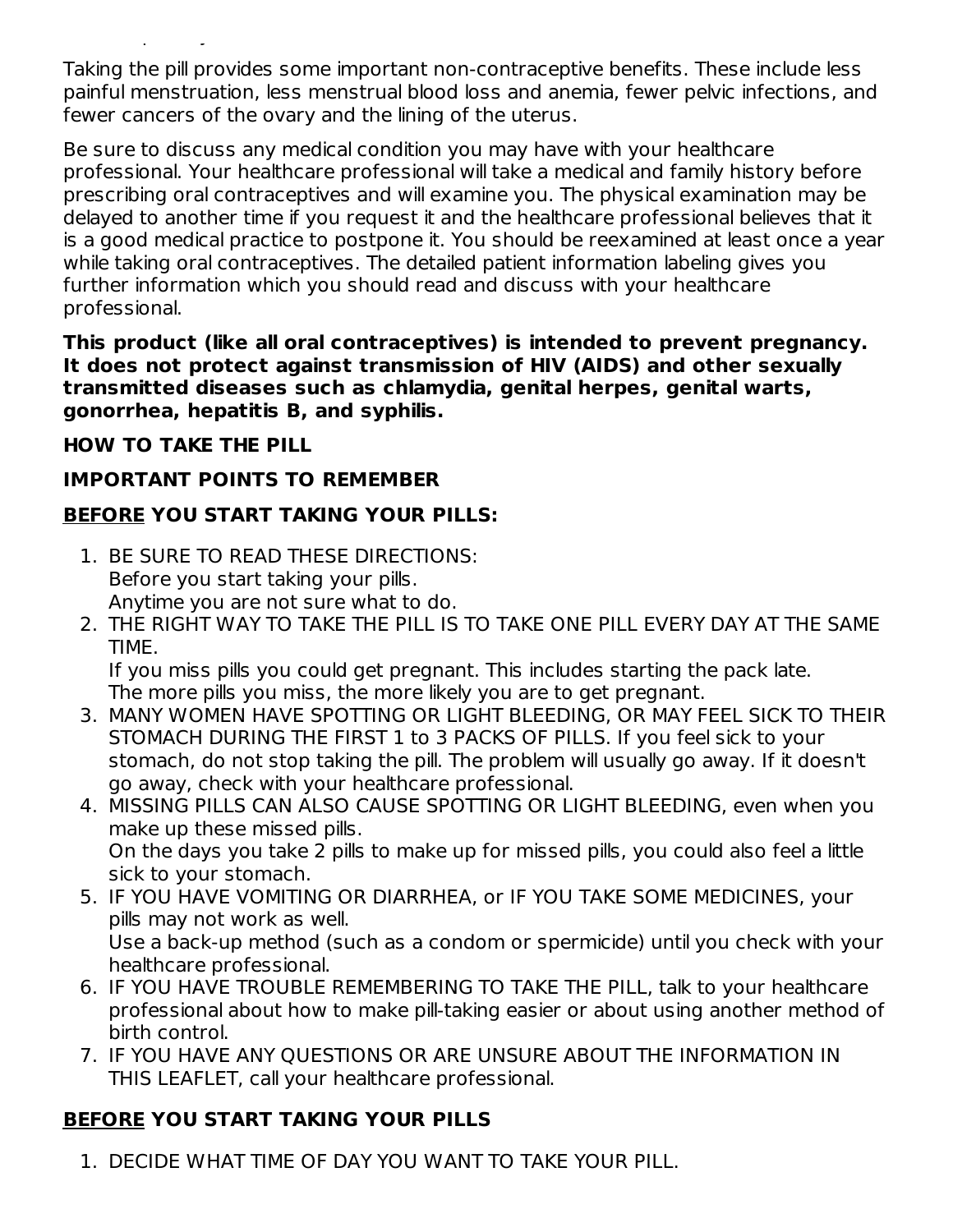It is important to take it at about the same time every day.

- 2. LOOK AT YOUR PILL PACK: The pill pack has 21 orange "active" pills (with hormones) to take for 3 weeks, followed by 1 week of green "reminder" pills (without hormones).
- 3. **AL Suite-Erweil-Blantuaen paet is kests tstea prilles, krintghe**pilplaic, ture below:



4. BE SURE YOU HAVE READY AT ALL TIMES: ANOTHER KIND OF BIRTH CONTROL (such as a condom or spermicide) to use as a back-up method in case you miss pills. AN EXTRA, FULL PILL PACK.

# **WHEN TO START THE FIRST PACK OF PILLS**

You have a choice of which day to start taking your first pack of pills. Decide with your healthcare professional which is the best day for you. Pick a time of day that will be easy to remember.

# **DAY 1 START:**

- 1. Take the first orange "active" pill of the first pack during the first 24 hours of your period
- 2. You will not need to use a back-up method of birth control, since you are starting the pill at the beginning of your period.

# **SUNDAY START:**

- 1. Take the first orange "active" pill of the first pack on the **Sunday after your period** starts, even if you are still bleeding. If your period begins on Sunday, start the pack that same day.
- 2. Use another method of birth control such as a condom or spermicide as a back-up method if you have sex anytime from the Sunday you start your first pack until the next Sunday (7 days).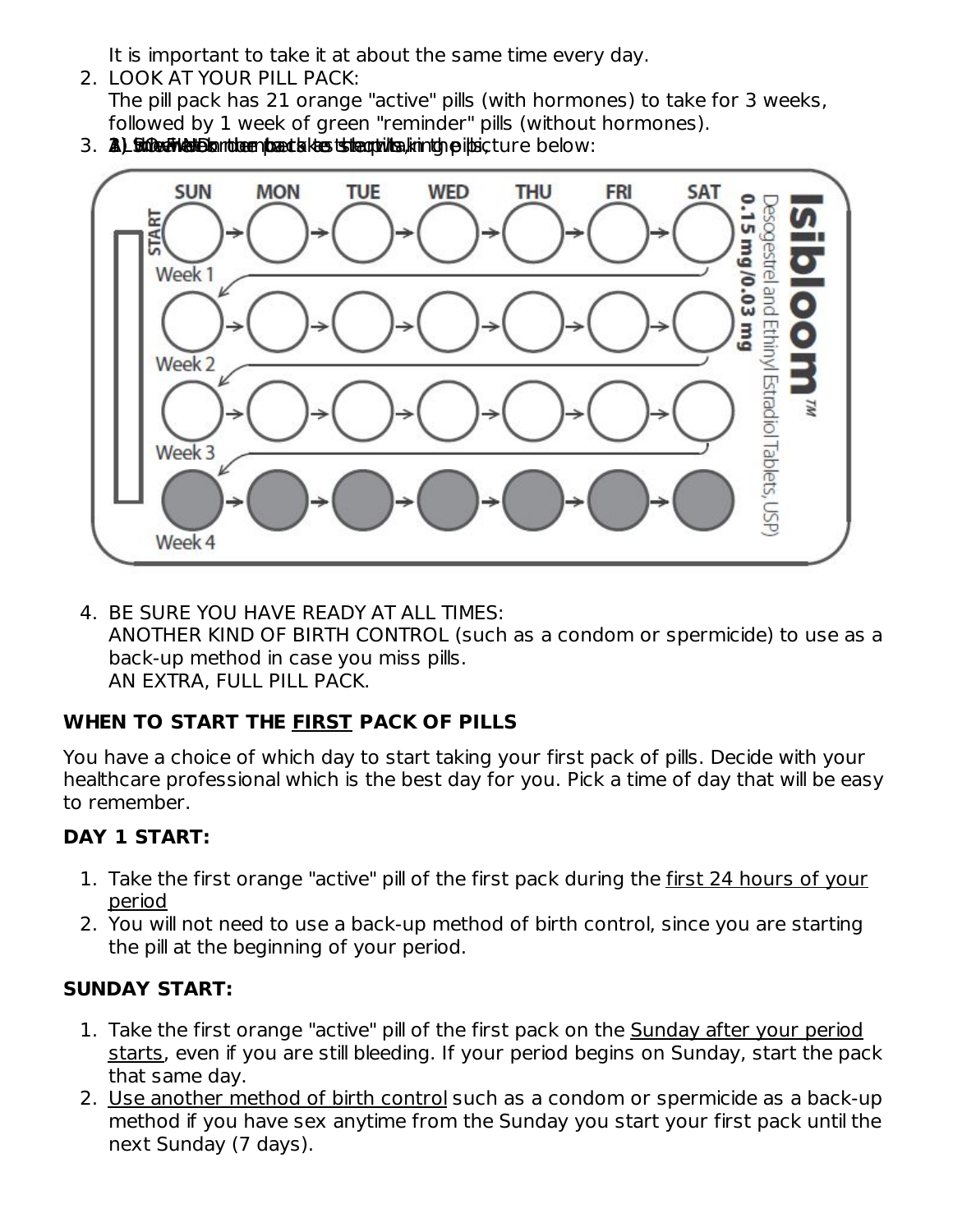### **WHAT TO DO DURING THE MONTH**

1. **TAKE ONEPILL AT THE SAME TIME EVERY DAY UNTIL THE PACK IS EMPTY.** Do not skip pills even if you are spotting or bleeding between monthly periods or feel sick to your stomach (nausea). Do not skip pills even if you do not have sex very often.

2. **WHEN YOU FINISH A PACK OR SWITCH YOUR BRAND OF PILLS:** Start the next pack on the day after your last green "reminder" pill. Do not wait any days between packs.

### **WHAT TO DO IF YOU MISS PILLS**

If you **MISS 1** orange "active" pill:

- 1. Take it as soon as you remember. Take the next pill at your regular time. This means you may take 2 pills in 1 day.
- 2. You do not need to use a back-up birth control method if you have sex.

### If you **MISS 2** orange "active" pills in a row in **WEEK 1 OR WEEK 2** of your pack:

- 1. Take 2 pills on the day you remember and 2 pills the next day.
- 2. Then take 1 pill a day until you finish the pack.
- 3. You COULD BECOME PREGNANT if you have sex in the 7 days after you miss pills. You MUST use another birth control method (such as a condom or spermicide) as a back-up method for those 7 days.

If you **MISS 2** orange "active" pills in a row in **THE 3RD WEEK**:

1. **If you are a Day 1 Starter:**

THROW OUT the rest of the pill pack and start a new pack that same day.

### **If you are a Sunday Starter**

Keep taking 1 pill every day until Sunday. On Sunday, THROW OUT the rest of the pack and start a new pack of pills that same day.

- 2. You may not have your period this month but this is expected. However, if you miss your period 2 months in a row, call your healthcare professional because you might be pregnant.
- 3. You COULD BECOME PREGNANT if you have sex in the 7 days after you miss pills. You MUST use another birth control method (such as a condom or spermicide) as a back-up method for those 7 days.

If you **MISS 3 OR MORE** orange "active" pills in a row (during the first 3 weeks):

1. **If you are a Day 1 Starter:**

THROW OUT the rest of the pill pack and start a new pack that same day. **If you are a Sunday Starter:**

Keep taking 1 pill every day until Sunday. On Sunday, THROW OUT the rest of the pack and start a new pack of pills that same day.

- 2. You may not have your period this month but this is expected. However, if you miss your period 2 months in a row, call your healthcare professional because you might be pregnant.
- 3. You COULD BECOME PREGNANT if you have sex in the 7 days after you miss pills. You MUST use another birth control method (such as a condom or spermicide) as a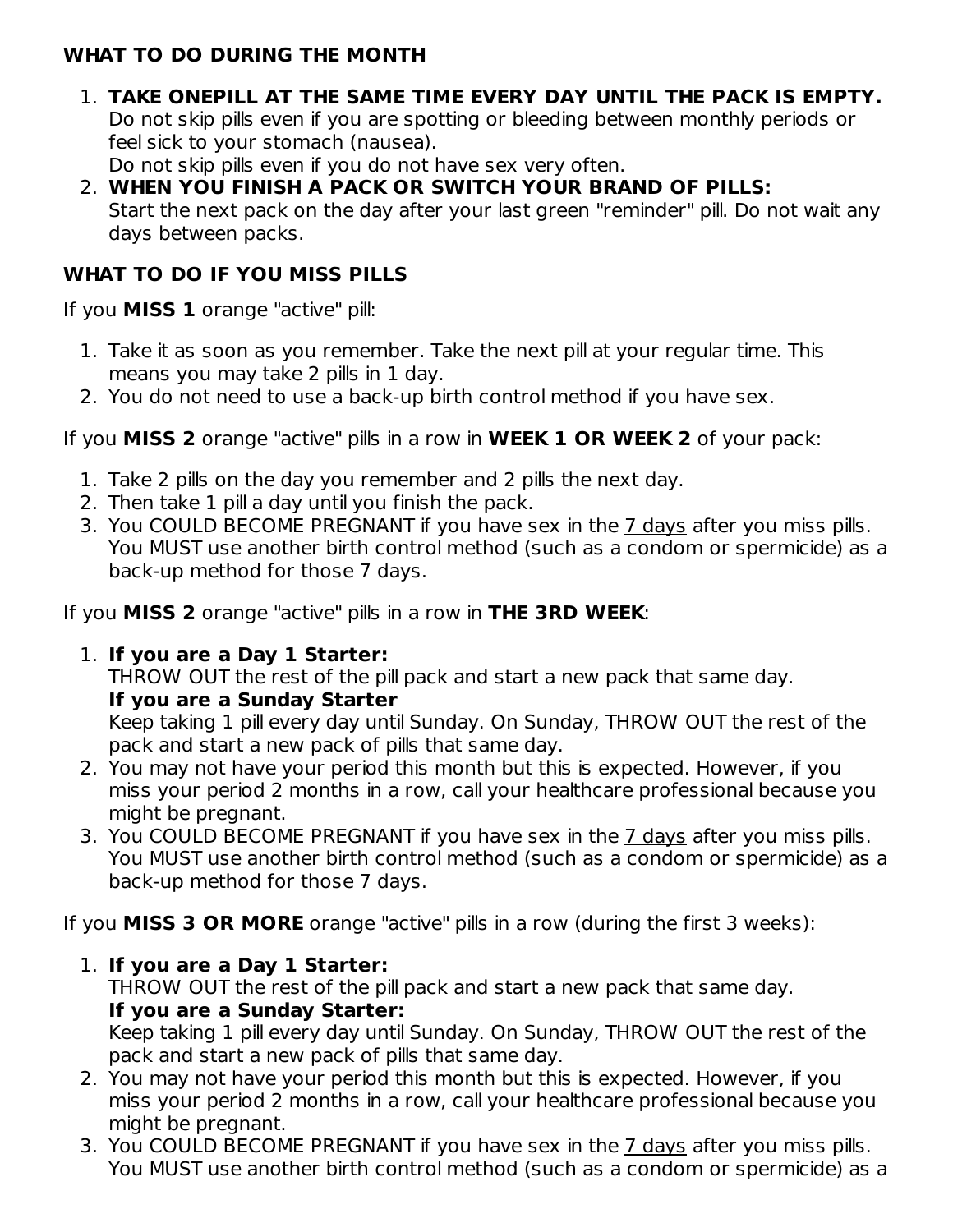back-up method for those 7 days.

# **A REMINDER:**

If you forget any of the 7 green "reminder" pills in Week 4:

THROW AWAY the pills you missed. Keep taking 1 pill each day until the pack is empty. You do not need a back-up method.

#### **FINALLY, IF YOU ARE STILL NOT SURE WHAT TO DO ABOUT THE PILLS YOU HAVE MISSED:**

Use a BACK-UP METHOD anytime you have sex. KEEP TAKING ONE ORANGE "ACTIVE" PILL EACH DAY until you can reach your healthcare professional.

### **INSTRUCTIONS FOR USE**

- 1. The pill pack has 21 orange "active" pills (with hormones) to take for 3 weeks, followed by 1 week of green "reminder" pills (without hormones).
- 2. If you are to start pill-taking on Sunday, take your first orange pill on the first Sunday after your menstrual period begins. If your period begins on Sunday, take your first pill that day.
- 3. If you are to start pill-taking on "Day 1", choose a orange pill that corresponds with the day of the week on which you are taking the first pill.
- 4. Continue taking one pill daily until no orange pills remain.
- 5. The next day take the green pill from the pill pack that corresponds with the day of the week it happens to be. Take a green pill each day until all seven pills are taken. During this time your period should begin.
- 6. After you have taken all the green pills, begin a new blister card (see **Step 1** above in "Instructions for Use") and take the first orange "active" pill on the next day, even if your period is not yet over.

**STORAGE:** Store at 20° to 25°C (68° to 77°F) [see USP Controlled Room temperature].

### **DETAILED PATIENT LABELING**

**This product (like all oral contraceptives) is intended to prevent pregnancy. It does not protect against HIV infection (AIDS) and other sexually transmitted diseases.**

#### **PLEASE NOTE:This labeling is revised from time to time as important new medical information becomes available. Therefore, please review this labeling carefully.**

The following oral contraceptive product contains a combination of a progestogen and estrogen, the two kinds of female hormones:

### **Isibloom (desogestrel and ethinyl estradiol tablets) TM**

Each orange tablet contains 0.15 mg desogestrel and 0.03 mg ethinyl estradiol. Each green tablet contains inert ingredients.

# **INTRODUCTION**

Any woman who considers using oral contraceptives (the birth control pill or the pill)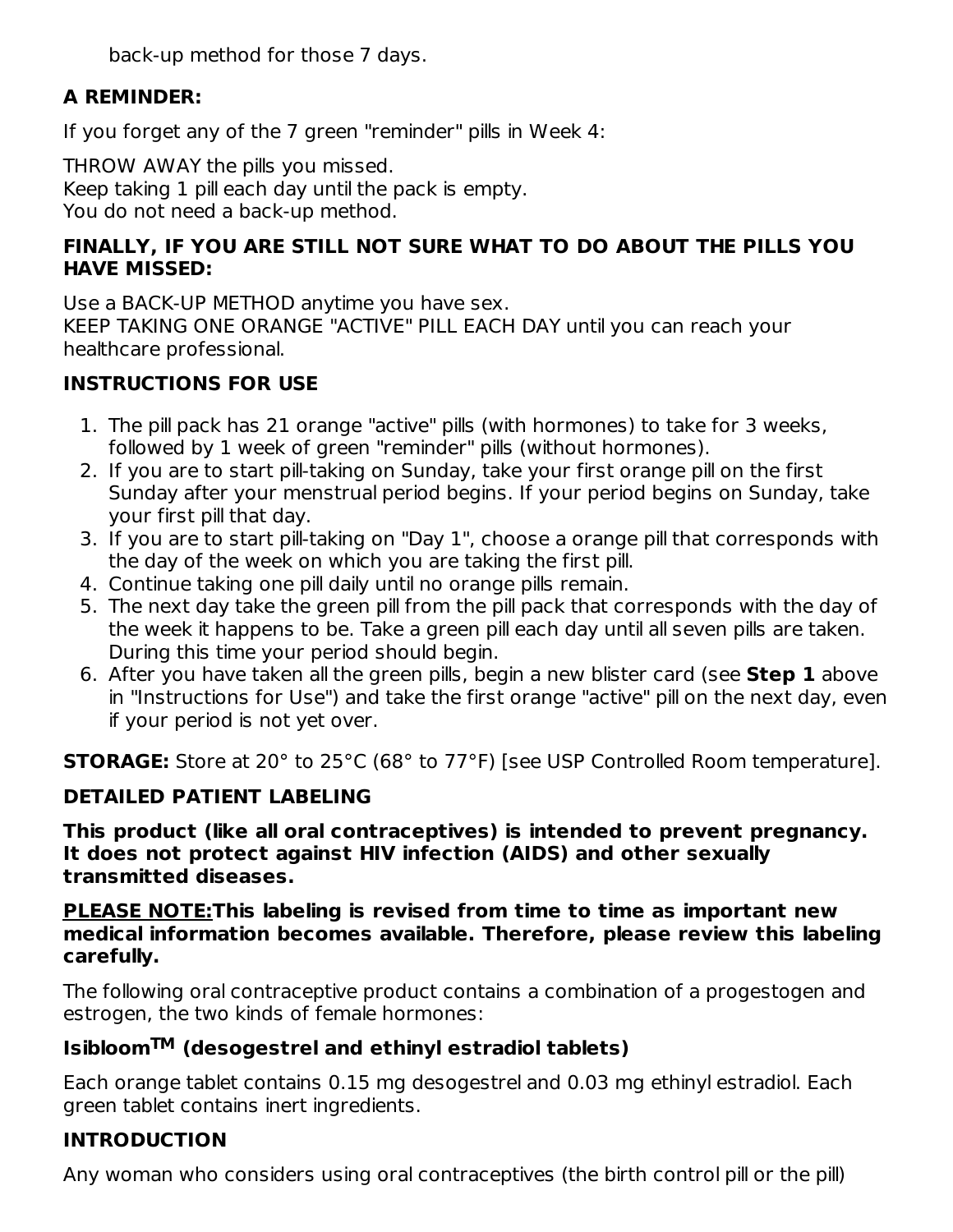should understand the benefits and risks of using this form of birth control. This patient labeling will give you much of the information you will need to make this decision and will also help you determine if you are at risk of developing any of the serious side effects of the pill. It will tell you how to use the pill properly so that it will be as effective as possible. However, this labeling is not a replacement for a careful discussion between you and your healthcare professional. You should discuss the information provided in this labeling with him or her, both when you first start taking the pill and during your revisits. You should also follow your healthcare professional's advice with regard to regular check-ups while you are on the pill.

#### **EFFECTIVENESS OF ORAL CONTRACEPTIVES**

Oral contraceptives or "birth control pills" or "the pill" are used to prevent pregnancy and are more effective than most other non-surgical methods of birth control. When they are taken correctly without missing any pills, the chance of becoming pregnant is approximately 1% (1 pregnancy per 100 women per year of use). Typical failure rates, including women who do not always take the pills exactly as directed, are approximately 5% per year. The chance of becoming pregnant increases with each missed pill during a menstrual cycle.

In comparison, typical failure rates for other non-surgical methods of birth control during the first year of use are as follows:

| Implant: $<$ 1%                 | Male sterilization: $<$ 1%               |
|---------------------------------|------------------------------------------|
| Injection: $<$ 1%               | Cervical Cap with spermicides: 20 to 40% |
| <b>IUD: 1 to 2%</b>             | Condom alone (male): 14%                 |
| Diaphragm with spermicides: 20% | Condom alone (female): 21%               |
| Spermicides alone: 26%          | Periodic abstinence: 25%                 |
| Vaginal sponge: 20 to 40%       | Withdrawal: 19%                          |
| Female sterilization: $<$ 1%    | No methods: 85%                          |

### **WHO SHOULD NOT TAKE ORAL CONTRACEPTIVES**

**Do not use desogestrel and ethinyl estradiol tablets if you smoke cigarettes and are over 35 years old. Smoking increases your risk of serious cardiovascular side effects (heart and blood vessel problems) from combination oral contraceptives, including death from heart attack, blood clots or stroke. This risk increases with age and the number of cigarettes you smoke.**

Some women should not use the pill. For example, you should not take the pill if you have any of the following conditions:

- A history of heart attack or stroke
- Blood clots in the legs (thrombophlebitis), lungs (pulmonary embolism), or eyes
- A history of blood clots in the deep veins of your legs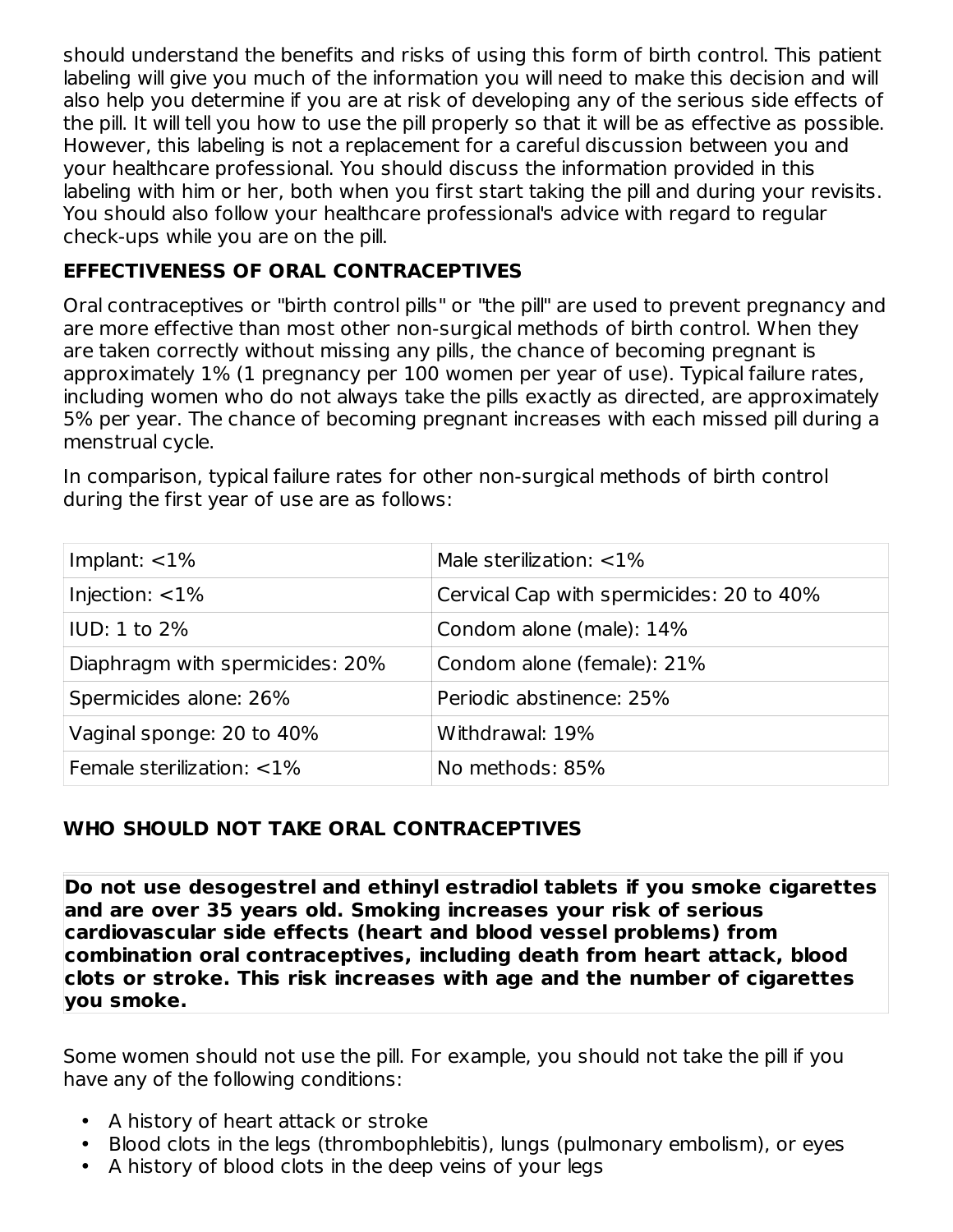- An inherited problem that makes your blood clot more than normal
- Chest pain (angina pectoris)
- Known or suspected breast cancer or cancer of the lining of the uterus, cervix or vagina
- Unexplained vaginal bleeding (until a diagnosis is reached by your healthcare professional)
- Yellowing of the whites of the eyes or of the skin (jaundice) during pregnancy or during previous use of the pill
- Liver tumor (benign or cancerous)
- Take any Hepatitis C drug combination containing ombitasvir/paritaprevir/ritonavir, with or without dasabuvir. This may increase levels of the liver enzyme "alanine" aminotransferase" (ALT) in the blood
- Known or suspected pregnancy
- If you plan to have surgery with prolonged bed rest

Tell your healthcare professional if you have ever had any of these conditions. Your healthcare professional can recommend another method of birth control.

## **OTHER CONSIDERATIONS BEFORE TAKING ORAL CONTRACEPTIVES**

Tell your healthcare professional if you have or have had:

- Breast nodules, fibrocystic disease of the breast, an abnormal breast x-ray or mammogram
- Diabetes
- Elevated cholesterol or triglycerides
- High blood pressure
- Migraine or other headaches or epilepsy
- Mental depression
- Gallbladder, liver, heart or kidney disease
- History of scanty or irregular menstrual periods

Women with any of these conditions should be checked often by their healthcare professional if they choose to use oral contraceptives.

Also, be sure to inform your healthcare professional if you smoke or are on any medications.

# **RISKS OF TAKING ORAL CONTRACEPTIVES**

### **1. Risk of Developing Blood Clots**

Blood clots and blockage of blood vessels are one of the most serious side effects of taking oral contraceptives and can cause death or serious disability. Serious blood clots can happen especially if you smoke, are obese, or are older than 35 years of age. Serious blood clots are more likely to happen when you:

- First start taking birth control pills
- Restart the same or different birth control pills after not using them for a month or more

In particular, a clot in the legs can cause thrombophlebitis and a clot that travels to the lungs can cause a sudden blocking of the vessel carrying blood to the lungs. The risks of these side effects may be greater with desogestrel-containing oral contraceptives,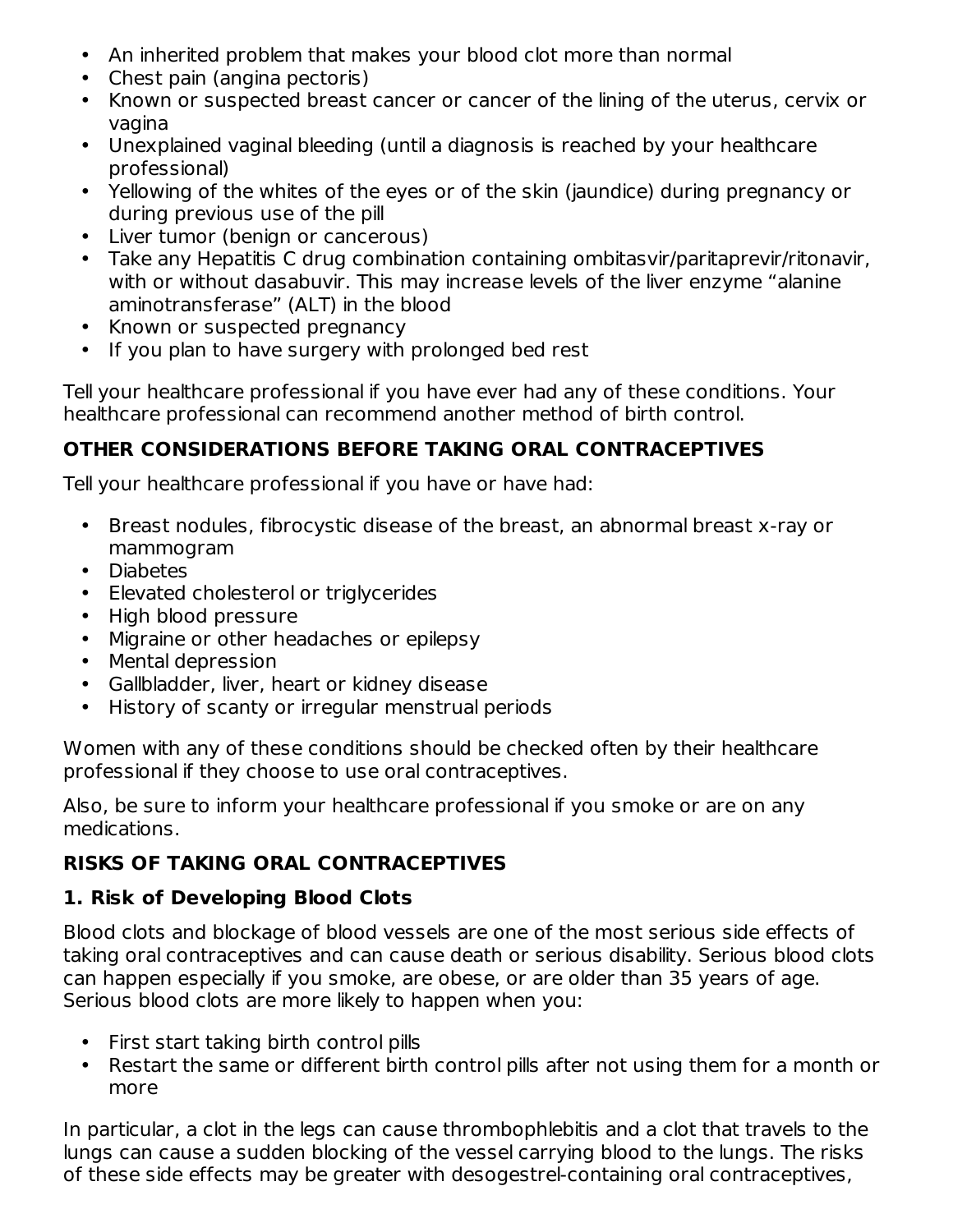such as desogestrel and ethinyl estradiol tablets, than with certain other low-dose pills. Rarely, clots occur in the blood vessels of the eye and may cause blindness, double vision, or impaired vision.

If you take oral contraceptives and need elective surgery, need to stay in bed for a prolonged illness or injury or have recently delivered a baby, you may be at risk of developing blood clots. You should consult your healthcare professional about stopping oral contraceptives three to four weeks before surgery and not taking oral contraceptives for two weeks after surgery or during bed rest. You should also not take oral contraceptives soon after delivery of a baby. It is advisable to wait for at least four weeks after delivery if you are not breastfeeding. If you are breastfeeding, you should wait until you have weaned your child before using the pill. (See also the section on Breast-feeding in **GENERAL PRECAUTIONS.)**

The risk of circulatory disease in oral contraceptive users may be higher in users of high dose pills. The risk of venous thromboembolic disease associated with oral contraceptives does not increase with length of use and disappears after pill use is stopped. The risk of abnormal blood clotting increases with age in both users and nonusers of oral contraceptives, but the increased risk from the oral contraceptive appears to be present at all ages. For women aged 20 to 44 it is estimated that about 1 in 2,000 using oral contraceptives will be hospitalized each year because of abnormal clotting. Among nonusers in the same age group, about 1 in 20,000 would be hospitalized each year. For oral contraceptive users in general, it has been estimated that in women between the ages of 15 and 34 the risk of death due to a circulatory disorder is about 1 in 12,000 per year, whereas for nonusers the rate is about 1 in 50,000 per year. In the age group 35 to 44, the risk is estimated to be about 1 in 2,500 per year for oral contraceptive users and about 1 in 10,000 per year for nonusers.

### **2. Heart Attacks and Strokes**

Oral contraceptives may increase the tendency to develop strokes (stoppage or rupture of blood vessels in the brain) and angina pectoris and heart attacks (blockage of blood vessels in the heart). Any of these conditions can cause death or serious disability.

Smoking greatly increases the possibility of suffering heart attacks and strokes. Furthermore, smoking and the use of oral contraceptives greatly increase the chances of developing and dying of heart disease.

### **3. Gallbladder Disease**

Oral contraceptive users probably have a greater risk than nonusers of having gallbladder disease, although this risk may be related to pills containing high doses of estrogens.

### **4. Liver Tumors**

In rare cases, oral contraceptives can cause benign but dangerous liver tumors. These benign liver tumors can rupture and cause fatal internal bleeding. In addition, some studies report an increased risk of developing liver cancer. However, liver cancers are rare.

### **5. Risk of Cancer**

It is not known if hormonal birth control pills causes breastcancer. Some studies, but not all, suggest that there could be aslight increase in the risk of breast cancer among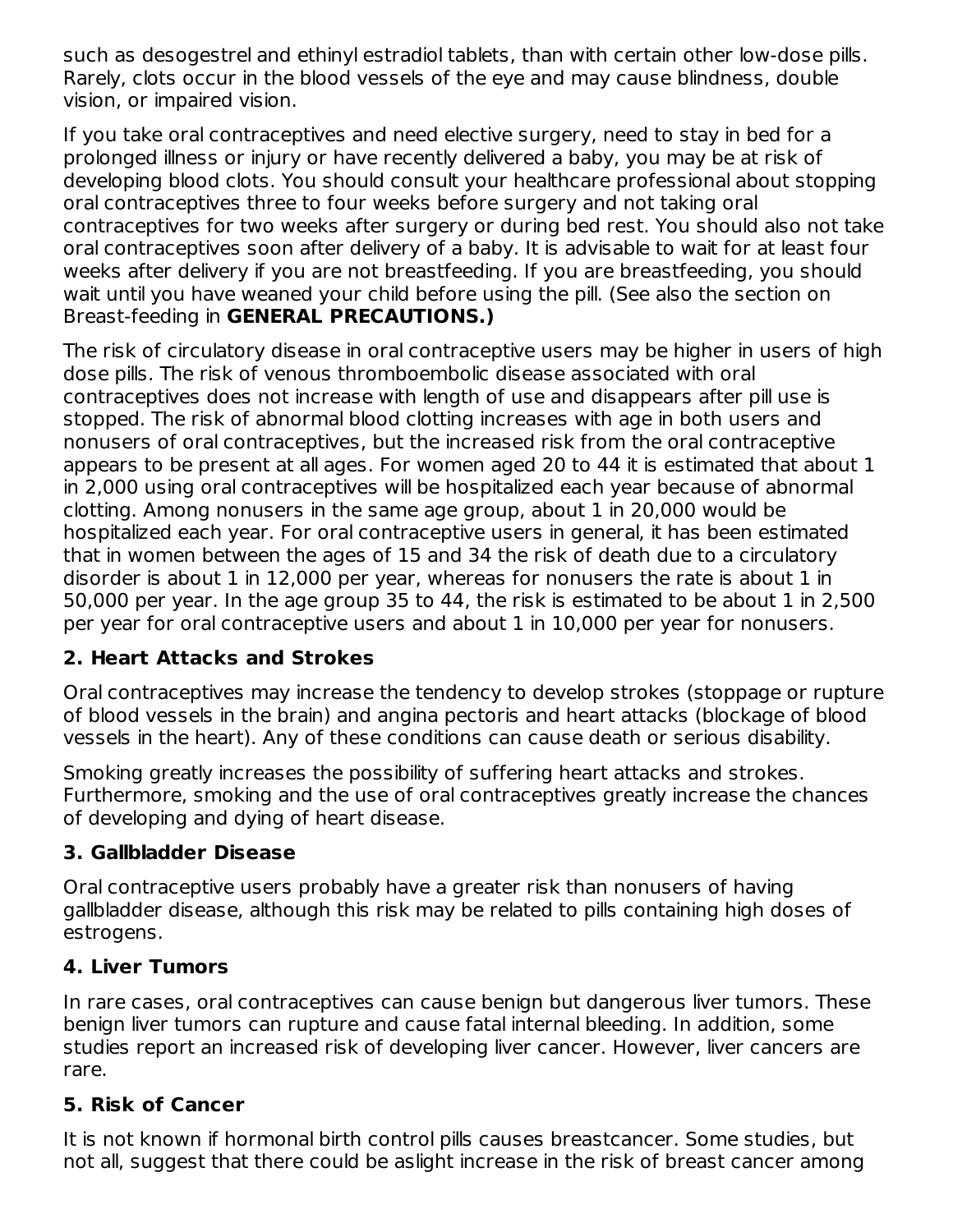current userswith longer duration of use.

If you have breast cancer now, or have had it in the past, do not use hormonal birth control because some breast cancers are sensitive to hormones.

Cervical Cancer

Some studies have found an increase in the incidence of cancer of the cervix in women who use oral contraceptives. However, this finding may be related to factors other than the use of oral contraceptives. There is insufficient evidence to rule out the possibility that pills may cause such cancers.

#### **ESTIMATED RISK OF DEATH FROM A BIRTH CONTROL METHOD OR PREGNANCY**

All methods of birth control and pregnancy are associated with a risk of developing certain diseases which may lead to disability or death. An estimate of the number of deaths associated with different methods of birth control and pregnancy has been calculated and is shown in the following table.

#### **ANNUAL NUMBER OF BIRTH-RELATED OR METHOD-RELATED DEATHS ASSOCIATED WITH CONTROL OF FERTILITY PER 100,000 NONSTERILE WOMEN, BY FERTILITY CONTROL METHOD ACCORDING TO AGE**

| Method of control and<br>outcome               | $15-$<br>19 | $20 - 1$<br>24 | $25 -$<br>29 | $30-$<br>34 | $35 -$<br>39 | $40-$<br>44 |
|------------------------------------------------|-------------|----------------|--------------|-------------|--------------|-------------|
| No fertility control<br>methods <sup>a</sup>   | 7           | 7.4            | 9.1          | 14.8        | 25.7         | 28.2        |
| Oral contraceptives<br>non-smoker <sup>b</sup> | 0.3         | 0.5            | 0.9          | 1.9         | 13.8         | 31.6        |
| Oral contraceptives<br>smokerb                 | 2.2         | 3.4            | 6.6          | 13.5        | 51.1         | 117.2       |
| IUD <sup>b</sup>                               | 0.8         | 0.8            | 1            | 1           | 1.4          | 1.4         |
| Condom <sup>a</sup>                            | 1.1         | 1.6            | 0.7          | 0.2         | 0.3          | 0.4         |
| Diaphragm/spermicide <sup>a</sup>              | 1.9         | 1.2            | 1.2          | 1.3         | 2.2          | 2.8         |
| Periodic abstinence <sup>a</sup>               | 2.5         | 1.6            | 1.6          | 1.7         | 2.9          | 3.6         |

a) Deaths are birth-related

b) Deaths are method-related

In the above table, the risk of death from any birth control method is less than the risk of childbirth, except for oral contraceptive users over the age of 35 who smoke and pill users over the age of 40 even if they do not smoke. It can be seen in the table that for women aged 15 to 39, the risk of death was highest with pregnancy (7 to 26 deaths per 100,000 women, depending on age). Among pill users who do not smoke, the risk of death is always lower than that associated with pregnancy for any age group, although over the age of 40, the risk increases to 32 deaths per 100,000 women, compared to 28 associated with pregnancy at that age. However, for pill users who smoke and are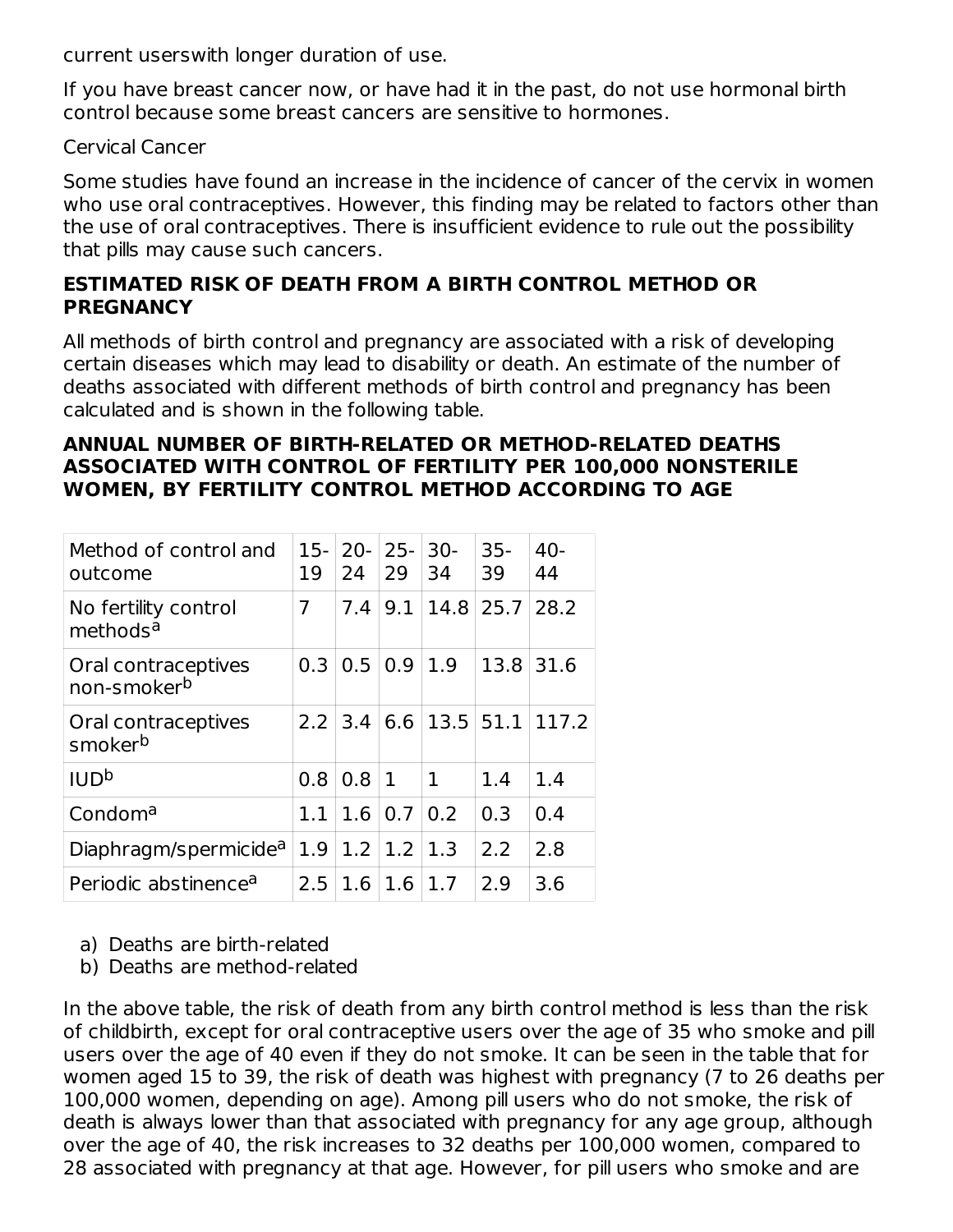over the age of 35, the estimated number of deaths exceeds those for other methods of birth control. If a woman is over the age of 40 and smokes, her estimated risk of death is four times higher (117/100,000 women) than the estimated risk associated with pregnancy (28/100,000 women) in that age group.

The suggestion that women over 40 who do not smoke should not take oral contraceptives is based on information from older, higher-dose pills. An Advisory Committee of the FDA discussed this issue in 1989 and recommended that the benefits of low-dose oral contraceptive use by healthy, non-smoking women over 40 years of age may outweigh the possible risks. Older women, as all women, who take oral contraceptives, should take an oral contraceptive which contains the least amount of estrogen and progestogen that is compatible with the individual patient needs.

# **WARNING SIGNALS**

If any of these adverse effects occur while you are taking oral contraceptives, call your healthcare professional immediately:

- Sharp chest pain, coughing of blood, or sudden shortness of breath (indicating a possible clot in the lung)
- Pain in the calf (indicating a possible clot in the leg)
- Crushing chest pain or heaviness in the chest (indicating a possible heart attack)
- Sudden severe headache or vomiting, dizziness or fainting, disturbances of vision or speech, weakness, or numbness in an arm or leg (indicating a possible stroke)
- Sudden partial or complete loss of vision (indicating a possible clot in the eye)
- Breast lumps (indicating possible breast cancer or fibrocystic disease of the breast; ask your healthcare professional to show you how to examine your breasts)
- Severe pain or tenderness in the stomach area (indicating a possibly ruptured liver tumor)
- Difficulty in sleeping, weakness, lack of energy, fatigue, or change in mood (possibly indicating severe depression)
- Jaundice or a yellowing of the skin or eyeballs, accompanied frequently by fever, fatigue, loss of appetite, dark colored urine, or light colored bowel movements (indicating possible liver problems)

# **SIDE EFFECTS OF ORAL CONTRACEPTIVES**

# **1. Vaginal Bleeding**

Irregular vaginal bleeding or spotting may occur while you are taking the pills. Irregular bleeding may vary from slight staining between menstrual periods to breakthrough bleeding which is a flow much like a regular period. Irregular bleeding occurs most often during the first few months of oral contraceptive use, but may also occur after you have been taking the pill for some time. Such bleeding may be temporary and usually does not indicate any serious problems. It is important to continue taking your pills on schedule. If the bleeding occurs in more than one cycle or lasts for more than a few days, talk to your healthcare professional.

# **2. Contact Lenses**

If you wear contact lenses and notice a change in vision or an inability to wear your lenses, contact your healthcare professional.

# **3. Fluid Retention**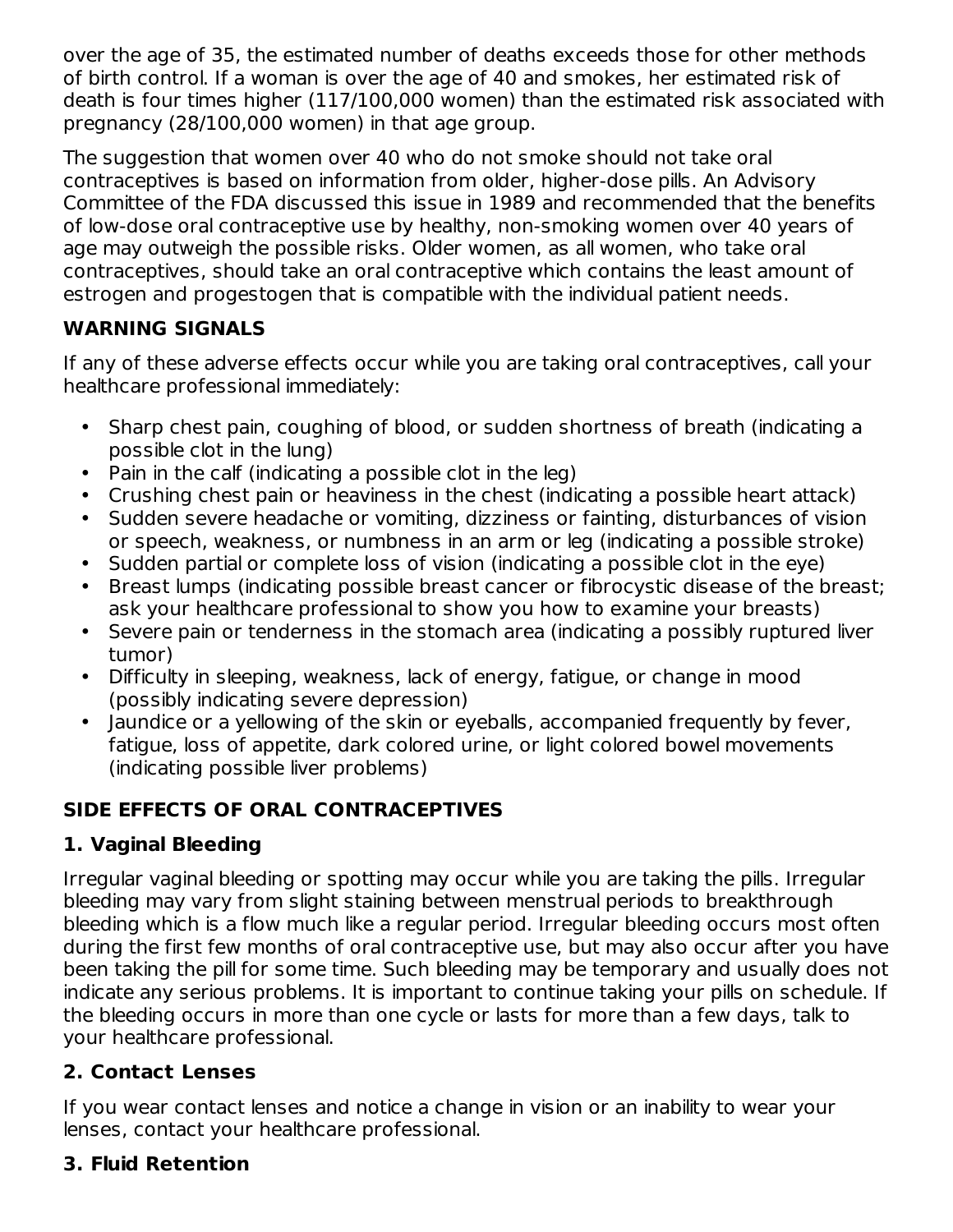Oral contraceptives may cause edema (fluid retention) with swelling of the fingers or ankles and may raise your blood pressure. If you experience fluid retention, contact your healthcare professional.

# **4. Melasma**

A spotty darkening of the skin is possible, particularly of the face, which may persist.

# **5. Other Side Effects**

Other side effects may include nausea and vomiting, change in appetite, headache, nervousness, depression, dizziness, loss of scalp hair, rash, vaginal infections and allergic reactions.

If any of these side effects bother you, call your healthcare professional.

# **GENERAL PRECAUTIONS**

# **1. Missed Periods and Use of Oral Contraceptives Before or During Early Pregnancy**

There may be times when you may not menstruate regularly after you have completed taking a cycle of pills. If you have taken your pills regularly and miss one menstrual period, continue taking your pills for the next cycle but be sure to inform your healthcare professional before doing so. If you have not taken the pills daily as instructed and missed a menstrual period, you may be pregnant. If you missed two consecutive menstrual periods, you may be pregnant. Check with your healthcare professional immediately to determine whether you are pregnant. Stop taking oral contraceptives if pregnancy is confirmed.

There is no conclusive evidence that oral contraceptive use is associated with an increase in birth defects, when taken inadvertently during early pregnancy. Previously, a few studies had reported that oral contraceptives might be associated with birth defects, but these findings have not been seen in more recent studies. Nevertheless, oral contraceptives should not be used during pregnancy. You should check with your healthcare professional about risks to your unborn child of any medication taken during pregnancy.

# **2. While Breast-feeding**

If you are breast-feeding, consult your healthcare professional before starting oral contraceptives. Some of the drug will be passed on to the child in the milk. A few adverse effects on the child have been reported, including yellowing of the skin (jaundice) and breast enlargement. In addition, oral contraceptives may decrease the amount and quality of your milk. If possible, do not use oral contraceptives while breastfeeding. You should use another method of contraception since breastfeeding provides only partial protection from becoming pregnant and this partial protection decreases significantly as you breastfeed for longer periods of time. You should consider starting oral contraceptives only after you have weaned your child completely.

# **3. Laboratory Tests**

If you are scheduled for any laboratory tests, tell your healthcare professional you are taking birth control pills. Certain blood tests may be affected by birth control pills.

# **4. Drug Interactions**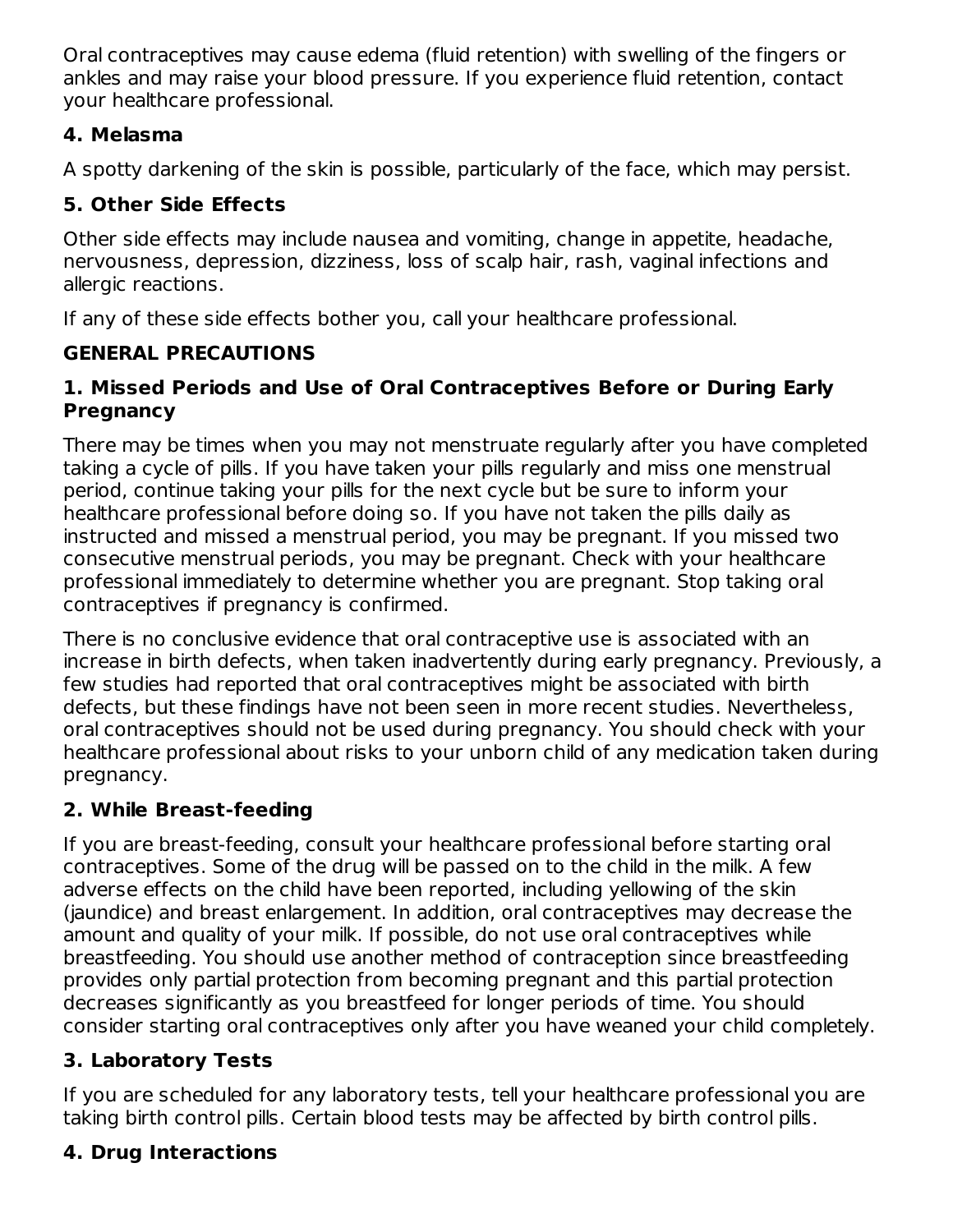Tell your healthcare provider about all medicines and herbal products that you take.

Some medicines and herbal products may make hormonal birth control less effective, including, but not limited to:

- certain seizure medicines (carbamazepine, felbamate, oxcarbazepine, phenytoin, rufinamide, and topiramate)
- aprepitant
- barbiturates
- bosentan
- colesevelam
- griseofulvin
- certain combinations of HIV medicines (nelfinavir, ritonavir, ritonavir-boosted protease inhibitors)
- certain non nucleoside reverse transcriptase inhibitors (nevirapine)
- rifampin and rifabutin
- St. John's wort

Use another birth control method (such as a condom and spermicide or diaphragm and spermicide) when you take medicines that may make desogestrel and ethinyl estradiol tablets less effective.

Some medicines and grapefruit juice may increase your level of the hormone ethinyl estradiol if used together, including:

- acetaminophen
- ascorbic acid
- medicines that affect how your liver breaks down other medicines (itraconazole, ketoconazole, voriconazole, and fluconazole)
- certain HIV medicines (atazanavir, indinavir)
- atorvastatin
- rosuvastatin
- etravirine

Hormonal birth control methods may interact with lamotrigine, a seizure medicine used for epilepsy. This may increase the risk of seizures, so your healthcare provider may need to adjust the dose of lamotrigine.

Women on thyroid replacement therapy may need increased doses of thyroid hormone.

Know the medicines you take. Keep a list of them to show your doctor and pharmacist when you get a new medicine.

### **5. Sexually Transmitted Diseases**

**This product (like all oral contraceptives) is intended to prevent pregnancy. It does not protect against transmission of HIV (AIDS) and other sexually transmitted diseases such as chlamydia, genital herpes, genital warts, gonorrhea, hepatitis B, and syphilis.**

### **HOW TO TAKE THE PILL**

# **IMPORTANT POINTS TO REMEMBER**

**BEFORE**YOU START TAKING YOUR PILLS: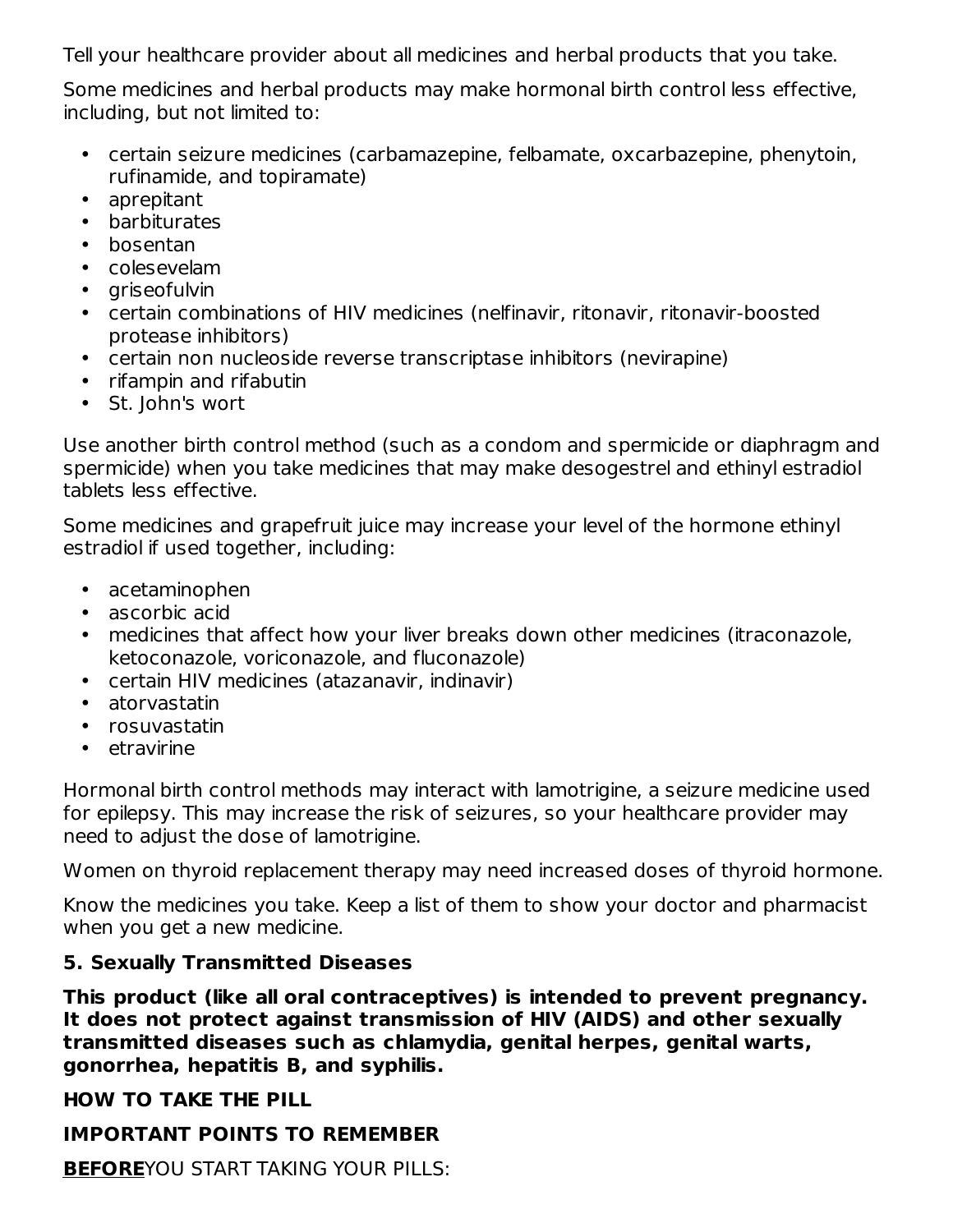- 1. BE SURE TO READ THESE DIRECTIONS: Before you start taking your pills. Anytime you are not sure what to do.
- 2. THE RIGHT WAY TO TAKE THE PILL IS TO TAKE ONE PILL EVERY DAY AT THE SAME TIME.

If you miss pills you could get pregnant. This includes starting the pack late. The more pills you miss, the more likely you are to get pregnant.

- 3. MANY WOMEN HAVE SPOTTING OR LIGHT BLEEDING, OR MAY FEEL SICK TO THEIR STOMACH DURING THE FIRST 1 TO 3 PACKS OF PILLS. If you feel sick to your stomach, do not stop taking the pill. The problem will usually go away. If it doesn't go away, check with your healthcare professional.
- 4. MISSING PILLS CAN ALSO CAUSE SPOTTING OR LIGHT BLEEDING, even when you make up these missed pills. On the days you take 2 pills to make up for missed pills, you could also feel a little sick to your stomach.
- 5. IF YOU HAVE VOMITING OR DIARRHEA, or IF YOU TAKE SOME MEDICINES, your pills may not work as well. Use a back-up method (such as a condom or spermicide) until you check with your healthcare professional.
- 6. IF YOU HAVE TROUBLE REMEMBERING TO TAKE THE PILL, talk to your healthcare professional about how to make pill-taking easier or about using another method of birth control.
- 7. IF YOU HAVE ANY QUESTIONS OR ARE UNSURE ABOUT THE INFORMATION IN THIS LEAFLET, call your healthcare professional.

# **BEFORE YOU START TAKING YOUR PILLS**

- 1. DECIDE WHAT TIME OF DAY YOU WANT TO TAKE YOUR PILL. It is important to take it at about the same time every day.
- 2. LOOK AT YOUR PILL PACK: The pill pack has 21 orange "active" pills (with hormones) to take for 3 weeks, followed by 1 week of green "reminder" pills (without hormones).
- 3. **AL Suite-Erweil Blantus en prædtskests langtviltsa, krintghe**pilpsicture below.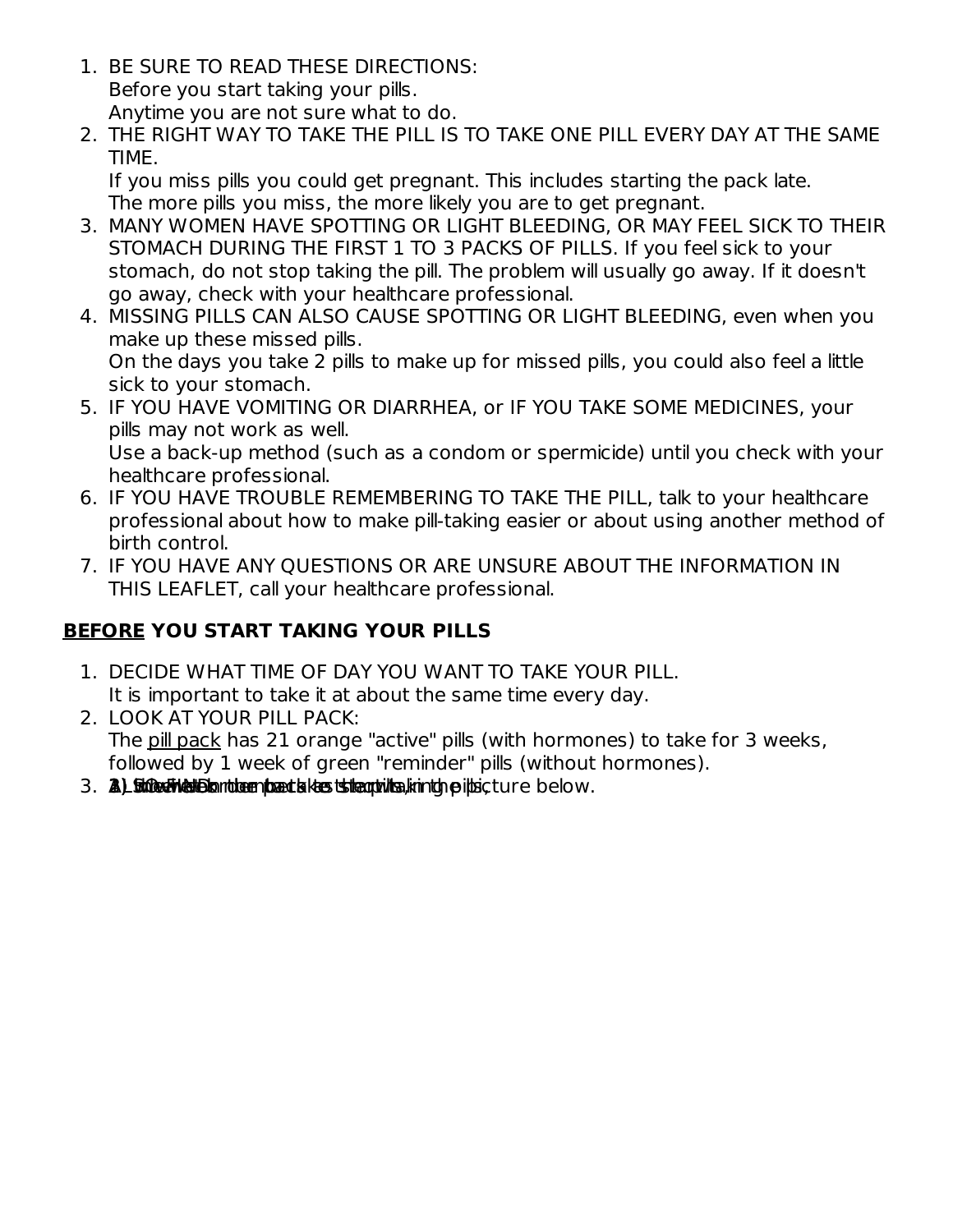

4. BE SURE YOU HAVE READY AT ALL TIMES: ANOTHER KIND OF BIRTH CONTROL (such as a condom or spermicide) to use as a back-up method in case you miss pills. AN EXTRA, FULL PILL PACK.

# **WHEN TO START THE FIRST PACK OF PILLS**

You have a choice of which day to start taking your first pack of pills. Decide with your healthcare professional which is the best day for you. Pick a time of day that will be easy to remember.

### **DAY 1 START:**

- 1. Take the first orange "active" pill of the first pack during the first 24 hours of your period.
- 2. You will not need to use a back-up method of birth control, since you are starting the pill at the beginning of your period.

### **SUNDAY START:**

- 1. Take the first orange "active" pill of the first pack on the Sunday after your period starts, even if you are still bleeding. If your period begins on Sunday, start the pack that same day.
- 2. Use another method of birth control such as a condom or spermicide as a back-up method if you have sex anytime from the Sunday you start your first pack until the next Sunday (7 days).

### **WHAT TO DO DURING THE MONTH**

1. **TAKE ONEPILL AT THE SAME TIME EVERY DAY UNTIL THE PACK IS EMPTY.** Do not skip pills even if you are spotting or bleeding between monthly periods or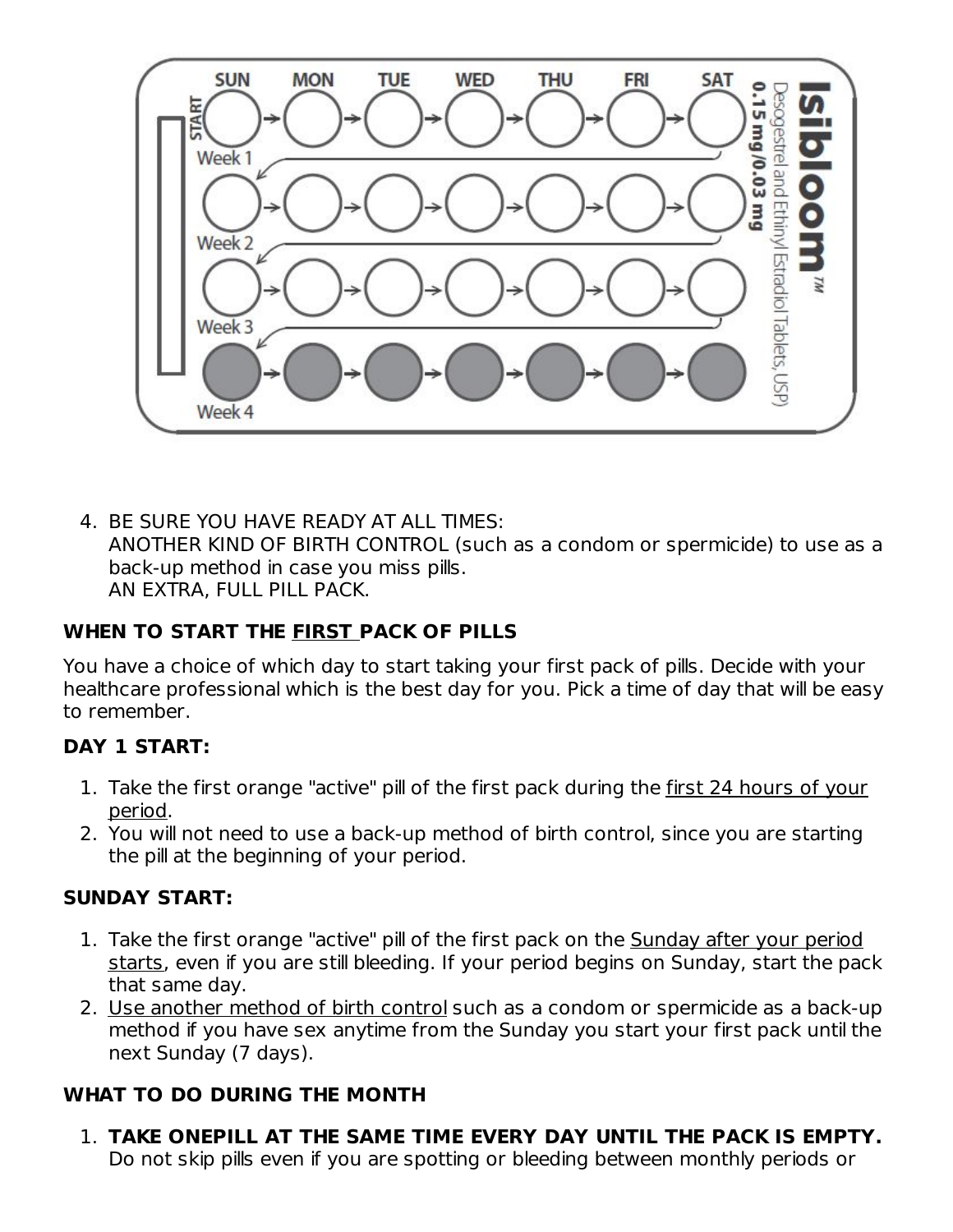feel sick to your stomach (nausea).

Do not skip pills even if you do not have sex very often.

2. **WHEN YOU FINISH A PACK OR SWITCH YOUR BRAND OF PILLS:** Start the next pack on the day after your last green "reminder" pill. Do not wait any days between packs.

## **WHAT TO DO IF YOU MISS PILLS**

If you **MISS 1** orange "active" pill:

- 1. Take it as soon as you remember. Take the next pill at your regular time. This means you may take 2 pills in 1 day.
- 2. You do not need to use a back-up birth control method if you have sex.

If you **MISS 2** orange "active" pills in a row in **WEEK 1 OR WEEK 2** of your pack:

- 1. Take 2 pills on the day you remember and 2 pills the next day.
- 2. Then take 1 pill a day until you finish the pack.
- 3. You COULD BECOME PREGNANT if you have sex in the <u>7 days</u> after you miss pills. You MUST use another birth control method (such as a condom or spermicide) as a back-up method for those 7 days.

If you **MISS 2** orange "active" pills in a row in **THE 3RD WEEK**

## 1. **If you are a Day 1 Starter**

THROW OUT the rest of the pill pack and start a new pack that same day.

## **If you are a Sunday Starter**

Keep taking 1 pill every day until Sunday. On Sunday, THROW OUT the rest of the pack and start a new pack of pills that same day.

- 2. You may not have your period this month but this is expected. However, if you miss your period 2 months in a row, call your healthcare professional because you might be pregnant.
- 3. You COULD BECOME PREGNANT if you have sex in the <u>7 days</u> after you miss pills. You MUST use another birth control method (such as a condom or spermicide) as a back-up method for those 7 days.

If you **MISS 3 OR MORE** orange "active" pills in a row (during the first 3 weeks):

- 1. **Melyhoutakainey a the angeliaty of state participane of the state of the state of the state of the state of the state of the state of the state of the state of the state of the state of the state of the state of the st** pack and start a new pack of pills that same day.
- 2. You may not have your period this month but this is expected. However, if you miss your period 2 months in a row, call your healthcare professional because you might be pregnant.
- 3. You COULD BECOME PREGNANT if you have sex in the 7 days after you miss pills. You MUST use another birth control method (such as a condom or spermicide) as a back-up method for those 7 days.

# **A REMINDER**

If you forget any of the 7 green "reminder" pills in Week 4:

THROW AWAY the pills you missed.

Keep taking 1 pill each day until the pack is empty.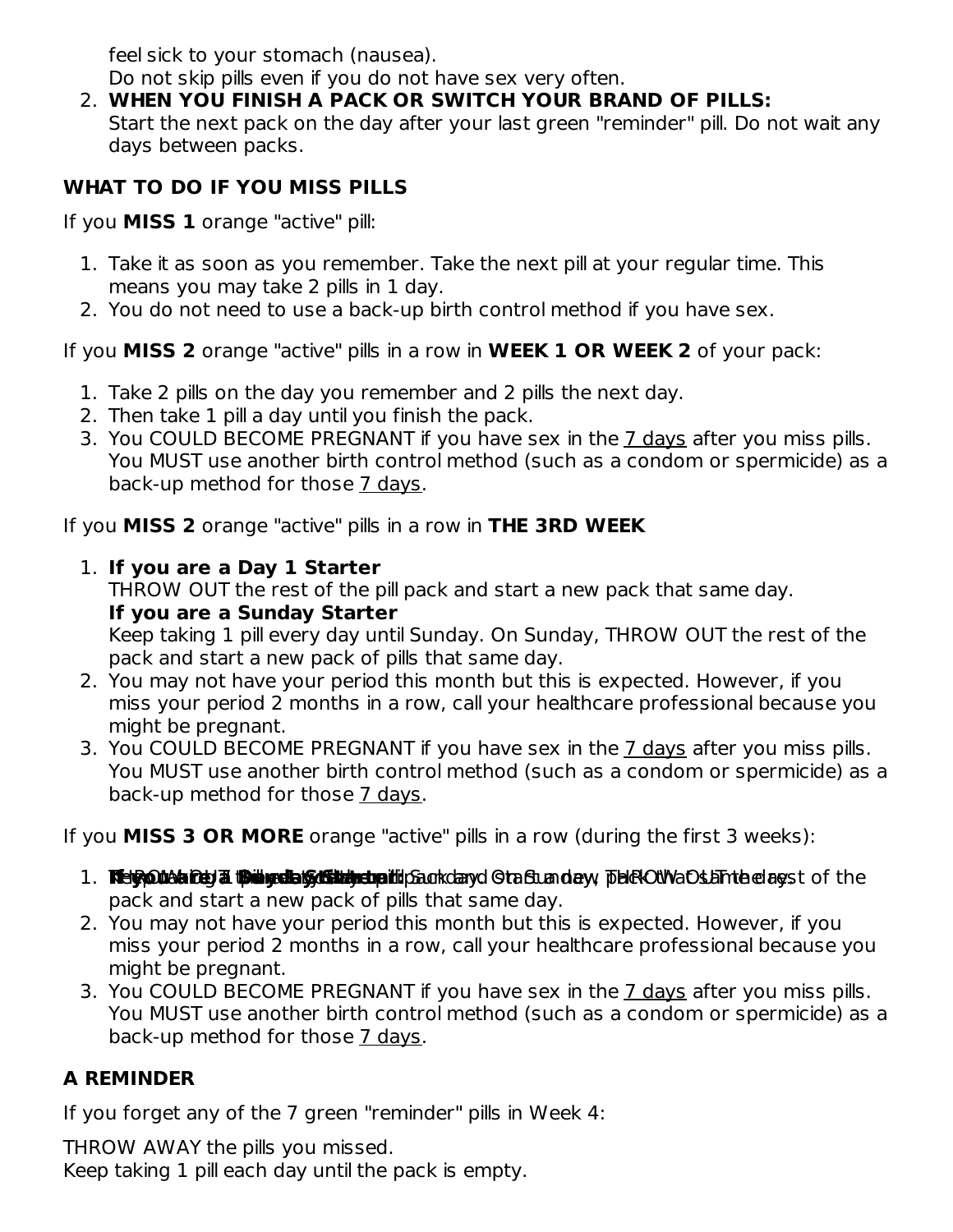You do not need a back-up method.

#### **FINALLY, IF YOU ARE STILL NOT SURE WHAT TO DO ABOUT THE PILLS YOU HAVE MISSED:**

Use a BACK-UP METHOD anytime you have sex.

#### **KEEP TAKING ONE ORANGE "ACTIVE" PILL EACH DAY until you can reach your healthcare professional.**

## **PREGNANCY DUE TO PILL FAILURE**

When taken correctly without missing any pills, oral contraceptives are highly effective; however the typical failure rate of large numbers of pill users is 5% per year when women who miss pills are included. If failure does occur, the risk to the fetus is minimal.

# **PREGNANCY AFTER STOPPING THE PILL**

There may be some delay in becoming pregnant after you stop using oral contraceptives, especially if you had irregular menstrual cycles before you used oral contraceptives. It may be advisable to postpone conception until you begin menstruating regularly once you have stopped taking the pill and desire pregnancy.

There does not appear to be any increase in birth defects in newborn babies when pregnancy occurs soon after stopping the pill.

# **OVERDOSAGE**

Serious ill effects have not been reported following ingestion of large doses of oral contraceptives by young children. Overdosage may cause nausea and withdrawal bleeding in females. In case of overdosage, contact your healthcare professional.

# **OTHER INFORMATION**

Your healthcare professional will take a medical and family history before prescribing oral contraceptives and will examine you. The physical examination may be delayed to another time if you request it and the healthcare professional believes that it is a good medical practice to postpone it. You should be reexamined at least once a year. Be sure to inform your healthcare professional if there is a family history of any of the conditions listed previously in this leaflet. Be sure to keep all appointments with your healthcare professional because this is a time to determine if there are early signs of side effects of oral contraceptive use.

Do not use the drug for any condition other than the one for which it was prescribed. This drug has been prescribed specifically for you; do not give it to others who may want birth control pills.

# **HEALTH BENEFITS FROM ORAL CONTRACEPTIVES**

In addition to preventing pregnancy, use of combined oral contraceptives may provide certain benefits. They are:

- menstrual cycles may become more regular
- blood flow during menstruation may be lighter and less iron may be lost. Therefore, anemia due to iron deficiency is less likely to occur.
- pain or other symptoms during menstruation may be encountered less frequently.
- $\bullet$ ectopic (tubal) pregnancy may occur less frequently.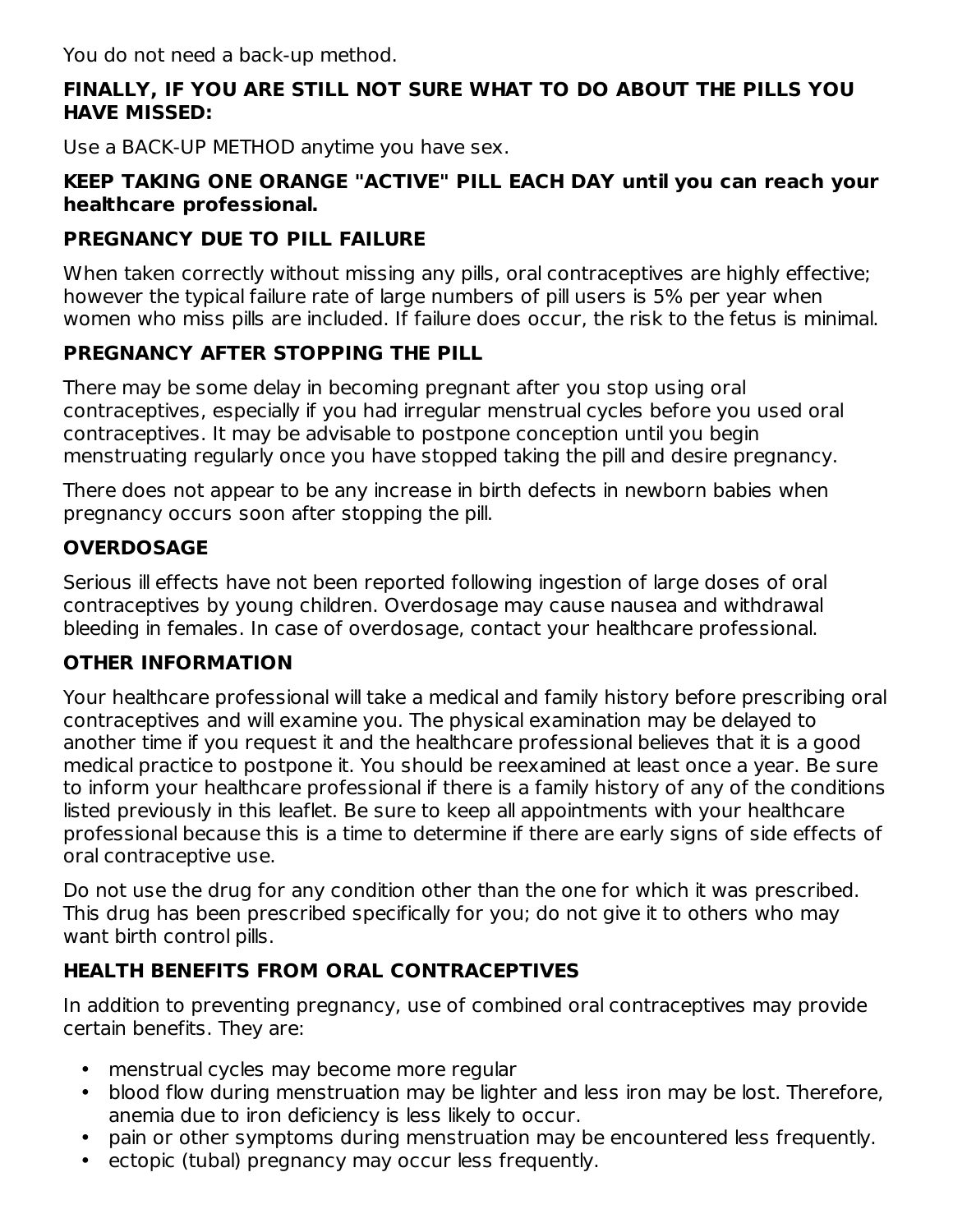- noncancerous cysts or lumps in the breast may occur less frequently.
- acute pelvic inflammatory disease may occur less frequently.
- oral contraceptive use may provide some protection against developing two forms of cancer: cancer of the ovaries and cancer of the lining of the uterus.

If you want more information about birth control pills, ask your healthcare professional or pharmacist. They have a more technical leaflet called the Professional Labeling, which you may wish to read.

**STORAGE:** Store at 20° to 25°C (68° to 77°F) [see USP Controlled Room Temperature].

Keep out of reach of children

#### **Call your doctor for medical advice about side effects. You may reportside effects to Xiromed, LLC at 1-844-XIROMED (844-947-6633) or FDA at1-800- FDA-1088**.

The brands listed are the registered trademarks of their respective owners and are not trademarks of Xiromed, LLC.

Manufactured by Laboratorios Leon Farma S.A., Spain

For Xiromed, LLC. Florham Park, NJ 07932

Rev: 11/2021

PI-113-01

### **Desogestrel Ethinyl Estradiol Tab, #84**



#### **ISIBLOOM** desogestrel and ethinyl estradiol kit **Product Information Product Type** HUMAN PRESCRIPTION DRUG **Item Code (Source)** NDC:63629-2333(NDC:70700-113) **Packaging # Item Code Package Description Marketing Start Date Marketing End Date 1** NDC:63629- 2333-1 3 in 1 CARTON 04/27/2021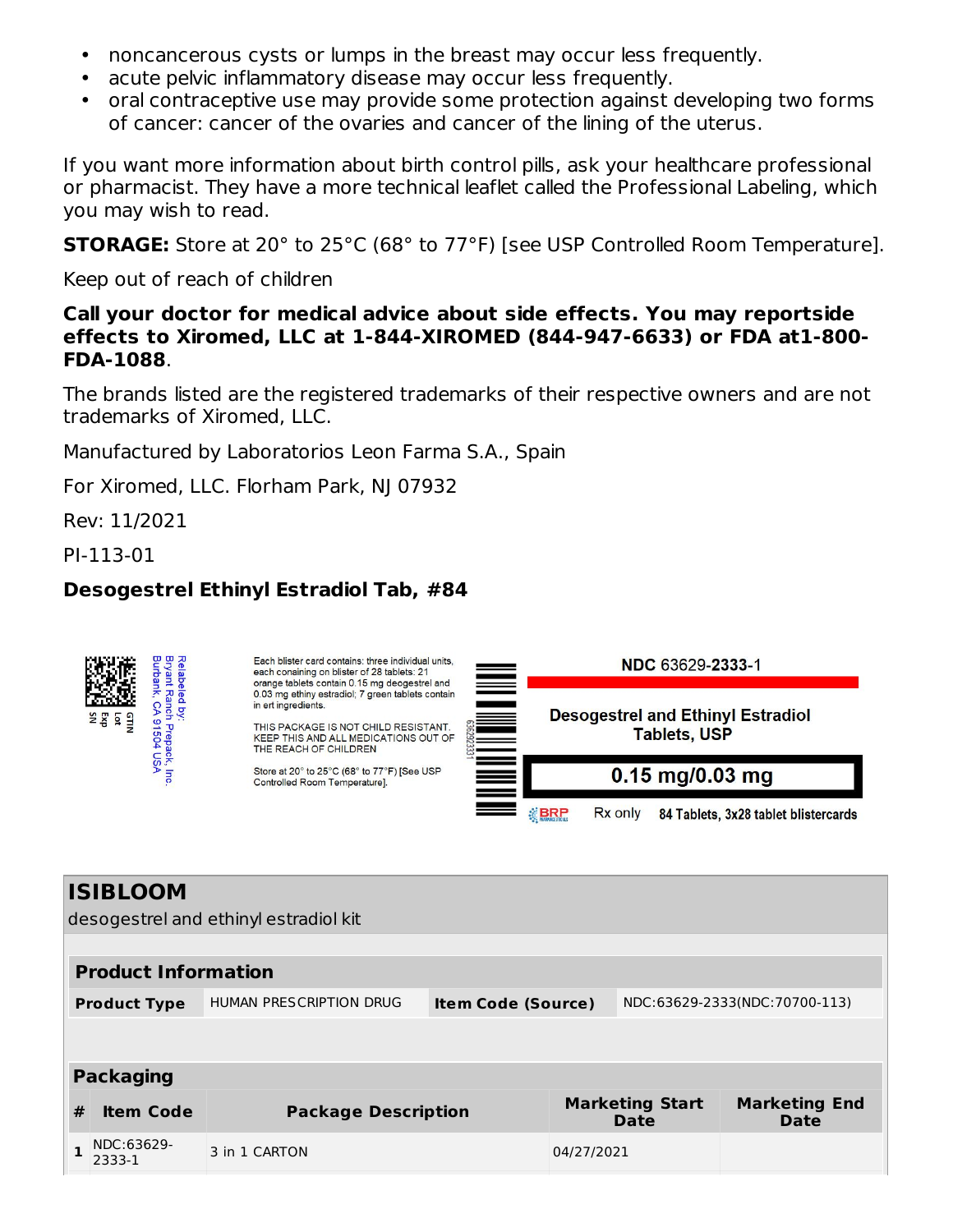| $\mathbf{1}$                                                              | 1 in 1 BLISTER PACK; Type 0: Not a Combination<br>Product |                                                                |                             |  |                                    |                             |                 |
|---------------------------------------------------------------------------|-----------------------------------------------------------|----------------------------------------------------------------|-----------------------------|--|------------------------------------|-----------------------------|-----------------|
|                                                                           |                                                           |                                                                |                             |  |                                    |                             |                 |
| <b>Quantity of Parts</b>                                                  |                                                           |                                                                |                             |  |                                    |                             |                 |
| Part #                                                                    | <b>Package Quantity</b>                                   |                                                                |                             |  | <b>Total Product Quantity</b>      |                             |                 |
| Part 1                                                                    |                                                           |                                                                | 21                          |  |                                    |                             |                 |
| Part 2                                                                    |                                                           |                                                                | 7                           |  |                                    |                             |                 |
|                                                                           |                                                           |                                                                |                             |  |                                    |                             |                 |
| Part 1 of 2                                                               |                                                           |                                                                |                             |  |                                    |                             |                 |
|                                                                           |                                                           | <b>DESOGESTREL AND ETHINYL ESTRADIOL</b>                       |                             |  |                                    |                             |                 |
| desogestrel and ethinyl estradiol tablet                                  |                                                           |                                                                |                             |  |                                    |                             |                 |
|                                                                           |                                                           |                                                                |                             |  |                                    |                             |                 |
| <b>Product Information</b>                                                |                                                           |                                                                |                             |  |                                    |                             |                 |
| <b>Route of Administration</b>                                            |                                                           | ORAL                                                           |                             |  |                                    |                             |                 |
|                                                                           |                                                           |                                                                |                             |  |                                    |                             |                 |
|                                                                           |                                                           |                                                                |                             |  |                                    |                             |                 |
| <b>Active Ingredient/Active Moiety</b>                                    |                                                           |                                                                |                             |  |                                    |                             |                 |
|                                                                           |                                                           | <b>Ingredient Name</b>                                         |                             |  | <b>Basis of</b><br><b>Strength</b> |                             | <b>Strength</b> |
|                                                                           |                                                           | DESOGESTREL (UNII: 81K9V7M3A3) (DESOGESTREL - UNII:81K9V7M3A3) |                             |  | <b>DESOGESTREL</b>                 |                             | $0.15$ mg       |
| UNII:423D2T571U)                                                          |                                                           | ETHINYL ESTRADIOL (UNII: 423D2T571U) (ETHINYL ESTRADIOL -      |                             |  | ETHINYL ESTRADIOL                  |                             | $0.03$ mg       |
|                                                                           |                                                           |                                                                |                             |  |                                    |                             |                 |
|                                                                           |                                                           |                                                                |                             |  |                                    |                             |                 |
|                                                                           |                                                           |                                                                |                             |  |                                    |                             |                 |
| <b>Inactive Ingredients</b>                                               |                                                           |                                                                |                             |  |                                    |                             |                 |
|                                                                           |                                                           | <b>Ingredient Name</b>                                         |                             |  |                                    |                             | <b>Strength</b> |
| .ALPHA.-TOCOPHEROL (UNII: H4N855PNZ1)                                     |                                                           |                                                                |                             |  |                                    |                             |                 |
| <b>STARCH, CORN (UNII: O8232NY3SJ)</b><br>POVIDONE K30 (UNII: U725QWY32X) |                                                           |                                                                |                             |  |                                    |                             |                 |
| <b>STEARIC ACID (UNII: 4ELV7Z65AP)</b>                                    |                                                           |                                                                |                             |  |                                    |                             |                 |
| <b>SILICON DIOXIDE (UNII: ETJ7Z6XBU4)</b>                                 |                                                           |                                                                |                             |  |                                    |                             |                 |
| <b>LACTOSE MONOHYDRATE (UNII: EWQ57Q8I5X)</b>                             |                                                           |                                                                |                             |  |                                    |                             |                 |
| FD&C YELLOW NO. 5 (UNII: I753WB2F1M)                                      |                                                           |                                                                |                             |  |                                    |                             |                 |
| FD&C YELLOW NO. 6 (UNII: H77VEI93A8)                                      |                                                           |                                                                |                             |  |                                    |                             |                 |
|                                                                           |                                                           | HYPROMELLOSE 2910 (15 MPA.S) (UNII: 36SFW2JZ0W)                |                             |  |                                    |                             |                 |
| POLYSORBATE 80 (UNII: 60ZP39ZG8H)                                         |                                                           |                                                                |                             |  |                                    |                             |                 |
| FERRIC OXIDE RED (UNII: 1K09F3G675)                                       |                                                           |                                                                |                             |  |                                    |                             |                 |
| TITANIUM DIOXIDE (UNII: 15FIX9V2JP)                                       |                                                           |                                                                |                             |  |                                    |                             |                 |
| <b>TRIACETIN (UNII: XHX3C3X673)</b>                                       |                                                           |                                                                |                             |  |                                    |                             |                 |
|                                                                           |                                                           |                                                                |                             |  |                                    |                             |                 |
|                                                                           |                                                           |                                                                |                             |  |                                    |                             |                 |
| <b>Product Characteristics</b>                                            |                                                           |                                                                |                             |  |                                    |                             |                 |
| Color<br><b>Shape</b>                                                     | ORANGE<br>ROUND (Round)                                   |                                                                | <b>Score</b><br><b>Size</b> |  |                                    | no score<br>5 <sub>mm</sub> |                 |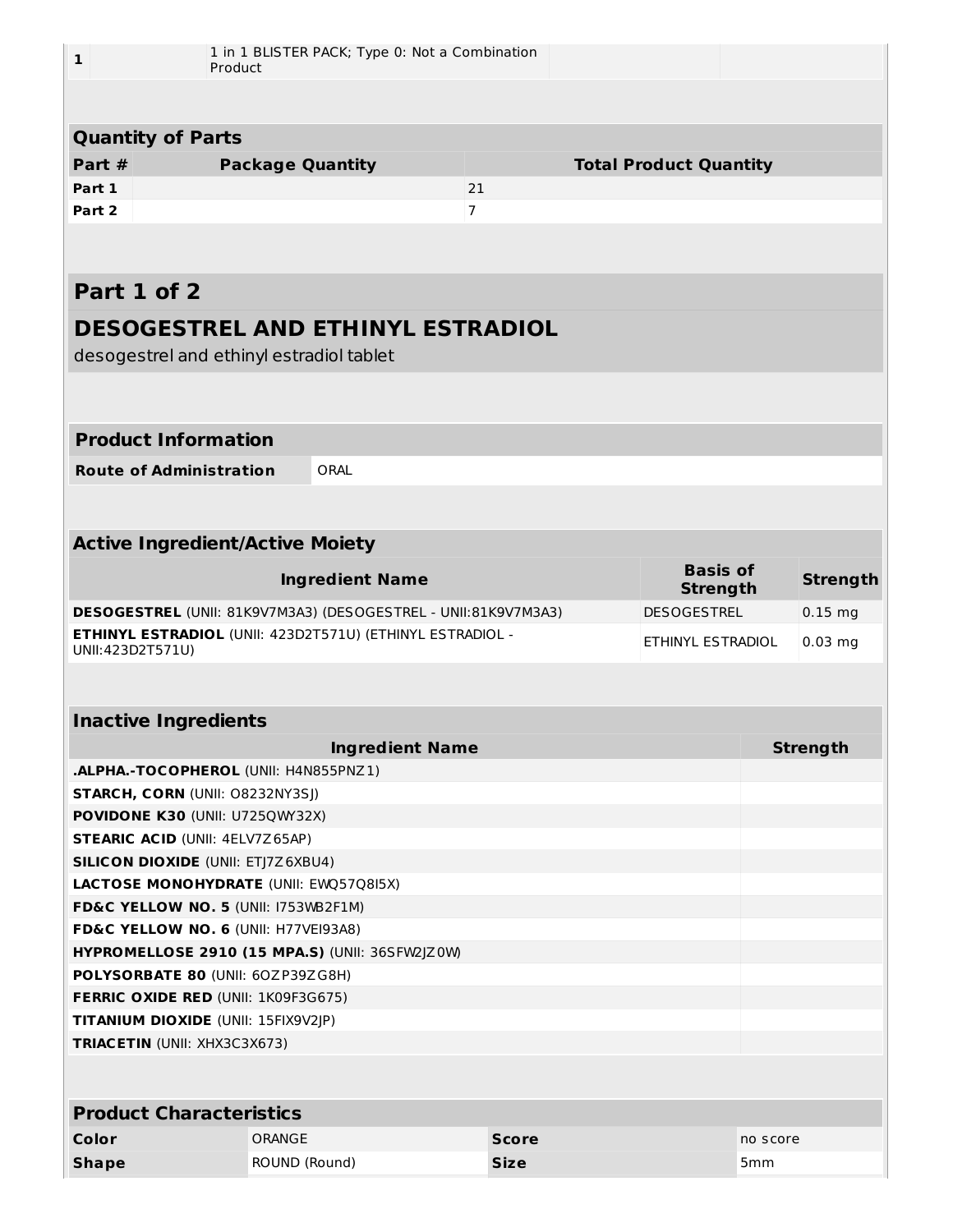| <b>Flavor</b>                                   |                                                                                                    |                                        | <b>Imprint Code</b> |                        | $SZ$ ; D2;           |  |  |  |
|-------------------------------------------------|----------------------------------------------------------------------------------------------------|----------------------------------------|---------------------|------------------------|----------------------|--|--|--|
| <b>Contains</b>                                 |                                                                                                    |                                        |                     |                        |                      |  |  |  |
|                                                 |                                                                                                    |                                        |                     |                        |                      |  |  |  |
|                                                 |                                                                                                    |                                        |                     |                        |                      |  |  |  |
| <b>Marketing Information</b>                    |                                                                                                    |                                        |                     |                        |                      |  |  |  |
| <b>Marketing</b>                                |                                                                                                    |                                        |                     |                        | <b>Marketing End</b> |  |  |  |
| <b>Category</b>                                 | <b>Application Number or Monograph</b><br><b>Marketing Start</b><br><b>Citation</b><br><b>Date</b> |                                        |                     |                        | <b>Date</b>          |  |  |  |
| <b>ANDA</b>                                     | ANDA202789                                                                                         |                                        |                     | 02/01/2018             |                      |  |  |  |
|                                                 |                                                                                                    |                                        |                     |                        |                      |  |  |  |
|                                                 |                                                                                                    |                                        |                     |                        |                      |  |  |  |
| Part 2 of 2                                     |                                                                                                    |                                        |                     |                        |                      |  |  |  |
| <b>REMINDER</b>                                 |                                                                                                    |                                        |                     |                        |                      |  |  |  |
| inert tablet, coated                            |                                                                                                    |                                        |                     |                        |                      |  |  |  |
|                                                 |                                                                                                    |                                        |                     |                        |                      |  |  |  |
|                                                 |                                                                                                    |                                        |                     |                        |                      |  |  |  |
| <b>Product Information</b>                      |                                                                                                    |                                        |                     |                        |                      |  |  |  |
| <b>Route of Administration</b>                  |                                                                                                    | ORAL                                   |                     |                        |                      |  |  |  |
|                                                 |                                                                                                    |                                        |                     |                        |                      |  |  |  |
|                                                 |                                                                                                    |                                        |                     |                        |                      |  |  |  |
| <b>Inactive Ingredients</b>                     |                                                                                                    |                                        |                     |                        |                      |  |  |  |
|                                                 |                                                                                                    | <b>Ingredient Name</b>                 |                     |                        | <b>Strength</b>      |  |  |  |
| LACTOSE MONOHYDRATE (UNII: EWQ57Q8I5X)          |                                                                                                    |                                        |                     |                        |                      |  |  |  |
| STARCH, CORN (UNII: O8232NY3SJ)                 |                                                                                                    |                                        |                     |                        |                      |  |  |  |
| POVIDONE K30 (UNII: U725QWY32X)                 |                                                                                                    |                                        |                     |                        |                      |  |  |  |
| <b>SILICON DIOXIDE (UNII: ETJ7Z6XBU4)</b>       |                                                                                                    |                                        |                     |                        |                      |  |  |  |
| MAGNESIUM STEARATE (UNII: 70097M6I30)           |                                                                                                    |                                        |                     |                        |                      |  |  |  |
| FD&C BLUE NO. 2 (UNII: L06K8R7DQK)              |                                                                                                    |                                        |                     |                        |                      |  |  |  |
| HYPROMELLOSE 2910 (15 MPA.S) (UNII: 36SFW2JZ0W) |                                                                                                    |                                        |                     |                        |                      |  |  |  |
| POLYSORBATE 80 (UNII: 60ZP39ZG8H)               |                                                                                                    |                                        |                     |                        |                      |  |  |  |
| TITANIUM DIOXIDE (UNII: 15FIX9V2JP)             |                                                                                                    |                                        |                     |                        |                      |  |  |  |
| TRIACETIN (UNII: XHX3C3X673)                    |                                                                                                    |                                        |                     |                        |                      |  |  |  |
| FERRIC OXIDE YELLOW (UNII: EX43802MRT)          |                                                                                                    |                                        |                     |                        |                      |  |  |  |
|                                                 |                                                                                                    |                                        |                     |                        |                      |  |  |  |
|                                                 |                                                                                                    |                                        |                     |                        |                      |  |  |  |
| <b>Product Characteristics</b>                  |                                                                                                    |                                        |                     |                        |                      |  |  |  |
| Color                                           | GREEN (green)                                                                                      |                                        | <b>Score</b>        |                        | no score             |  |  |  |
| <b>Shape</b>                                    | <b>ROUND</b>                                                                                       |                                        | <b>Size</b>         |                        | 5 <sub>mm</sub>      |  |  |  |
| Flavor                                          |                                                                                                    |                                        | <b>Imprint Code</b> |                        | $SZ$ ; $J1$          |  |  |  |
| <b>Contains</b>                                 |                                                                                                    |                                        |                     |                        |                      |  |  |  |
|                                                 |                                                                                                    |                                        |                     |                        |                      |  |  |  |
| <b>Marketing Information</b>                    |                                                                                                    |                                        |                     |                        |                      |  |  |  |
| <b>Marketing</b>                                |                                                                                                    | <b>Application Number or Monograph</b> |                     | <b>Marketing Start</b> | <b>Marketing End</b> |  |  |  |
| Category                                        |                                                                                                    | <b>Citation</b>                        |                     | <b>Date</b>            | <b>Date</b>          |  |  |  |
| <b>ANDA</b>                                     | ANDA202789                                                                                         |                                        |                     | 02/01/2018             |                      |  |  |  |
|                                                 |                                                                                                    |                                        |                     |                        |                      |  |  |  |